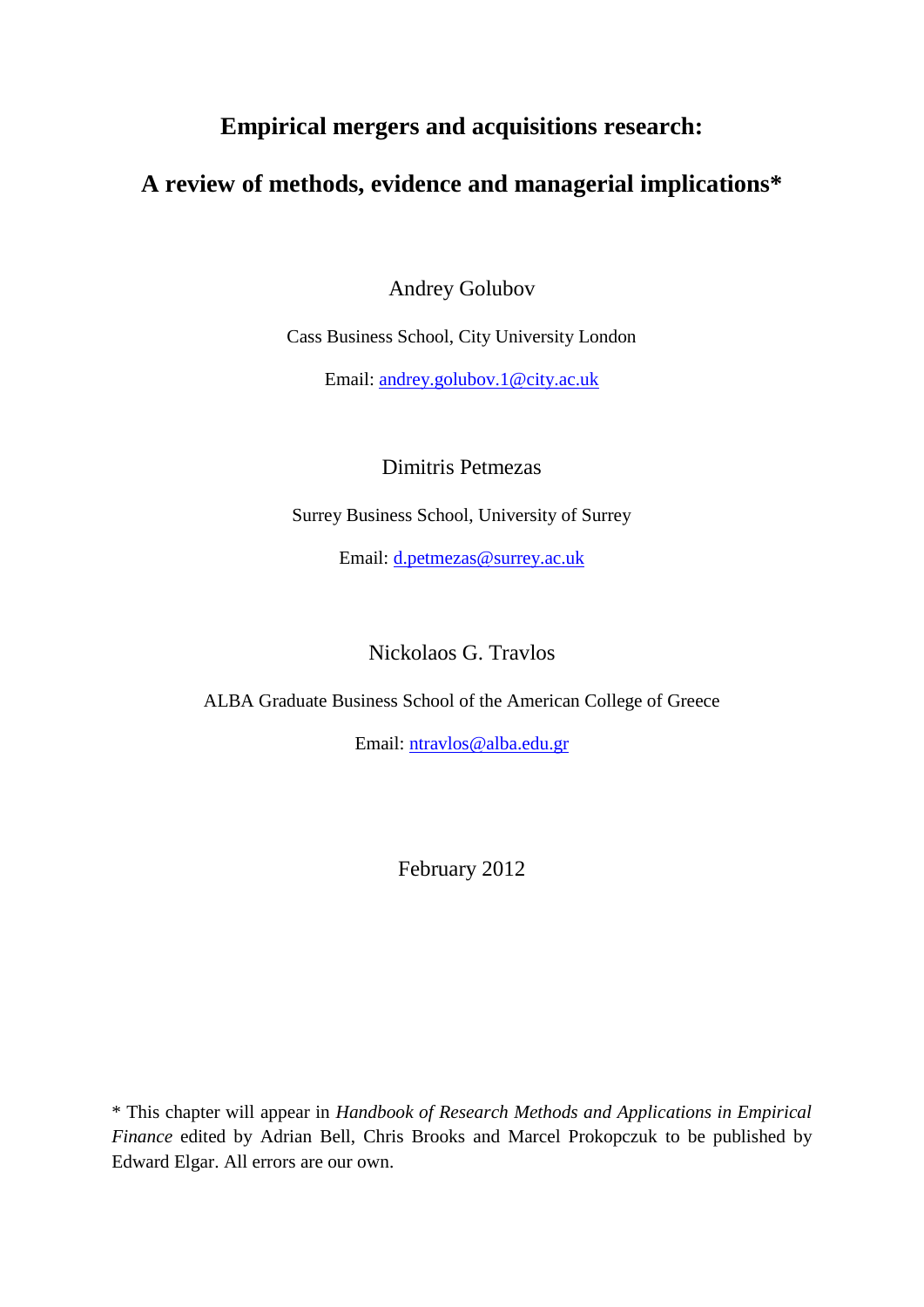### **1. Introduction**

Mergers and acquisitions  $(M&A)$  are among the most important corporate events in the finance and business world in terms of both size and impact. For instance, at the peak of the most recent merger wave in the year 2007, corporations spent more than \$4 trillion US dollars, or over 7.5% of world GDP (in market exchange rates) on acquisitions worldwide.<sup>1</sup> Takeovers effect substantial re-allocations of resources both within and across industries, and shape the corporate landscape.<sup>2</sup> A carefully designed and executed acquisition can create substantial value for the merging firms by improving operational efficiency and taking advantage of other synergistic gains from combining business activities. However, bad acquisition decisions can also destroy viable business entities and cost executives their jobs.

Academic research on the topic of corporate takeovers is abundant. This is not surprising given the above discussion. In addition, while M&As are of interest in themselves, they also serve as a testing ground for many economics and finance theories as these transactions are the largest and the most readily observable form of corporate investment; there is almost no data on the investment projects that firms routinely undertake during the course of their business.

In this chapter we review the relevant academic literature on M&A activity, motives, and performance.<sup>3</sup> Such a review is timely given that empirical M&A research has exploded in the last two decades, mostly due to availability of rich, machine-readable transaction data. Our discussion of relevant theory is fairly limited – in fact, a proper review of the theoretical M&A literature requires a whole separate survey.

1

<sup>&</sup>lt;sup>1</sup> Source: Thomson Financial SDC and International Monetary Fund.

<sup>&</sup>lt;sup>2</sup> The terms "mergers", "acquisitions", and "takeovers" will be used interchangeably throughout this chapter. While there may be certain distinctions between these notions, the differences are of more interest to accountants and lawyers than to financial economists, managers, and investors. The common theme is a combination of business activities and/or entities and the associated change in control over corporate assets.

<sup>&</sup>lt;sup>3</sup> The stream of empirical M&A research is vast and growing, making any survey inevitably selective. We make no claim of completeness and apologize to anyone who feels their research was unduly overlooked.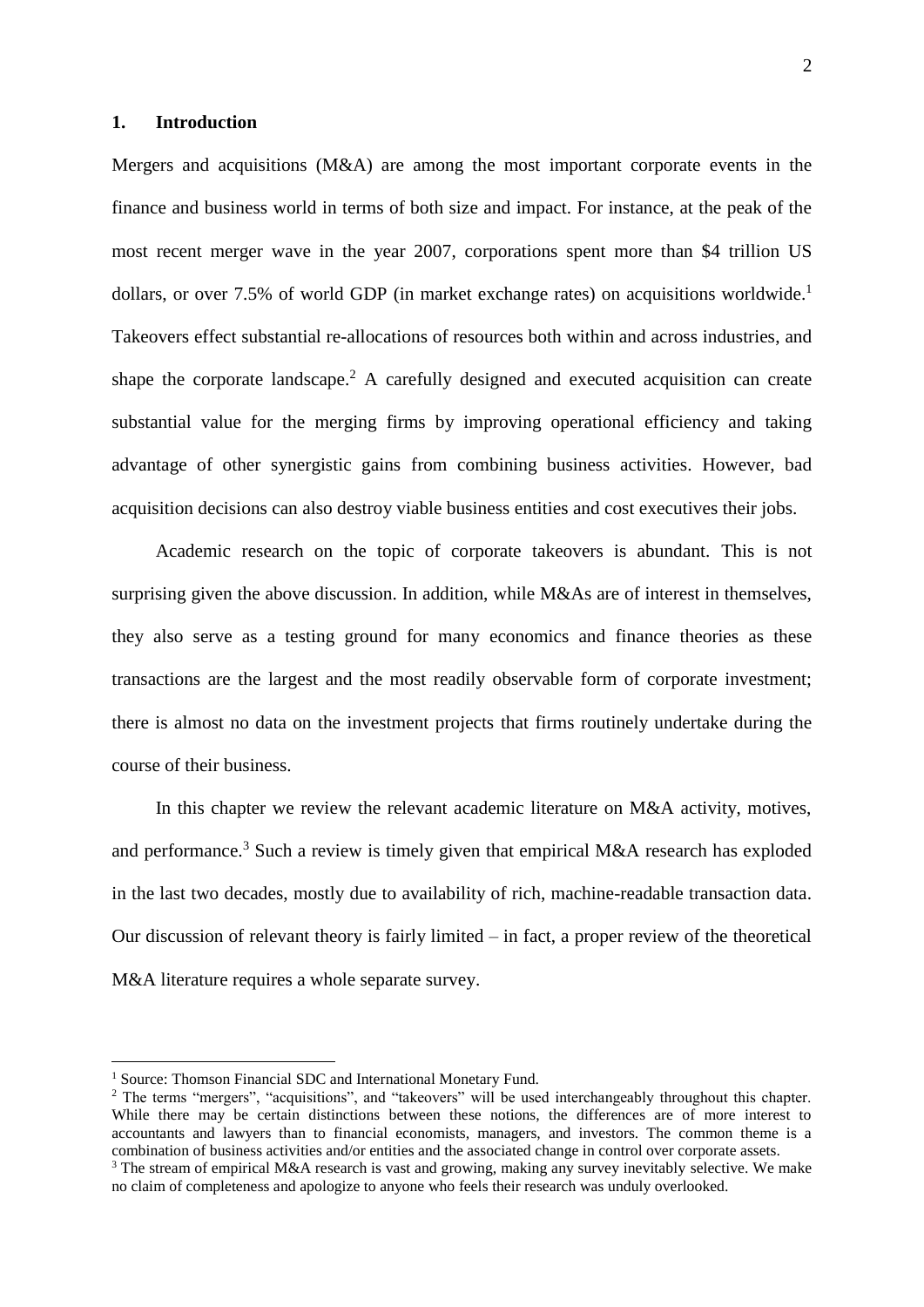Much of the evidence we review comes from studies based on US or UK data. The reason for this is two-fold. First, these are the largest and the most active takeover markets. Second, this is due to availability of high quality data on M&A deals. While some of the findings we review here may not be universal, many patterns are indeed found in other markets. We point both cases out in several instances. We also summarize the key managerial implications arising from the wealth of research on this topic. Overall, we intend this chapter to be a non-technical introduction to M&A research covering major empirical methods and findings of this literature.<sup>4</sup>

The rest of this chapter is organized as follows. Section 2 reviews the history of M&A activity. Section 3 proceeds with a discussion of the key motives behind M&As. In Section 4 we address the fundamental question of whether M&As create value, with a particular focus on the methodological aspects of this line of inquiry. Section 5 surveys the many factors that were found to affect acquisition performance. Some other notable M&A-related empirical research is briefly noted in Section 6. We outline some of the managerial implications arising from the research findings in Section 7, and close the chapter with some final remarks in Section 8.

#### **2. History of M&A activity**

1

It is natural to start from a historical perspective and review the M&A trends. Economic history has shown that there are distinct "waves" in the frequency and volume of mergers and acquisitions over time. Often, the total of M&A deals at the peak of a cycle may be several times the amount taking place in the trough of a cycle. Usually a cycle builds up, with more and more deals occurring, often at increasingly unrealistic prices, until some trigger almost

<sup>&</sup>lt;sup>4</sup> As a next step, we recommend Betton, Eckbo and Thorburn (2008) for a more advanced treatment of research on corporate takeovers. We also recommend scholars to read Jensen and Ruback (1983) and Jarell, Brickley and Netter (1988) for systematic reviews of the early M&A research, and Andrade, Mitchell and Stafford (2001) for a more recent overview.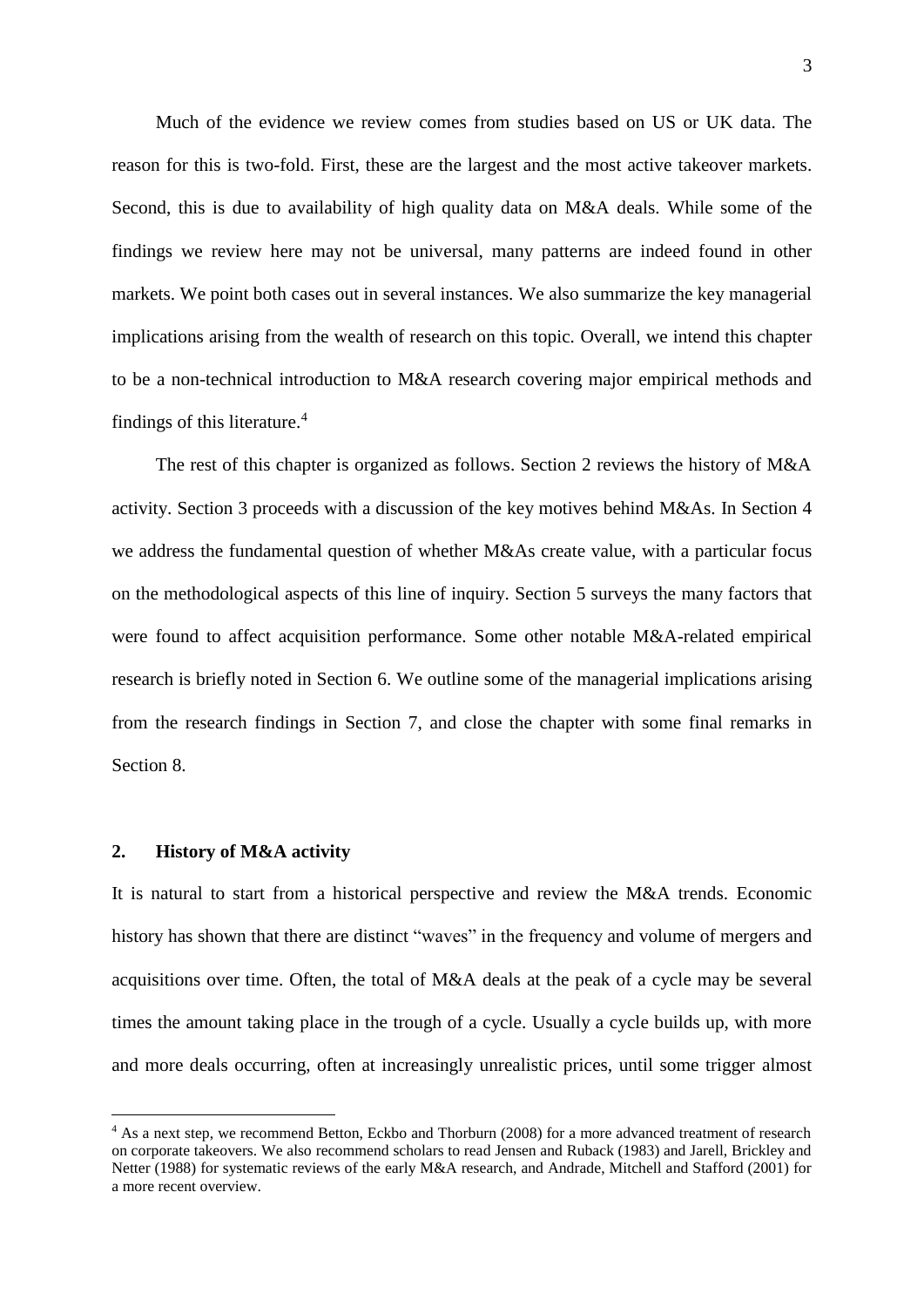grinds all the activity to a complete halt. Then, after some time, the entire process starts from the beginning and the next wave emerges.

Two major theories explain why mergers occur in waves. First, the neoclassical theory posits that merger waves occur as firms in specific industries react to economic shocks (deregulation, emergence of new technologies or substitute products and services), which explains why merger activity clusters by industries. The empirical evidence in support of this theory is provided by Gort (1969) and more recently by Mitchell and Mulherin (1996) and Harford (2005). The size and length of each wave largely depends on the number of industries influenced. The emergence of the Internet for instance was more pervasive than the deregulation of utilities. The second theory suggests that market valuations cause merger waves. When firm valuations deviate from fundamentals, managers use overvalued stock of their firms as currency to buy assets of undervalued (or less overvalued) firms (Shleifer and Vishny, 2003; Rhodes-Kropf and Viswanathan, 2004), which explains the correlation of merger activity with stock market performance. Accordingly, the overvaluation theory posits that more acquisitions will happen in periods of bubbles. Rhodes-Kropf, Robinson and Viswanathan (2005) provide empirical evidence consistent with the market valuations theory of merger waves.

The history of M&As has seen six merger waves so far:<sup>5</sup>

1) **1893-1904**: The first merger wave was characterized by horizontal mergers which created the mining, steel, oil, telephone, and railroad giants thus defining the basic manufacturing and transportation industries in the US. The adoption of antitrust laws in the early 20<sup>th</sup> century and the First World War ended the wave.

1

<sup>5</sup> This section draws on Lipton (2006).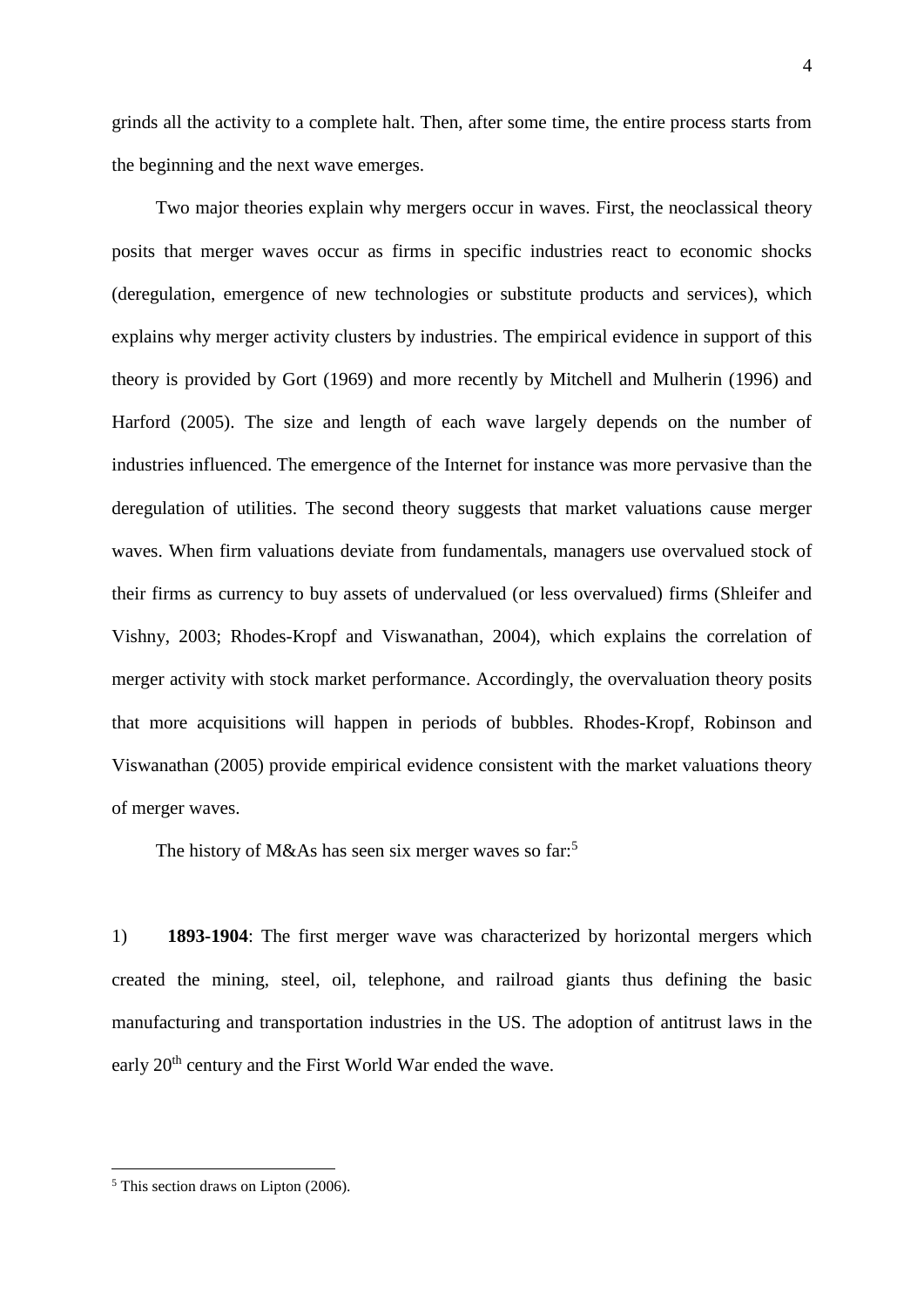2) **1919-1929**: The second merger wave saw continuation of the consolidation that started earlier with a very significant degree of vertical integration. The major car manufacturers, such as Ford, were born during this period. The stock market crash of 1929 and the Great Depression ended this wave.

3) **1955-1969**: In the third merger wave, the conglomerate concept took hold of the corporate America. Major conglomerates like LTV, Teledyne and Litton emerged. Their owners and managers were viewed as the heroes of the new organizational model. However, their stocks declined substantially in 1969-1970 as the conglomerate companies never achieved the anticipated benefits.

4) **1980-1989**: In the US, the merger wave of the 1980s was characterized by major hostile takeover battled, the invention of the poison pill, the rise of junk bond financing and leveraged buyouts. In Europe, cross-border horizontal mergers took place as a preparatory step for the common market. Even the 1987 stock market crash was unable to bring this major wave to an end, but it retreated with the demise of the junk bond market, the savings and loan banks crisis and the capital problems faced by commercial banks.

5) **1993-2000**: The fifth merger wave was characterized by the globalization of competition and thriving stock prices putting pressure on managers to do deals. Deals of unthinkable proportions, such as the combinations of Exxon and Mobil, Citibank and Travelers, Chrysler and Daimler, AOL and Time Warner were conducted. From over \$300 billion in 1992 the volume of M&A worldwide grew up to \$3.3 trillion in 2000. The wave faded away as the tech bubble burst, but only to be-reborn very soon.

6) **2003-2007**: The sixth merger wave was characterized by consolidation in metals, oil and gas and utilities, telecoms, banking, and health care sectors. This wave was fueled by increasing globalization and the encouragement by the governments of certain countries (France, Italy and Russia being illustrative examples) to create strong national and global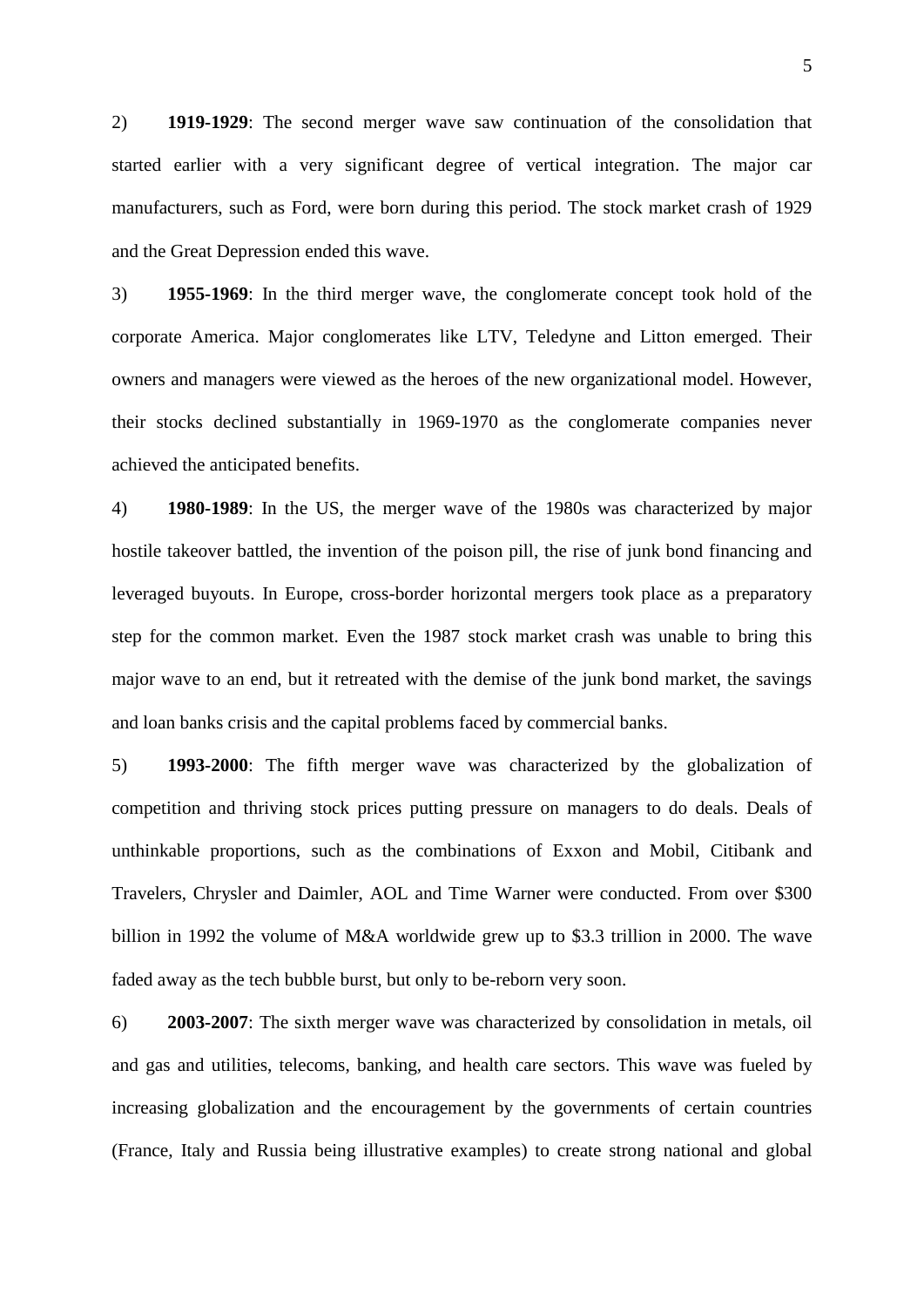"champions". Private equity buyers played a significant role accounting for a quarter of the overall takeover activity, stimulated by the availability of credit that markets were prepared to provide at low interest rates. Cash-financed deals were much more prevalent over this period (Alexandridis, Mavrovitis and Travlos, 2012).

# **3. Main motives for M&As**

## *3.1. Synergy motives*

The common goal of all M&As is the pursuit of synergy gains. Synergy is achieved when the value of the combination of the two firms is greater than the sum of the two stand-alone values (Jensen and Ruback, 1983; Bradley, Desai and Kim, 1988). This effect is often described as " $1+1=3$ ".

The synergy gains can be operational or financial. They may take form of cost reductions and improvements in operational efficiency, revenue enhancements due to optimization of the distribution network (e.g. cross-selling) and increase in market power (e.g. elimination of competition), and various financial advantages (such as tax efficiency and leverage) (see, e.g., Seth, 1990a,b).

The most typical source of synergies, cost reductions, can be achieved from economies of scale and scope, opportunities for eliminating duplicate facilities and functions, and increased bargaining power against suppliers. Synergies may also stem from sharing managerial competences and practices between the two firms. In addition, certain strategic benefits can be achieved via acquisition of valuable technology, knowledge and skills that can be applied in the combined firm.

Revenue enhancement, another frequently cited source of synergy, occurs when the merged entity attains higher sales and growth than two stand-alone companies could enjoy on their own. This can arise due to more streamlined product offerings (e.g., complementary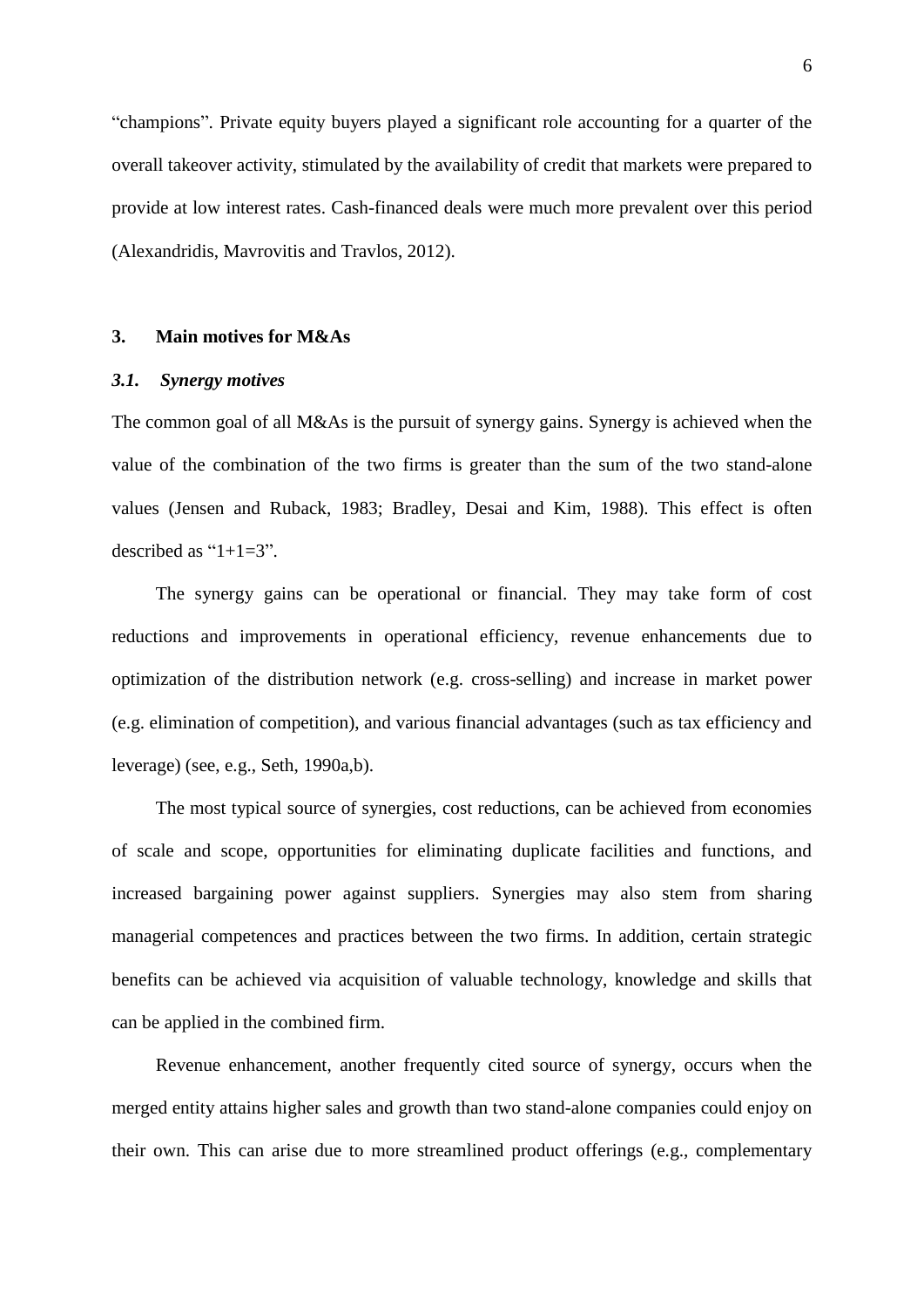products) and an enhanced distribution network. In addition, revenue enhancement could be due to increased market power and the elimination of competitors.

Diversification is another often-cited source of synergies in mergers. For instance, diversified firms may create so-called internal capital markets, which allow allocating resources between divisions without the frictions and inefficiencies of external ones.<sup>6</sup> In addition, Doukas and Travlos (1988) suggest that acquisitions of foreign firms serve as a diversification medium enabling the expansion of the boundary of the acquirer which allows internalizing benefits that would be otherwise lost due to various market frictions.

Moreover, synergies may arise from improvements in corporate governance, as the effectiveness of governance mechanisms differs between firms. Wang and Xie (2009) show that "corporate governance transfers" affect merger synergies which are then shared between the merging firms. This source becomes even more important in international acquisitions, as corporate governance standards vary significantly across different markets. Bris and Cabolis (2008) show how differences in corporate governance across countries can be a motive for cross-border mergers.

Firms can also be motivated to merge by financial synergies, such as tax considerations. For instance, savings could arise from fully utilizing tax shields by exploiting unused debt capacity or other tax shields of the target firm (such as loss carry-forwards or the ability to "step up" the value of the target's assets for increased depreciation charges). Scholes and Wolfson (1990) demonstrate the effects of US tax reforms of the 1980s on the M&A market. In addition, Hayn (1989) shows that merger gains are positively associated with tax attributes of the target such as loss carry-forwards, tax credits, and possibility of higher depreciation charges from asset values step up. Finally, Manzon, Sharp and Travlos (1994) provide evidence that differences in the tax regimes affect returns to cross-border acquisitions.

<u>.</u>

<sup>6</sup> There is a separate stream of research on corporate diversification and conglomeration. See Maksimovic and Phillips (2007).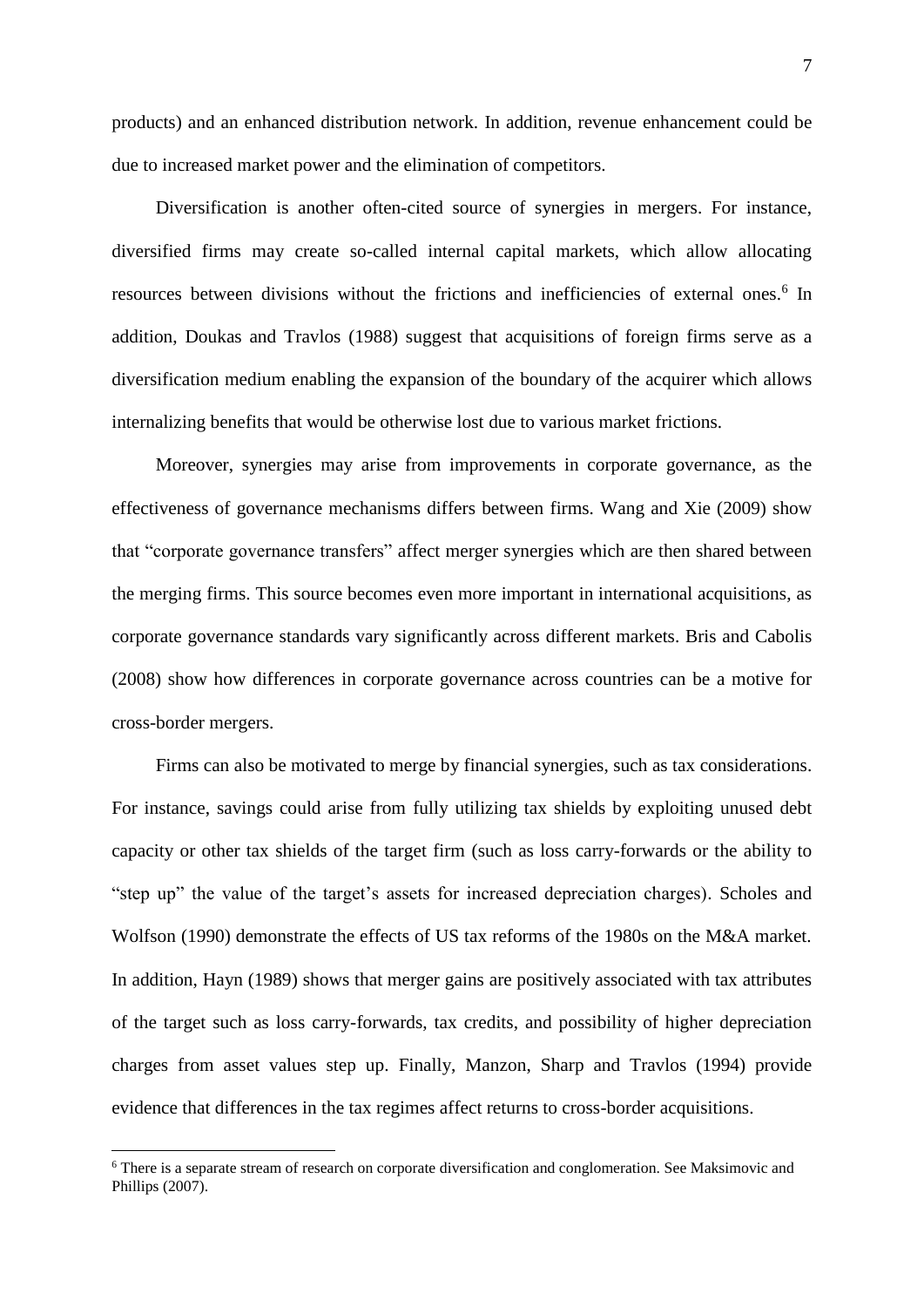The empirical evidence is consistent with the existence of positive synergy gains in M&As. Using detailed cash flow projections, Devos, Kadapakkam and Krishnamurthy (2009) show that the synergy gains are, on average, 10% of the combined firm value, with the majority of this value coming from operating synergies rather than tax savings. The operating synergies come mostly from reduced investment expenditure rather than improved operating profits, which is consistent with improved resource allocation and inconsistent with increased market power.<sup>7</sup> In addition, Houston, James and Ryngaert (2001), using data on bank mergers, provide evidence of positive synergy gains that are attributable mostly to cost savings and not revenue enhancement.

Finally, Hoberg and Phillips (2010) show that firms using similar product descriptions language in their regulatory filings (i.e., firms with potential asset complementarities) are more likely to merge and that such mergers generate higher gains than those between dissimilar firms.

#### *3.1.1.Measurement of synergy gains*

<u>.</u>

More formally, the synergy gain is the difference between the value of the combined firm and the two stand-alone values of the merging firms (the bidder and the target). Empirically, researchers rely on stock market or accounting data to infer synergy gains. For instance, the synergy gain can be measured by the change in the market value of the firms involved at the acquisition announcement (net of the expected value change, or market-wide effects). Bradley, Desai and Kim (1988) and Servaes (1991) define synergy gains as the cumulative abnormal return (CAR) of the combined firm, which is a weighted-average CAR of the bidding and target firms' stock surrounding the announcement of the deal. The weights are

 $\frac{7}{1}$  Operating synergies were found to constitute the bulk of overall value gains in same industry deals, while financial (tax) synergies were more important in diversifying mergers.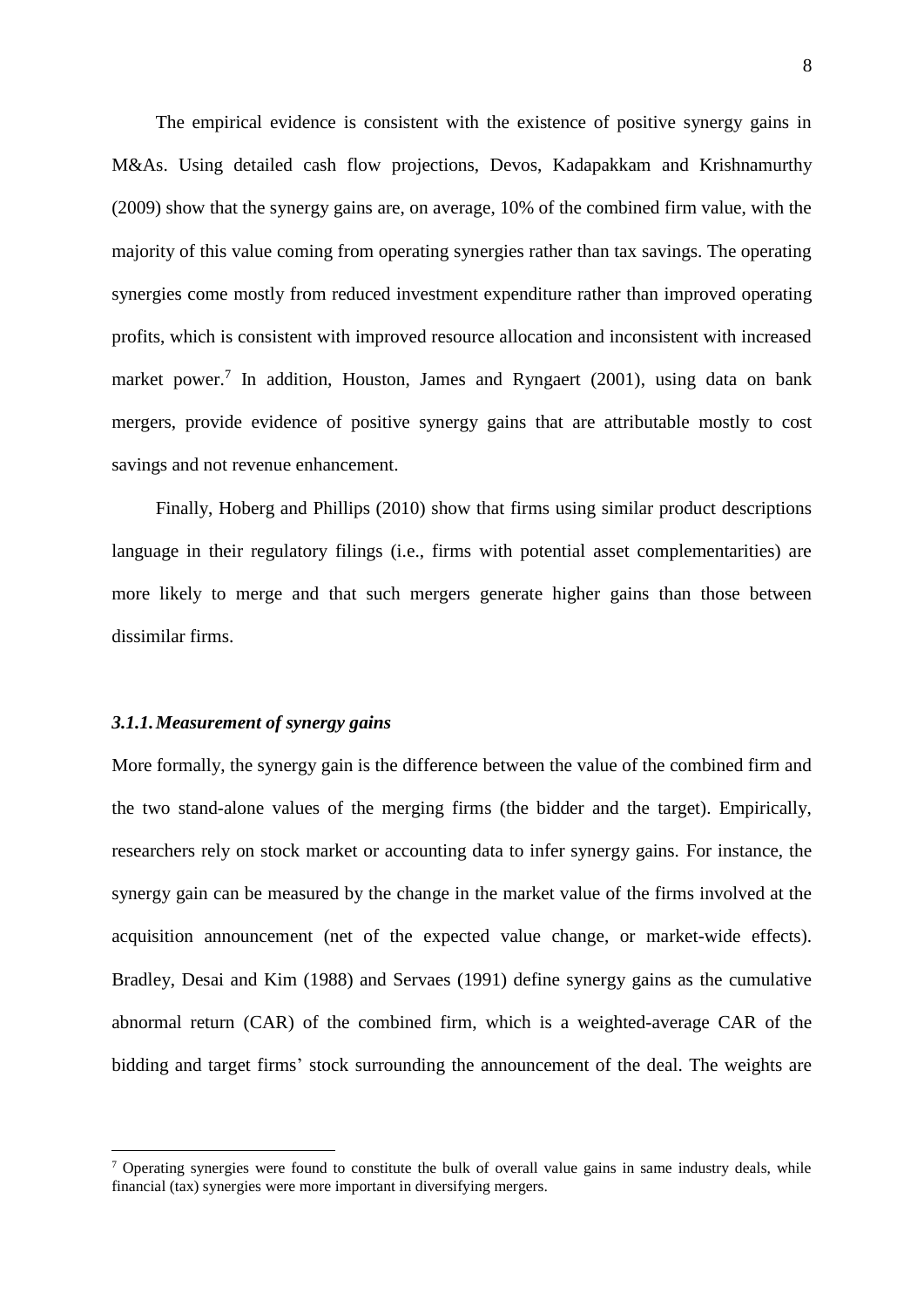the market capitalizations of the respective firms measured several days prior to the announcement $8$ 

Alternatively, one can look at accounting measures of efficiency improvements, such as the change in abnormal operating performance of the combined firm from the pre-merger abnormal operating performance of the bidder and the target (see, e.g. Wang and Xie, 2009). Typically, operating performance is defined as return on (total) assets (ROA) or return on sales (ROS), where operating income before depreciation is divided by the book value of total assets or by sales.<sup>9</sup> Abnormal performance is usually measured against industry median or a against a control firm chosen on the basis of industry, size, and level of pre-event operating performance.<sup>10</sup> The average of three-year post-acquisition abnormal operating performance is typically used and compared to abnormal operating performance in the preacquisition (or the average of three pre-acquisition) year(s).<sup>11</sup>

#### *3.2. Agency motivations*

Under the agency motive, managers may undertake acquisitions against the interests of shareholders. For instance, Amihud and Lev (1981) argue that managers engage in conglomerate mergers in order to diversify activities of the firm and smooth out earnings thereby securing their jobs; however, this is against shareholder interests as they can diversify on their own at a very low cost. Further, Jensen (1986) in his theory of free cash flow posits that managers with access to surplus cash favor engaging in pet projects and unprofitable acquisitions instead of returning cash to shareholders. This is a manifestation of the agency

1

<sup>&</sup>lt;sup>8</sup> Effectively, this is a variant of event study methodology. See Section 4.1.1 for more details.

<sup>9</sup> On the one hand, a return measure based on operating profit before depreciation (and interest charges) is preferred as it allows for comparisons across firms with different depreciation policies and borrowing levels/costs. On the other hand, given that certain synergies are of financial nature, such as tax efficiency due to increased depreciation or interest tax savings, a return measure based on operating profit would miss their effect. <sup>10</sup> The latter is done to account for mean-reversion. Barber and Lyon (1996) highlight the need for performance-

matching, particularly in samples that are likely to exhibit pre-event abnormal performance.

 $11$  See also Section 4.1.4.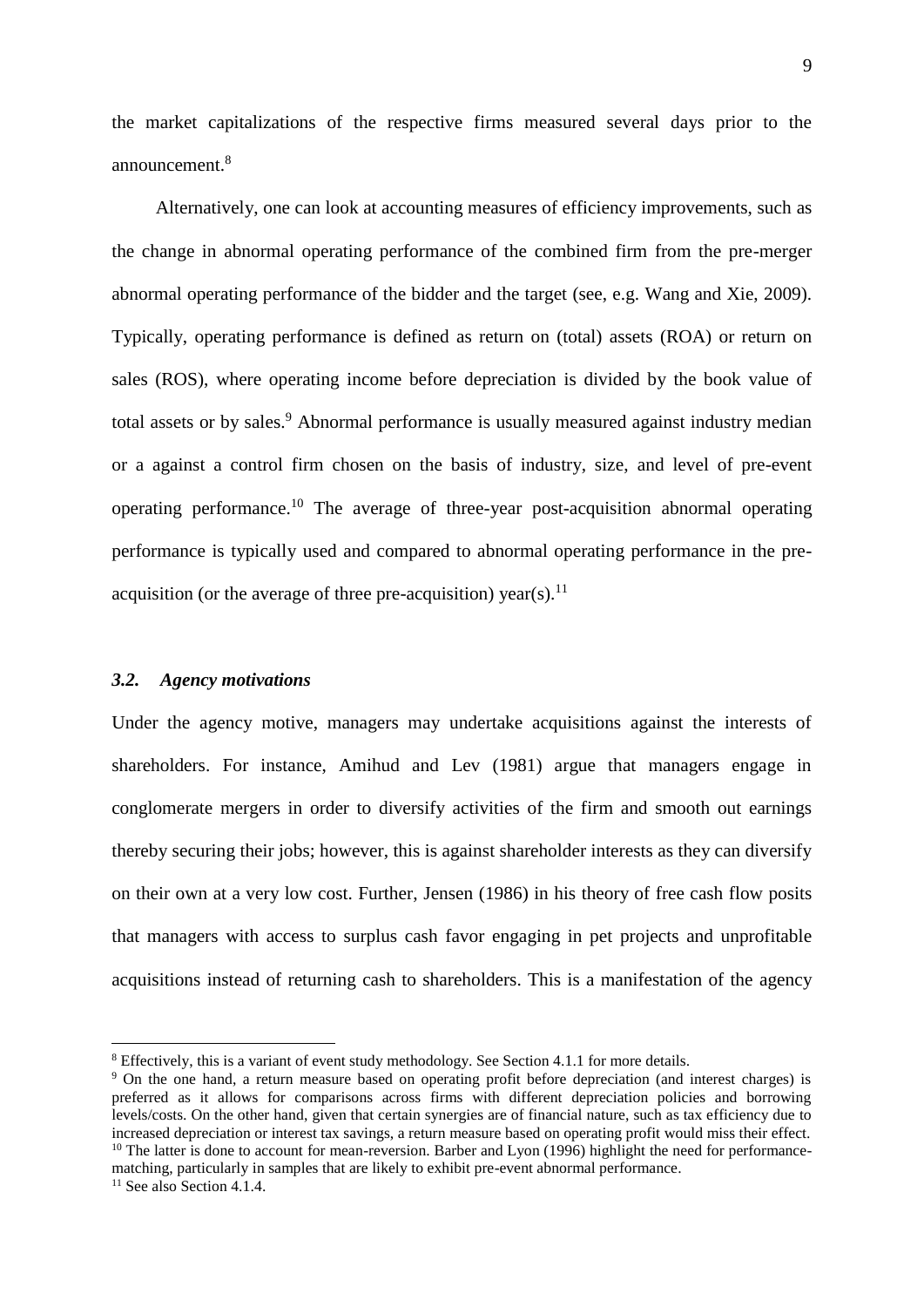conflicts between owners and managers. First, executive compensation is often linked to firm size, so that managers have a preference for growing the firm ever larger. As paying out cash to shareholders reduces firm size and managerial discretion, managers tend to engage in negative-NPV investments (such as value destroying acquisitions). Second, it is simply more prestigious to head a large organization. Empire-building CEOs, in contrast to overconfident managers (see below) who truly believe in their abilities to create value, are seeking more power against shareholder interests. Thus, prospects of higher remuneration and the prestige of running a larger firm push managers into making acquisitions even if the deal is detrimental to firm value. In line with the hubris hypothesis, and in contrast to the synergy motive, the empirical evidence reviewed below suggests that agency costs destroy shareholder value.

## *3.2.1.Measuring agency costs*

Measuring agency costs requires quantification of the degree of incentives misalignment and the readiness of managers to take advantage of  $it$  – quite an unfeasible task. However, we know that agency costs can be mitigated by proper alignment of managerial interests with those of the shareholders by means of compensation contracts or stock ownership, as well as by directly monitoring managers. Therefore, researchers can proxy for the severity of agency costs using various corporate governance structures.

On the incentives alignment front, several studies suggest that acquiring firm managers whose personal wealth is more closely linked to firm value make better acquisition decisions. For instance, Tehranian, Travlos and Waegelein (1987) show that acquirers with long-term compensation plans in place perform better than acquirers without such plans. Further, Datta, Iskandar-Datta and Raman (2001) show that managers with more equity-based compensation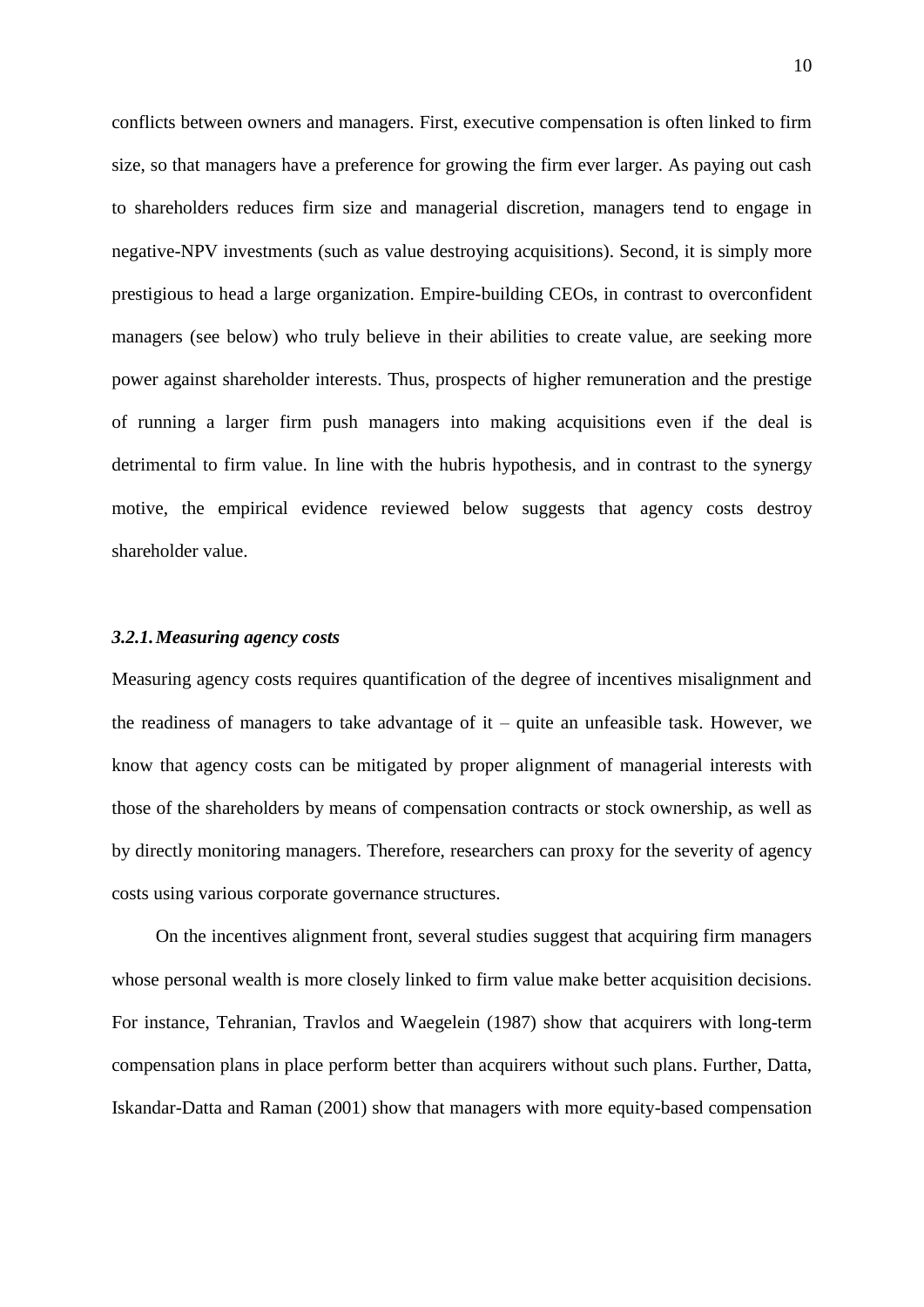(e.g., in the form of stock options) make better acquisitions.<sup>12</sup> In addition, Lewellen, Loderer and Rosenfeld (1985) show that acquirer returns are higher for firms with high managerial stock ownership. However, Hubbard and Palia (1995) show that this relationship between managerial stock ownership and acquirer returns is non-monotonic, as at the high levels of managerial ownership acquirer returns start to decline (due to entrenchment, as argued by the authors). Finally, Lin, Officer and Zou (2011) show that acquirers whose officers and directors are insured against personal liability for the actions taken on behalf of the firm make worse acquisitions as they pay higher premiums and enter deals with smaller synergies; in fact, they demonstrate that bidder gains are decreasing in the amount of such insurance coverage.

Turning to monitoring, the evidence shows that more intensive supervision of managerial actions leads to better acquisition decisions. The board of directors is a typical monitoring device present in any listed firm. Here, increased board independence, coming from the presence of outside directors and from the separation of the roles of CEO and Chairman of the Board, is assumed to lead to more effective monitoring and less agency costs as a result. A number of studies investigate the link between board structures and acquirer returns. Byrd and Hickman (1992) examine tender offers for public firms and show that acquirer returns increase with the proportion of outsiders on the board. However, Masulis, Wang and Xie (2007) do not find such a relationship, while Bauguess and Stegemoller (2008) report a negative link for a sample of S&P 500 (large) acquirers.

Finally, the market for corporate control acts as a governance mechanism of last resort whereby agency-infected firms become targets of disciplining takeovers, and self-serving managers are replaced with more effective leaders.<sup>13</sup> However, firms can become insulated

1

 $12$  Minnick, Unal and Yang (2011) also show that in bank mergers managers with higher pay-for-performance sensitivity make fewer but better deals.

<sup>&</sup>lt;sup>13</sup> See Martin and McConnell (1991) for evidence of target firm top management turnover following takeovers, particularly in underperforming targets.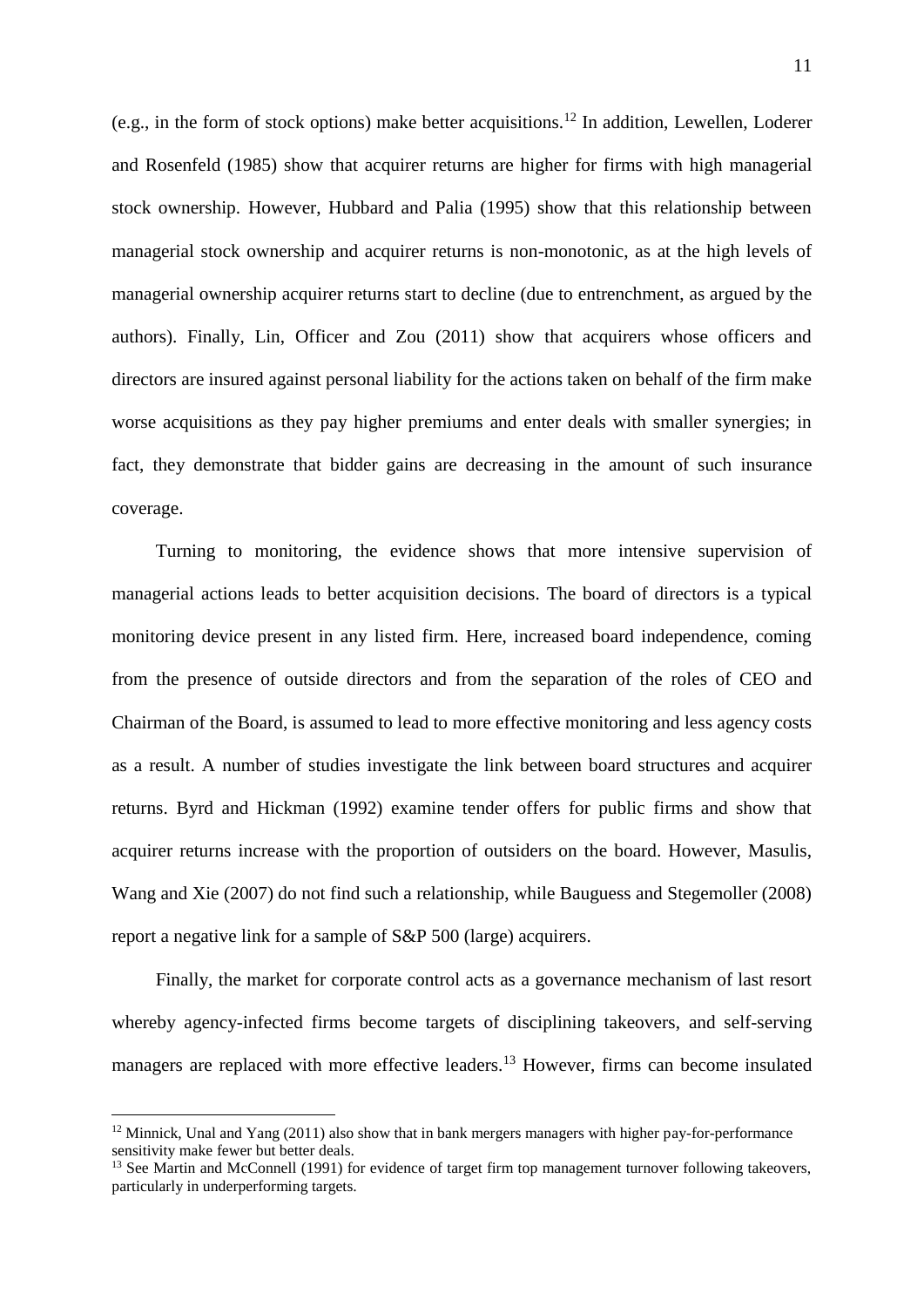from this market force by adopting anti-takeover provisions (ATPs) in their charters and bylaws. Consistent with the effectiveness of takeover threats as a disciplining mechanism, Masulis, Wang and Xie (2007) document that acquirers with fewer ATPs make better acquisitions.

As suggested by Jensen (1986), free cash flow (cash flow in excess of what can be profitably invested by the firm) exacerbates agency problems by increasing managerial discretion. Coupled with few profitable investment opportunities, free cash flow can lead to value-destroying acquisitions. Lang, Stulz and Walkling (1991) show that this is indeed the case, as high free cash flow is associated with lower acquirer returns, particularly for firms with poor investment opportunities (proxied by Tobin's O). In addition, Harford (1999) shows that cash-rich acquirers (those holding above normal cash reserves) are more likely to attempt acquisitions, particularly diversifying deals, and on average tend to destroy shareholder value and suffer abnormal declines in operating performance.

#### *3.3. Managerial overconfidence (hubris hypothesis)*

Managerial overconfidence (also known as the hubris hypothesis), first introduced by Roll (1986), assumes market efficiency and suggests that CEOs engage in M&A deals due to excessive optimism regarding their ability to create value and the resultant overestimation of synergies. The empirical evidence suggests that managers affected by hubris are more likely to destroy shareholder value (Malmendier and Tate, 2008). Doukas and Petmezas (2007) and Billett and Qian (2008) posit that managers with overconfidence, sourced by self-attribution bias, tend to attribute their initial success from previous corporate decisions to their own ability and, as a consequence, conduct worse deals later on which significantly underperform acquisitions initiated by non-overconfident acquirers.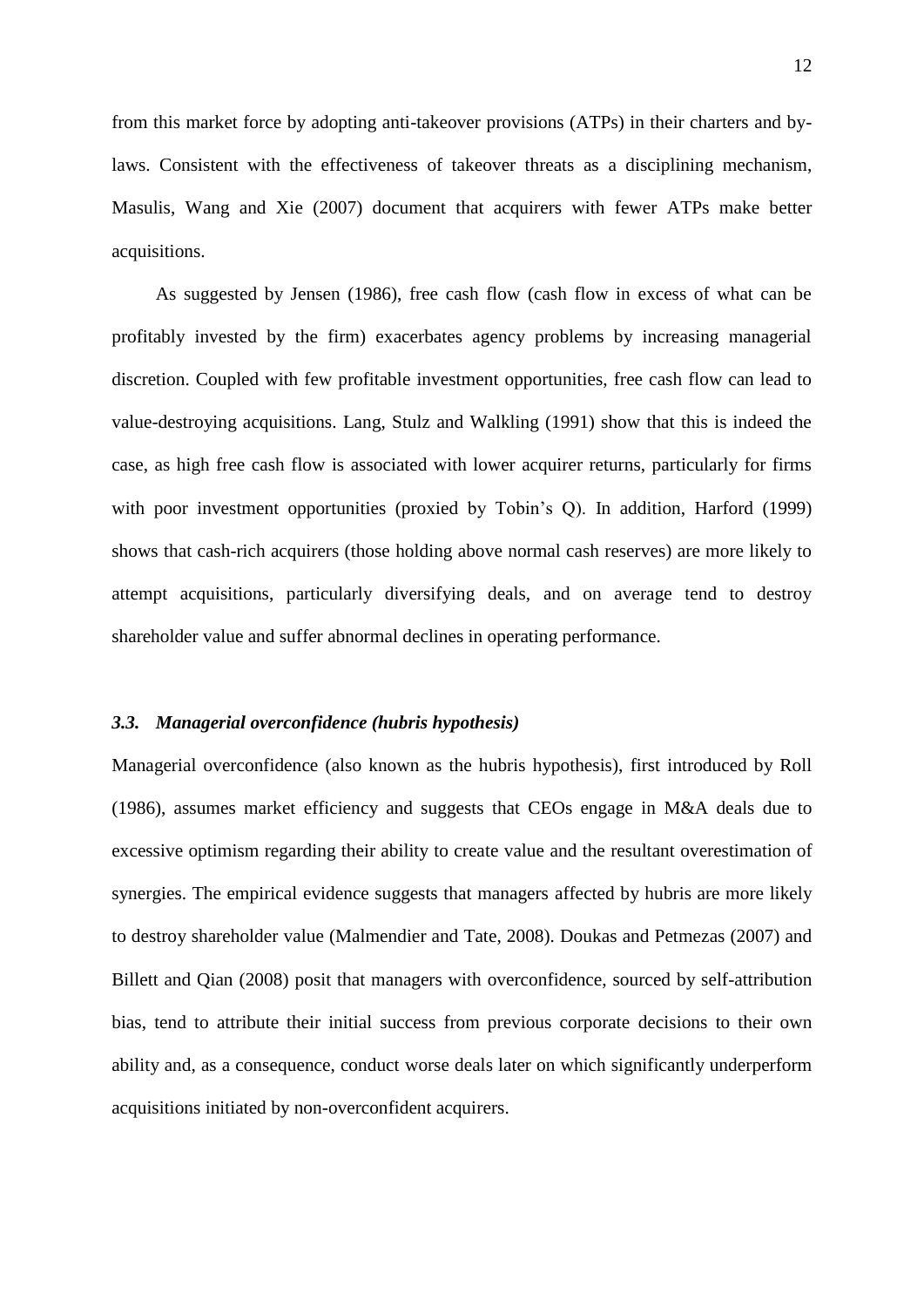#### *3.3.1.Measurement of managerial overconfidence*

Overconfidence is a very ethereal concept and is difficult to operationalize. Researchers have to rely on imperfect proxies. One of the measures of managerial overconfidence is the takeover premium (takeover premium being defined as the difference between the offer price and the pre-offer value of the target firm divided by the latter). Managers that pay high premiums are likely to be overconfident (Hayward and Hambrick, 1997). However, takeover premiums are influenced by many factors and thus are a noisy proxy.

Malmendier and Tate (2008) propose an alternative measure of managerial overconfidence. They define as overconfident those managers who hold in-the-money stock options until the year before the expiration date. Arguably, the main reason for not exercising the options is the CEO's belief in his/her superior leadership and continually rising stock price.

Another measure, also suggested by Malmendier and Tate (2008)*,* is media portrayal and is based on the way the press characterizes CEOs of the bidding firms. The process to construct the business press proxy, which involves construction of two indices, is as follows. First, articles characterizing the CEO with the words: 'confident', 'confidence', 'optimistic', 'optimism', 'certain' and 'positive' are counted. Second, an index counting the number of articles referring to the manager by using the terms: 'reliable, cautious, prudent, conservative, practical, sensible, frugal, careful or steady' is created. This procedure is repeated for each manager by year and for all years. For each manager, the group of articles (i.e. overconfident versus non-overconfident) that outnumbers its counterpart is determined. Finally, the number of years when the overconfident articles index for a CEO is greater than the one characterizing him/her as non-overconfident and *vice versa* is also estimated.

As suggested by Doukas and Petmezas (2007) the decision of managers to engage in multiple acquisitions, i.e., high acquisitiveness, is another proxy for overcnfidence. Doukas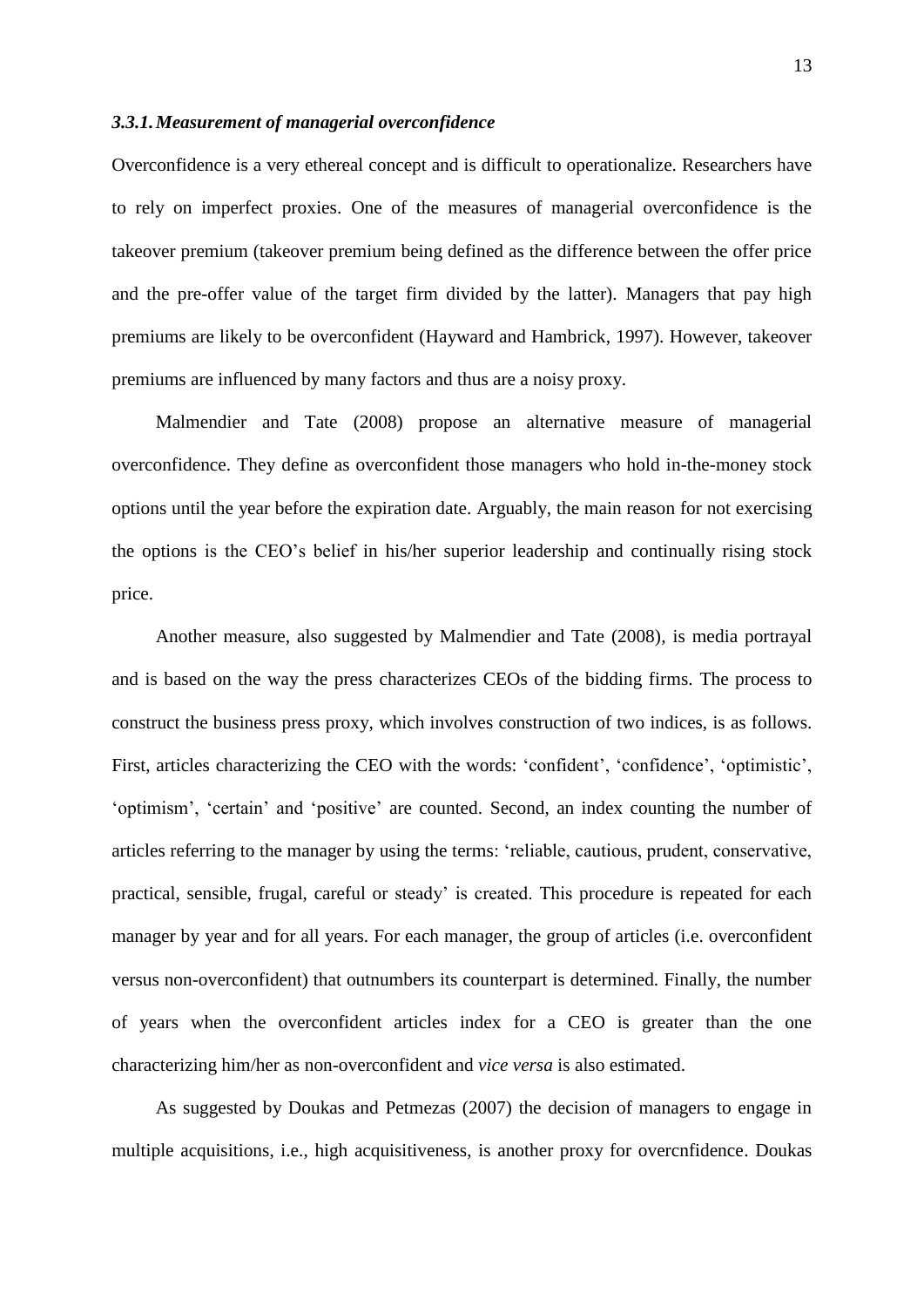and Petmezas (2007) classify as overconfident the managers of firms which make five or more acquisitions within a short period of time (3 years). The intuition behind this measure is that managers making many acquisitions within a short period of time cannot carefully evaluate the potential synergies and negotiate efficiently, leading to shareholder value destruction.<sup>14</sup>

Finally, Kolasinski and Li (2013) suggest an insider-trading-based measure of CEO overconfidence. They classify a firm-year as having an overconfident CEO if the latter, on average, loses money on his/her own company's open-market stock purchases in the next two years. A CEO purchasing the stock in the firm under his/her control and losing money on the trade reveals that he/she has overestimated the value of the firm, which is precisely the notion of managerial overconfidence. A virtue of this measure is that it is easily constructed from machine-readable data and is available for almost any listed firm.

## *3.4. Other M&A motives*

<u>.</u>

As stated earlier, industry shocks and market valuations drive takeover activity, forming merger waves. Industry shocks trigger merger activity as a prospect to capture synergies by increasing market share or eliminating of excess capacity, improving operational efficiency and saving on costs (Gort, 1969; Jensen, 1993). Examples of industry shocks include changes in input prices and supply, innovations in technology, and currency movements (Mullherin and Boone, 2000; Andrade and Stafford, 2004).

Booming market is another motivation for mergers. Stock market misvaluation creates opportunities for firms to buy relatively undervalued assets. Moreover, firms may use their overvalued stock to finance the deal, thereby locking in real assets. However, in contrast to hubris theory, the overvaluation hypothesis assumes that acquirers are rational and undertake

<sup>&</sup>lt;sup>14</sup> However, one has to be careful in dubbing managers engaging in multiple acquisitions as overconfident given that the dynamics of certain industries (such as technology) may necessitate this strategy.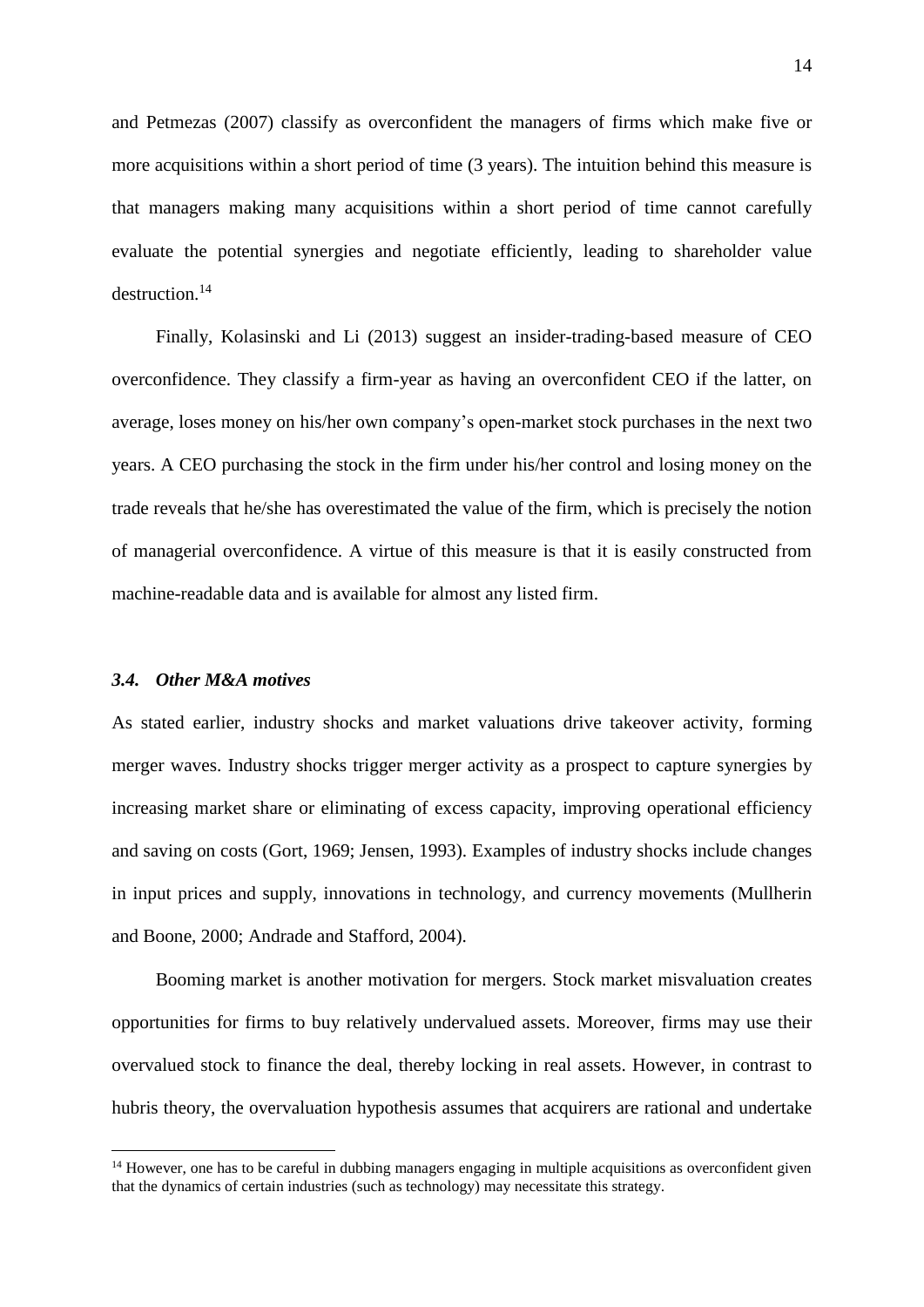the opportunities offered by inefficient financial markets. Savor and Lu (2009) provide empirical evidence that overvalued acquirers can create value by using their overvalued stock as cheap currency to buy relatively less overvalued targets.

Finally, influence from investment banks, that earn high fees from advising on M&A deals and therefore have an incentive to keep deals flowing, is also seen as a motive behind takeover transactions.

### **4. Value creation in M&A**

1

From the finance perspective, one of the most important questions regarding M&As is whether they benefit the shareholders of the firms involved. Generally, the empirical literature, mainly based on the US and UK takeover markets, documents that target firm shareholders enjoy significantly positive abnormal returns (on the order of 20-40% on average) at acquisition announcements – quite an intuitive finding given the hefty premiums offered by acquirers (see., e.g., Song and Walkling, 1993; Bauguess, Moeller, Schlingemann and Zutter, 2009).

Unfortunately, things are less clear cut for acquirers. Most studies agree that in acquisitions of listed targets acquiring firms realize negative to zero abnormal returns at the acquisition announcement (Andrade, Mitchell and Stafford, 2001). However, recent evidence from M&As around the world shows that acquiring firms do gain in acquisitions of public firms beyond the most competitive takeover markets (the US, UK, and Canada) as they pay lower premiums, while share-for share offers are at least non-value destroying for their shareholders (Alexandridis, Petmezas and Travlos, 2010).<sup>15</sup> While the conclusions regarding acquisitions of public targets are not as unanimous as one would like them be, the evidence

<sup>&</sup>lt;sup>15</sup> See below (Section 5) for how the method of payment shapes the M&A-related shareholder wealth effects.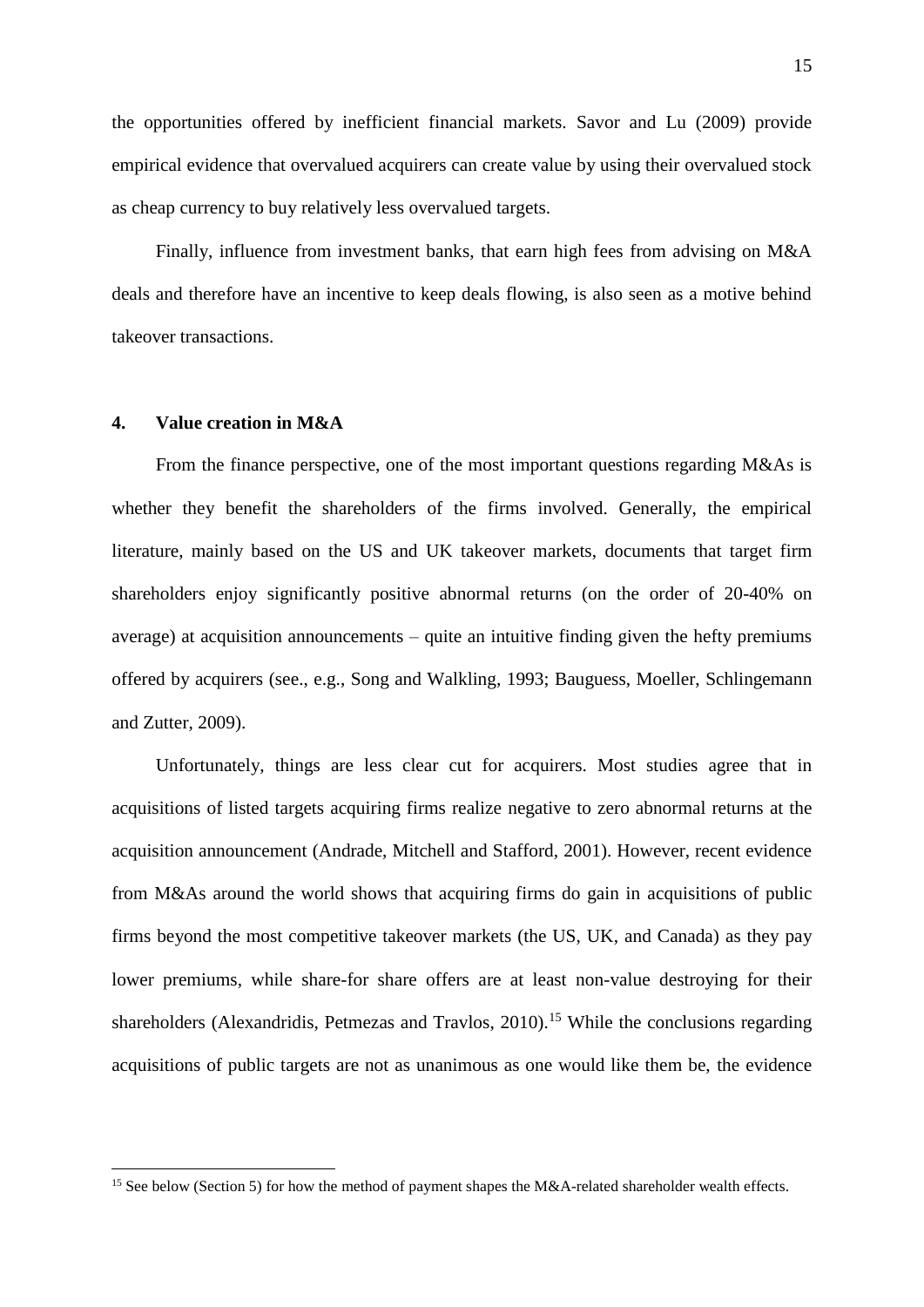from private acquisitions is far clearer: acquiring firms gain, particularly when stock is used as a method of payment (Chang, 1998; Fuller, Netter and Stegemoller, 2002).

The combined entity (target and acquirer) generally enjoys a positive abnormal return around the announcement date (Bradley, Desai and Kim, 1988; Mulherin and Boone, 2000; Bhagat, Dong, Hirshleifer and Noah, 2005). As noted above, the combined firm returns are used as a proxy for the overall synergy gains brought about by the deal.

Turning to studies of long-term performance, Malatesta (1983) and Asquith (1983), among others, report significant negative abnormal returns in the year following the outcome announcement. Further, Agrawal, Jaffe and Mandelker (1992) observe that acquiring firm shareholders suffer a statistically significant loss of about 10% over the five-year period after the merger. Loderer and Martin (1992) find evidence of underperformance over three, but not over five, years following an acquisition. Contrary to the above findings, Franks, Harris and Titman (1991) do not find significant underperformance over three years after the acquisition. They conclude that previous findings of poor performance after takeovers are likely due to benchmark portfolio errors rather than mispricing at the time of the deal. In addition, Loughran and Vijh (1997) show that acquirers paying with cash outperform the relevant benchmark over 5 years following the deal, while the converse is true for acquirers paying with stock. Rau and Vermaelen (1998) show that the negative abnormal stock performance over the 3-year following the deal is mostly concentrated among high valuation (low book-tomarket) acquirers, so-called "glamour" firms. Most recently, Bouwman, Fuller and Nain (2009) show that 2-year post-acquisition returns for deals initiated during high stock market valuation periods underperform those initiated during low stock market valuation period.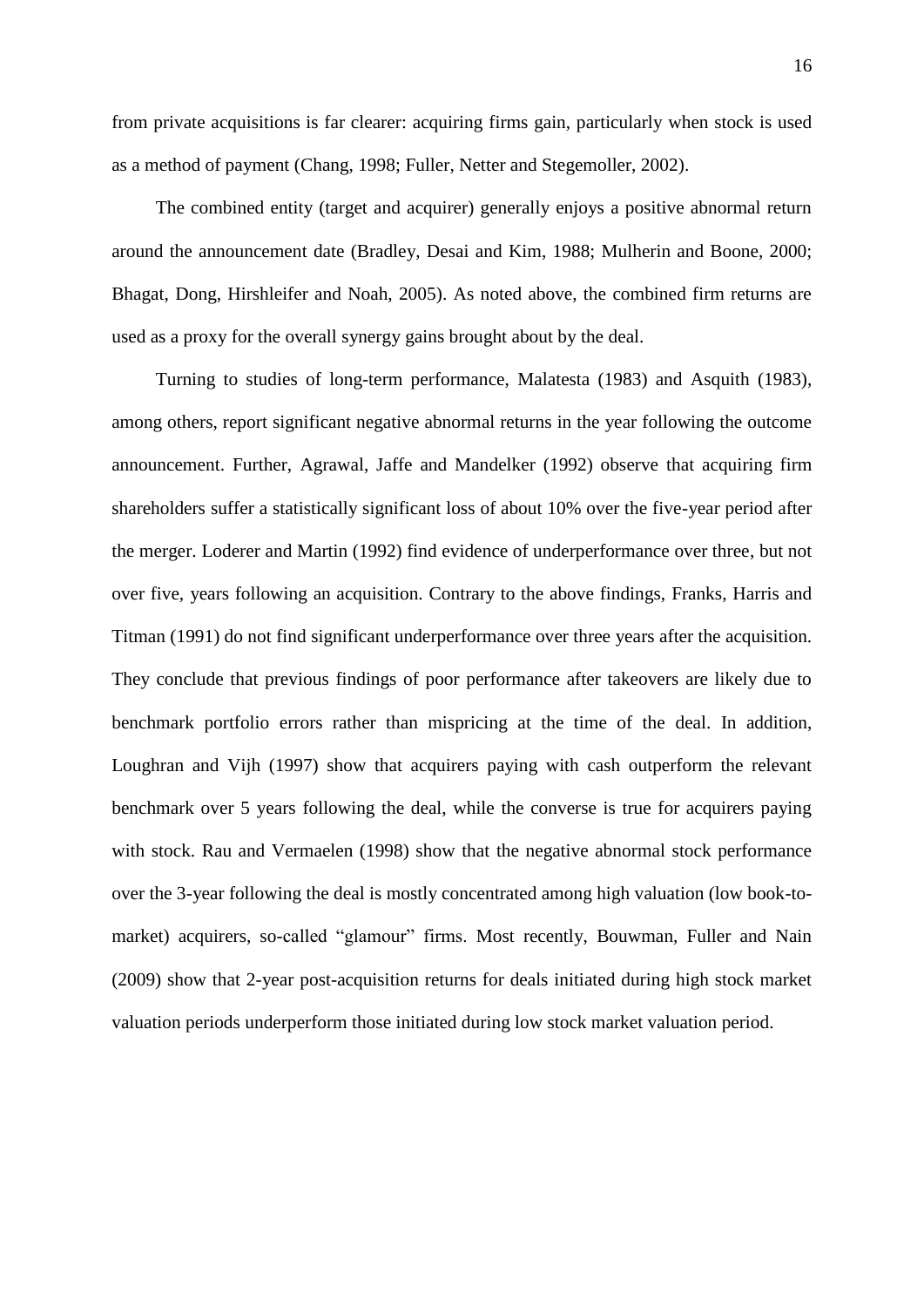#### *4.1. Measuring value creation*

To measure value creation from M&As one can examine the effect of these transactions on acquirer shareholder wealth, target shareholder wealth, the valuation of the combined entity, and the operating performance improvements. From the perspective of finance theory, managerial decisions should enhance shareholder wealth. Is the value of acquiring and target firms' shares increasing enough to compensate investors for the risk they bear around or following an acquisition? Is the return they earn higher than the cost of capital (assuming that the required rate of return equals the opportunity cost of investing elsewhere)? The most common approach to examine value creation is the use of event study methods.<sup>16</sup>

# *4.1.1.Short-run event studies*

1

If stock markets operate efficiently, they should assess all the future benefits and costs associated with a deal and incorporate them into stock prices at the time of the announcement. In this case, a short event window surrounding the announcement captures the valuation effects from mergers. Hence, assuming efficient markets, acquisition announcements will be accompanied by abnormal increases in stock prices for value-creative deals, while value-destroying acquisitions will trigger an abnormal decline in stock prices. The most widely used event windows include 2 days  $(-1, 0)$ , 3 days  $(-1, +1)$ , 5 days  $(-2, +2)$ , and 11 days  $(-5, +5)$ , where 0 indicates the announcement day itself. Including the days just before the announcement allows capturing potential information leakages, while a few extra trading days following the announcement account for any delays in the stock price reaction. Abnormal returns are computed using the expression below:

$$
AR_{it}=R_{it}-E(R_{it})
$$

 $16$  The reader can refer to Kothari and Warner (2007) for a chapter-length treatment of event study methods.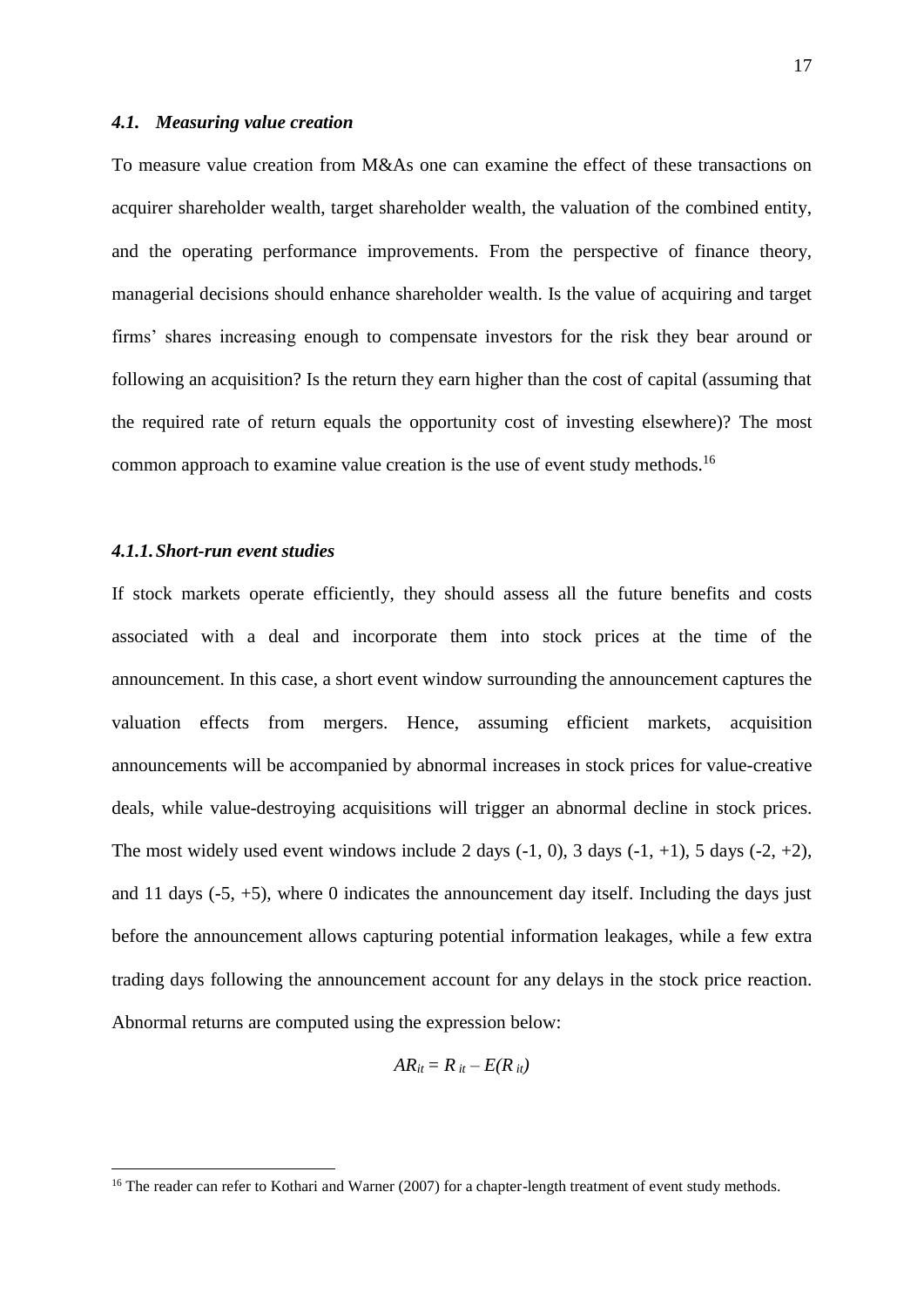where  $AR_{it}$  is the abnormal return for security *i* on day *t*;  $R_{it}$  is the actual, observed return for security *i* on day *t*, and  $E(R_{it})$  is the expected return for security *i* on day *t*. The expected return is typically estimated using two related approaches. The first is the market model, which involves estimation of the market model parameters by regressing security returns on a benchmark index (Brown and Warner, 1985). This approach is followed by, among others, Moeller, Schlingemann and Stulz (2005) and Masulis, Wang and Xie (2007). The market model parameters obtained in the estimation procedure are further applied to the return on a benchmark index for a day of interest to yield the expected return on a stock:

$$
E(R_{i,t}) = \alpha_i + \beta_i R_{mi}
$$

where  $\alpha$  is the regression intercept for security *i*, and  $\beta$  is the slope coefficient for security *i*, and Rmt is either an equally-weighted or a value-weighted market index return. The parameters for the market model are most often estimated over a given number of trading days period prior to the deal, such as  $(-205, -6)$  or  $(-210, -11)$  day interval.

The second approach, used by Fuller, Netter and Stegemoller (2002), Dong, Hirshleifer, Richardson and Teoh (2006), and Faccio, McConnell and Stolin (2006) among others, is a market-adjusted model:

$$
AR_{it}=R_{it}-R_{mt}
$$

This is a modified market model with  $\alpha=0$  and  $\beta=1$  as the market model parameters. This way of specifying the expected return may be particularly useful in samples containing frequent acquirers, which might render market model parameters to an extent biased given that the estimation period includes earlier deal announcements. Nevertheless, according to Brown and Warner (1980), the difference between the two approaches is minimal.

The abnormal returns for a given day and a given firm are then cumulated over the event window so as to arrive at a cumulative abnormal return (CARs):

$$
CAR_i = \sum AR_{it}
$$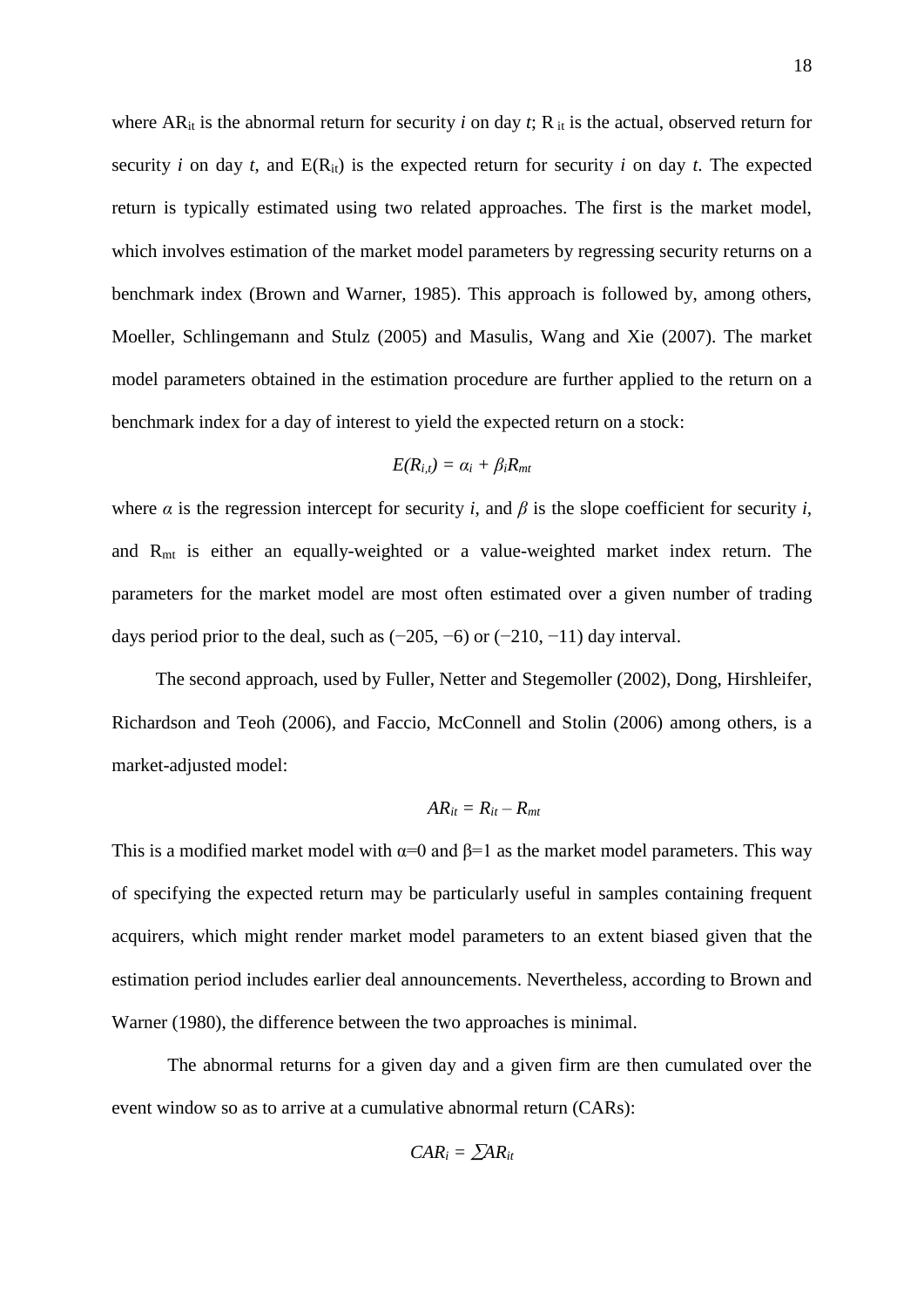The statistical significance of the resultant CARs is then tested using formal statistical test procedures exploiting the time-series and cross-sectional variation in the returns. In addition, one can appreciate the economic significance of these estimates by translating the percentage value changes into dollar gains (losses) by multiplying the CARs by the market value of the firm measured immediately prior to the beginning of the event window.

## *4.1.2.A note of caution on interpreting announcement effects*

An important caveat regarding the interpretation of M&A announcement wealth effects is in order. The existing literature tends to make conclusions regarding M&A value creation based on announcement period abnormal stock returns as described in the previous subsection. However, for the announcement effects to accurately reflect the value creation from the deal two important assumptions have to be maintained (apart from market efficiency of course): i) the bid is not anticipated, and ii) the bid announcement is uncontaminated with other information regarding the stand-alone value of the firms involved. There is growing evidence that neither of these assumptions is uncontested.

Regarding the anticipation effect, Cai, Song and Walkling (2011) show that takeover bids are anticipated at the time of the first bid after a dormant period (at the industry level). As a result, the announcement period returns for deals following the initial bid are underestimated. When one takes into account the market reaction of future bidders to an industry's initial bid, the returns to bidding are considerably higher.

Turning to the contamination issue, Bhagat, Dong, Hirshleifer and Noah (2005) show that conventional announcement period CARs are subject to revelation bias, i.e., they reflect information about bidder stand-alone value in addition to the information regarding the bid itself. Using intervening events, such as competing bids, they are able to disentangle the two effects and show that conventional CARs are biased downward. In addition, certain takeover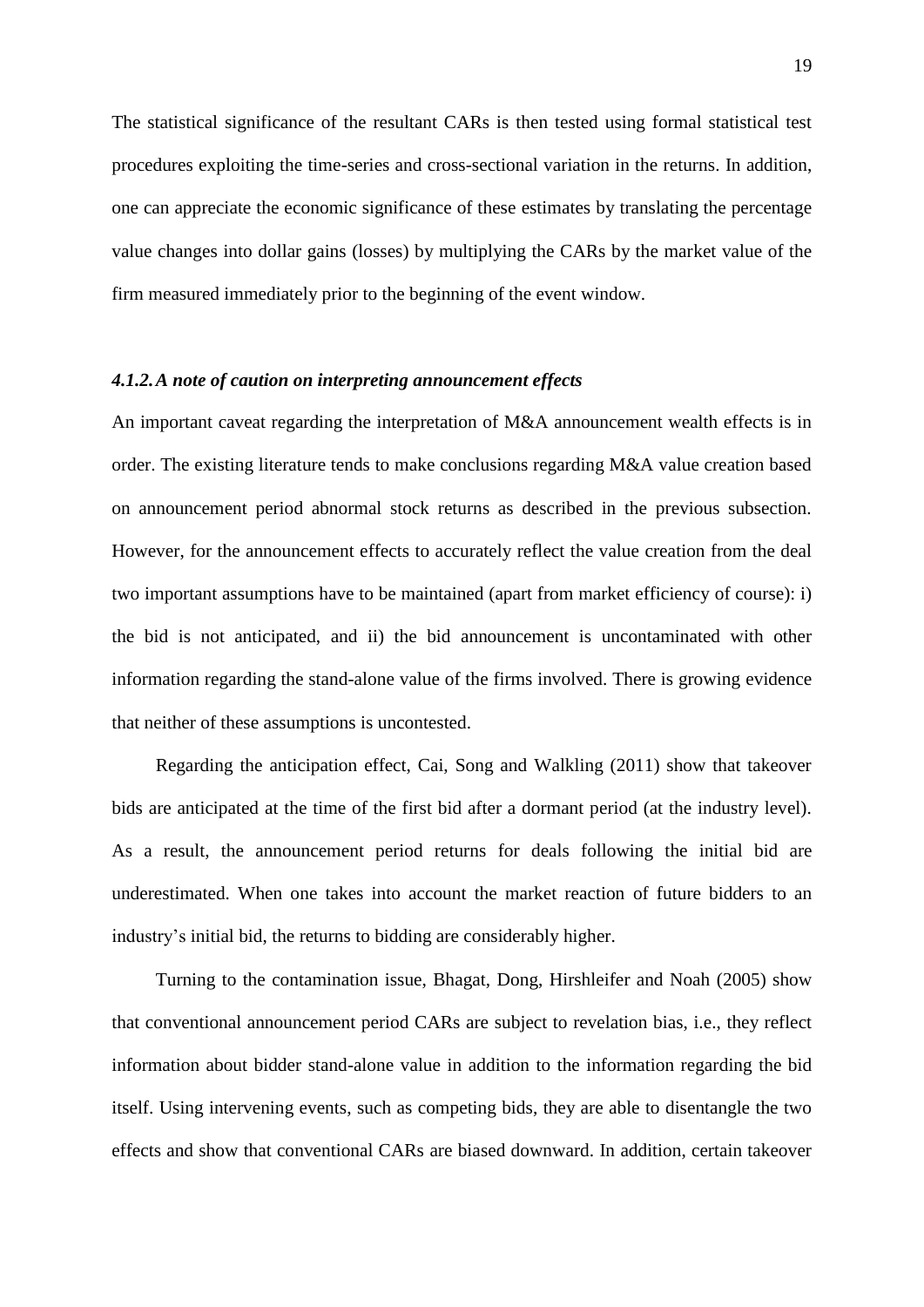bids, such as stock-financed public firm acquisitions, are essentially joint announcements (a takeover and an equity issue). Issues of public equity are known to be associated with negative abnormal stock returns; thus, one cannot attribute the announcement period return purely to the takeover-related value changes. Golubov, Petmezas and Travlos (2012a) address this issue and develop a method that allows for the estimation of returns attributable to the implied equity issuance using a sample of seasoned equity offerings (SEOs). Net of this effect, stock-financed acquisitions of public firms are found to be non-value destructive, and the method of payment does not explain the part of the announcement return attributable to the acquisition decision.

In general, one has to be aware of potential confounding and anticipation effects in event studies and be careful in drawing firm conclusions regarding the value implications of corporate events based on event study results.

#### *4.1.3.Long-run event studies*

<u>.</u>

While the stock market reacts to new information and does so fairly quickly, there is some evidence of "stickiness" in stock prices (i.e. the stock market reaction to corporate events may be delayed). Capital market participants may need the time to revise their judgment based on new information about the acquisition integration and the response of rivals. This implies that the wealth effects from acquisitions may need to be assessed over long-run event windows. Most common windows used are 1, 2, 3, and 5 years after the deal, and the most widely used methodologies employed to calculate long-run abnormal returns are Calendar Time Portfolio Regressions (CTPRs), Calendar Time Abnormal Returns (CTARs), Buy and Hold Abnormal Returns (BHARs) and Cumulative Abnormal Returns (CARs).<sup>17</sup> However, there are two main problems associated with long-run event studies: i) difficulties with

<sup>&</sup>lt;sup>17</sup> See Barber and Lyon (1997), Lyon, Barber and Tsai (1999), and Mitchell and Stafford (2000) for a discussion of these methodologies and issues arising in their implementation.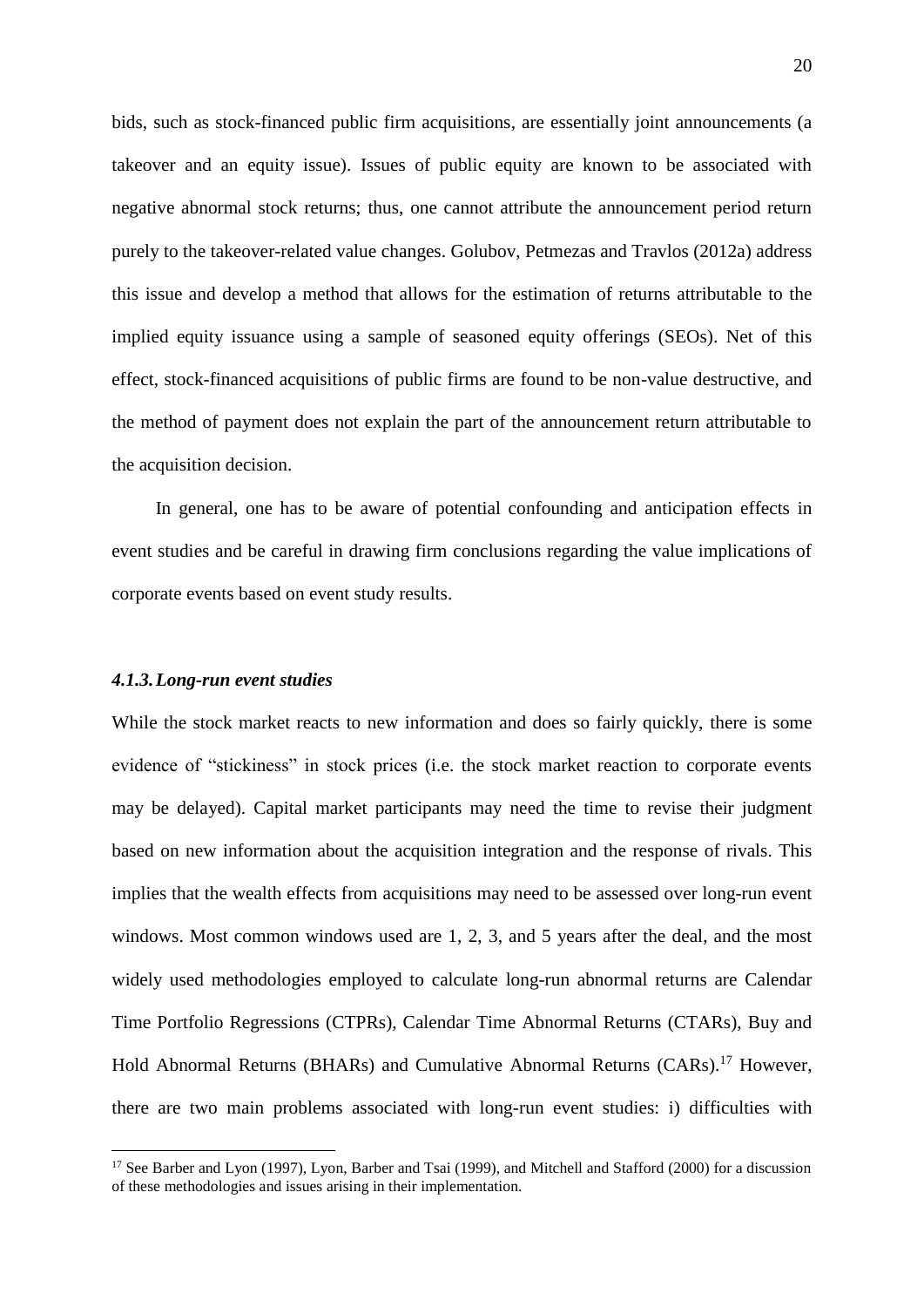statistical test procedures, which result in reduced reliability of results (Barber and Lyon, 1997; Kothari and Warner, 1997; Lyon, Barber and Tsai, 1999), and ii) other events or policy changes occurring within the event window or expected beyond this window may impact the value of the firm. As a matter of fact, it is not feasible to isolate the effect of a takeover on long-term abnormal returns from other events affecting the firm during the event window.

In general, given the "bad model" problem (i.e., no model in finance can accurately predict stock returns, and this problem is compounded with longer horizons), the results of long-run studies may be biased and should therefore be interpreted with caution.

## *4.1.4 Post-acquisition operating performance*

If acquisitions create real economic efficiency improvements, they have to eventually show up in reported accounting numbers. Thus, an alternative approach to estimating merger gains utilizes changes in (abnormal) operating performance of the merged firm.

The most common measure of abnormal operating performance of the acquiring firm is the operating ROA or ROS (EBITDA over total assets or sales, respectively) adjusted for industry median or operating performance of a control firm based on industry classification, size, and pre-merger operating performance. If a control firm is used, the process can be described is as follows.

In the year immediately prior to the acquisition announcement the acquirer is matched to a control firm from the same industry based on SIC codes or Fama-French classifications. The control firm is chosen such that its book value of total assets is within 90% and 110% of acquirer total assets and its ROA is closest to that of the acquirer. If there is no firm within the 90%-110% limit, it is expanded to 70%-130% and again the firm with the ROA closest to that of the acquirer is chosen. Finally, if the 70%-130% filter fails, the range is expanded to the entire industry and the firm with the ROA measure closest to that of the acquirer is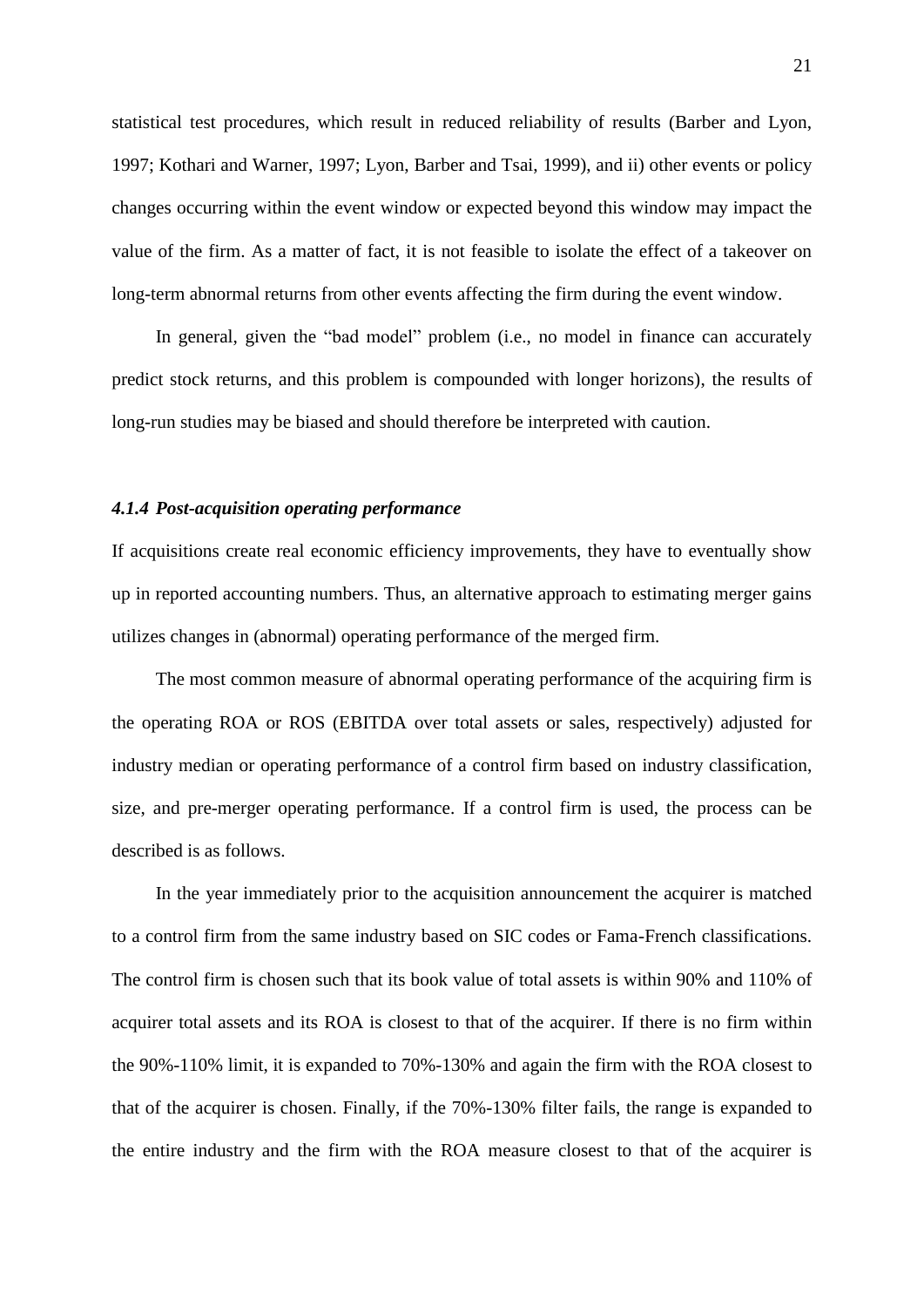picked. Each acquisition is typically followed for 3 years after its completion. If a matching firm does not have 3 years of data, the process is repeated to select another matching company to complete the 3-year series. For each year, the ROA of the control firm is subtracted from the ROA of the merged firm, and the average for the three years is taken. This number can then be compared to the pre-acquisition abnormal operating performance. See Barber and Lyon (1996) for more details and an evaluation of different variations of abnormal operating performance methodology.

A number of studies examine the operating performance of the acquiring firms reporting mixed results. Healy, Palepu and Ruback (1992) observe increases in the postmerger cash flow operating performance of merged firms for a sample of 50 largest US mergers. Heron and Lie (2002) report evidence of operating performance improvements using a more comprehensive sample of US deals, while Powell and Stark (2005) show evidence of (modest) operating performance improvements following UK M&A deals. In contrast, however, no significant operating performance improvements are found by Ghosh (2001) for US acquirers and Sharma and Ho (2002) for Australian acquirers.

# *4.2. Bondholder wealth effects*

Shareholder wealth effects are only a part of the overall change in the value of the firm. The value of the firms' debt may also change, for, instance, due to a co-insurance effect. The investigation of this phenomenon is complicated most notably by the two following issues: i) few firms have publicly traded debt, and findings based on firms that do have bonds outstanding may not be generalizable to all acquirers; and ii) methodological issues, such appropriate benchmarks, multiple bond issues, and thin trading; the latter is especially serious as it may require researchers to use monthly bond returns, which lowers the power of the tests (Bessembinder, Kahle, Maxwell and Xu, 2009).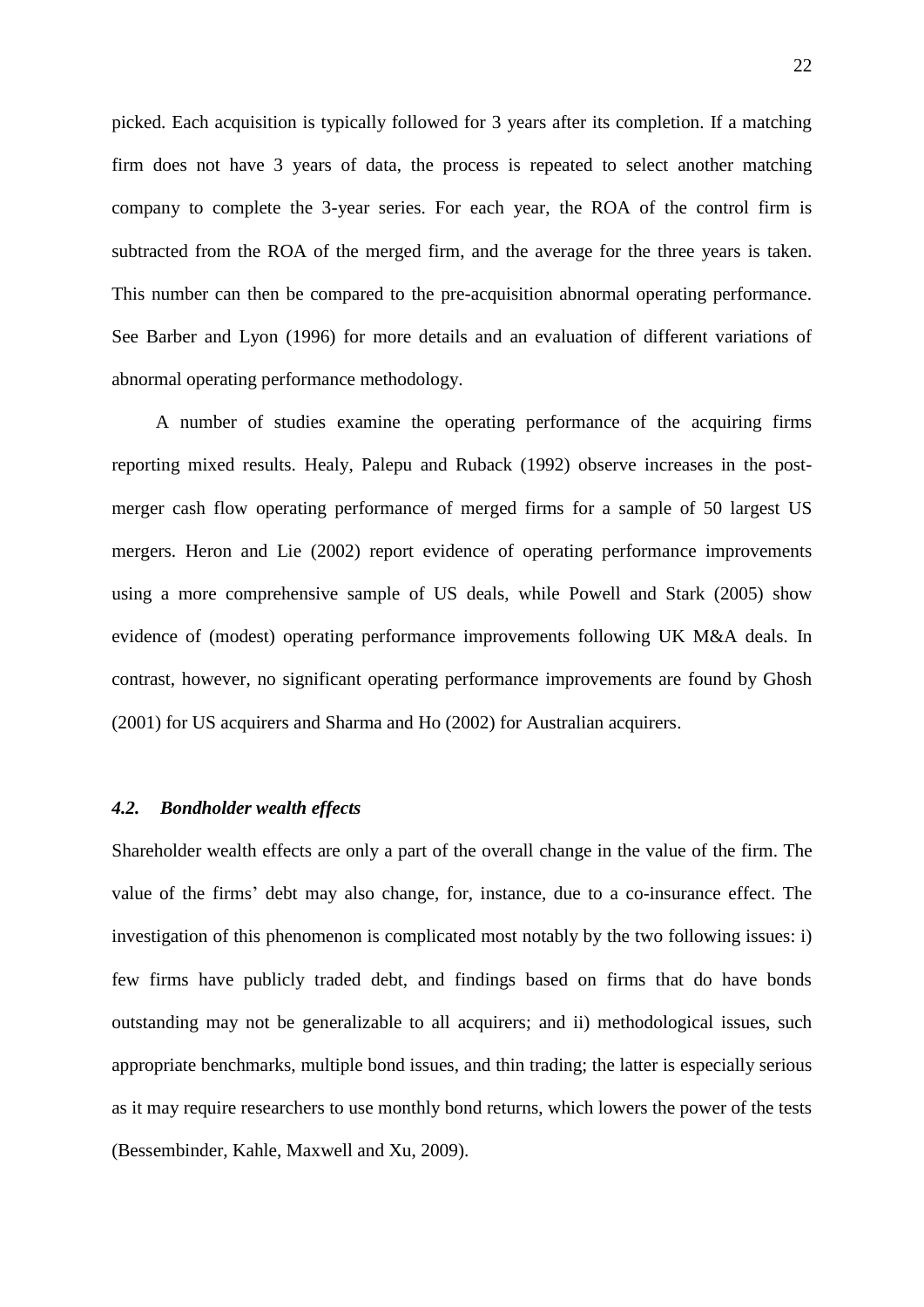Nevertheless, several studies examine bondholder wealth effects in M&As. Kim and McConnell (1977) and Asquith and Kim (1982) do not find any bondholder wealth changes surrounding M&A deals, while Dennis and McConnell (1986) find negative acquirer bondholder returns. Eger (1983) and Maquieira, Megginson and Nail (1998) focus on stockfor-stock mergers and find evidence of positive abnormal returns to acquiring firm bondholders; however Travlos (1987) reports the opposite, consistent with the release of negative information hypothesis. Billett, King and Mauer (2004) show that below investment grade target firm bonds earn significantly positive abnormal returns, while acquirer bondholders tend to experience negative abnormal returns, consistent with the existence of a co-insurance effect.

Bessembinder, Kahle, Maxwell and Xu (2009) address various methodological issues in measuring abnormal bond performance. They also show that when using daily data from TRACE database, the power of the tests is significantly improved. They confirm that on average acquiring firm bondholders realize negative abnormal returns at acquisition announcements; however, this result is not detected when using monthly data. As the finer daily data has only recently become available to researchers, we expect more evidence on bondholder wealth effects in M&As to emerge; in fact, we see this as a fruitful area for further research.

#### **5. Determinants of acquisition returns**

<u>.</u>

Apart from synergy, overconfidence and agency cost proxies described earlier, several firm and deal characteristics shape acquisition returns. Since the literature on M&A value creation is dominated by short-run event studies, we focus on the findings of this type of studies.<sup>18</sup> Below, we present some of the most important characteristics noted in the literature, their

 $18$  In fact, only a few variables are consistently found to be significant in explaining long-run acquirer returns, most notably the method of payment, stock market and acquirer valuation, and the type of the deal (tender offer versus merger). See section on long-run event studies above.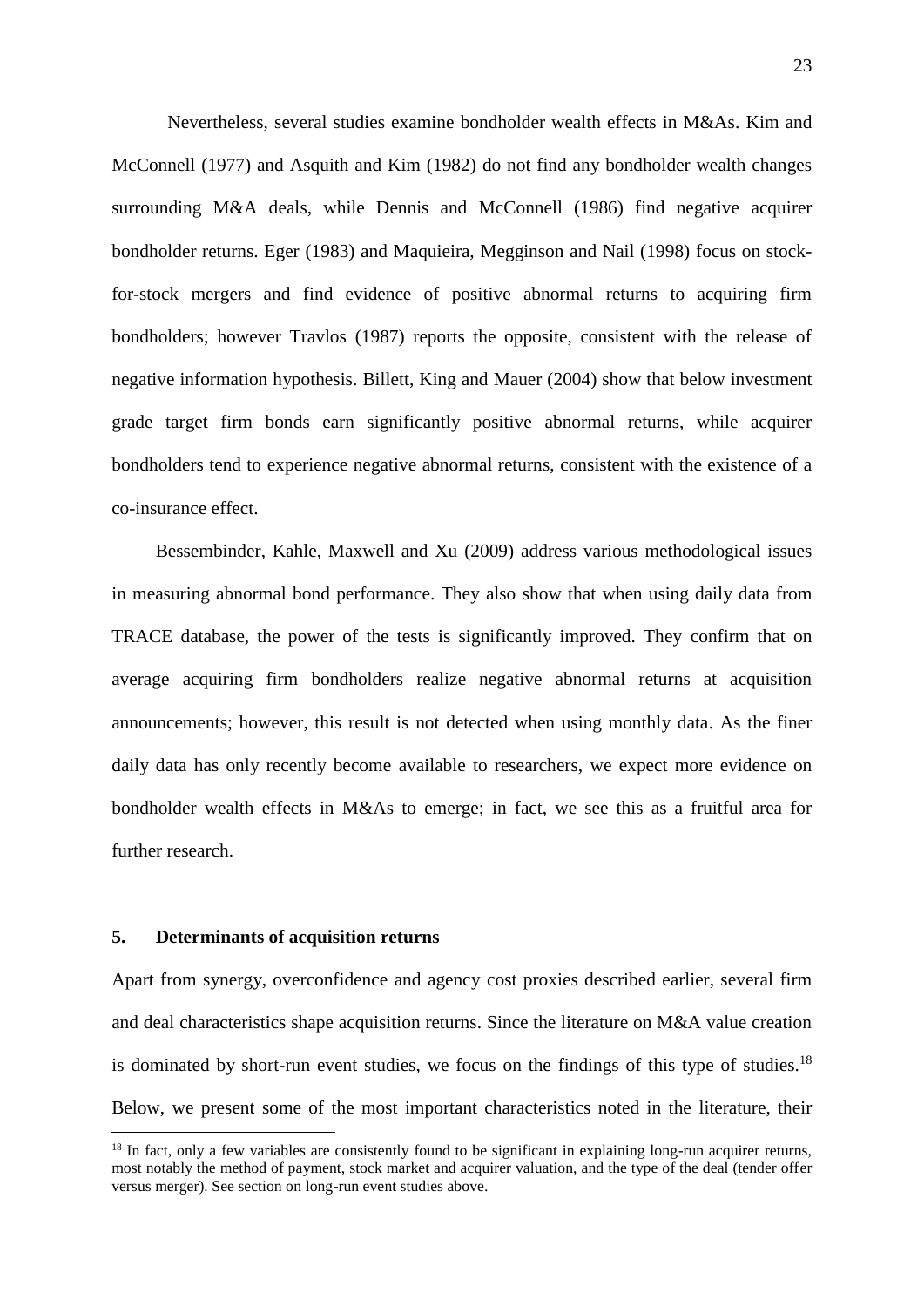association with bidder returns (and target returns where evidence exists), and the explanations put forward for these relationships.

## *5.1. Target firm listing status*

<u>.</u>

The organizational form of the target firm (whether the target is a public, private or subsidiary firm) is a very important determinant of takeover gains. Chang (1998), Fuller, Netter and Stegemoller (2002) for the US, Faccio, McConnell and Stolin (2006) for several Western European countries, and Draper and Paudyal (2006) for the UK show that bids for listed (public) targets lead to zero-to-negative bidder returns, while acquisitions of non-listed (private or subsidiary) firms lead to positive returns for bidding firms. These findings are consistent with bidders acquiring privately held firms capturing an illiquidity discount.<sup>19</sup> In fact, Officer (2007a) shows that acquisitions of unlisted firms occur at 15% to 30% lower multiples than otherwise comparable acquisitions of listed firms.

In addition, stock-financed acquisitions of private targets are associated with even lager positive bidder returns. This could be due to the following two effects. First, acceptance of a stock offer by the shareholders of a private target, who are likely to have received private information from the bidder, conveys to the market that that the bidder's shares are not overvalued (the information hypothesis). Second, given that the ownership in private targets is typically concentrated, a stock offer creates block holders. Since block holders have a significant stake in the combined firm, they have the incentives (and the ability) to monitor managers; thus, the market may be pricing the benefits of this expected monitoring at the time of the announcement (the monitoring hypothesis).

<sup>&</sup>lt;sup>19</sup> A related argument is as follows. If the market for corporate control is competitive, such as that for publicly traded firms, then any acquisition should represent a zero NPV investment. In the case of a privately held target however competition is likely limited, so that the likelihood of underpayment is high.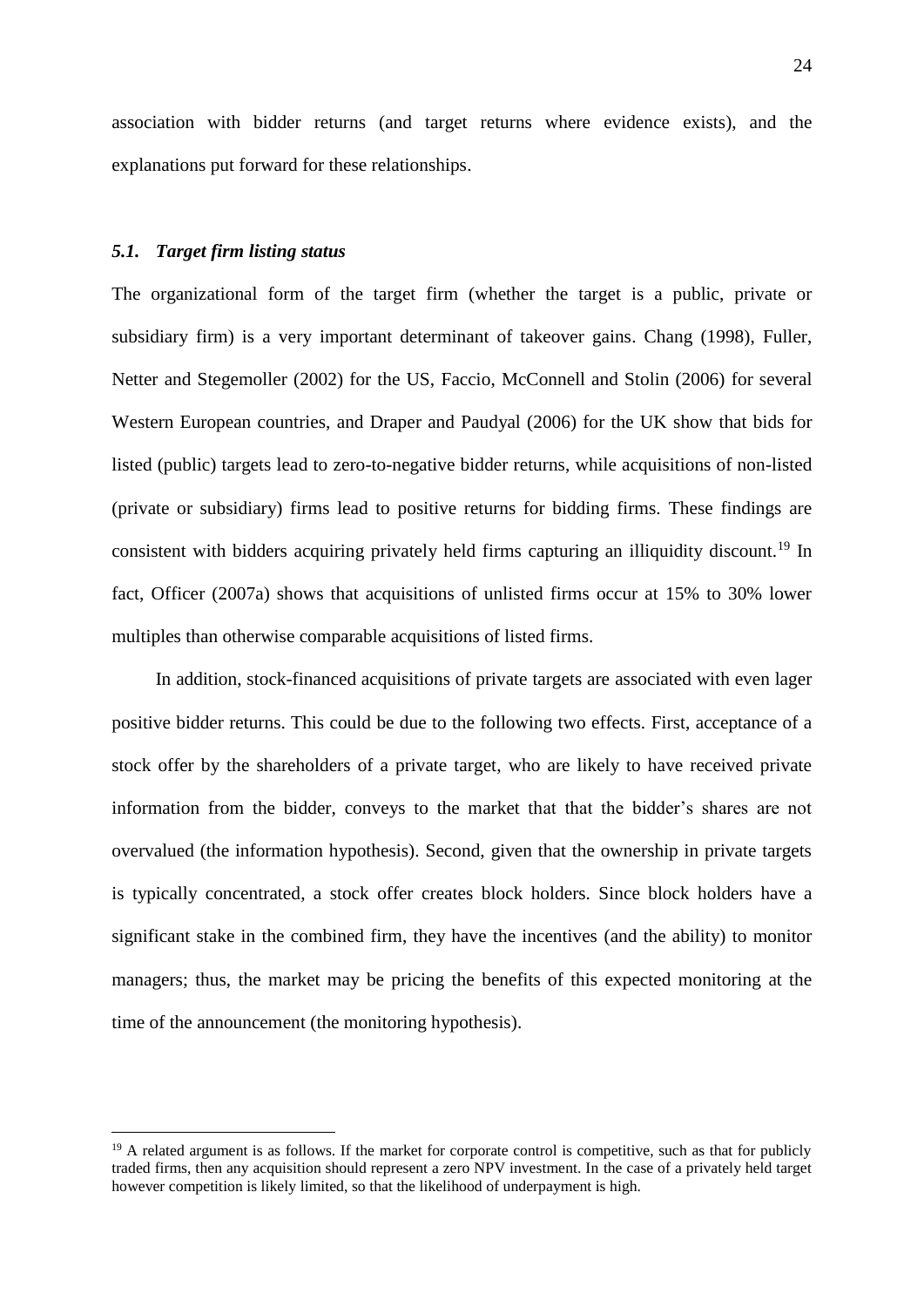<u>.</u>

The method of payment is also among the most significant determinants of acquisition returns.

First, Travlos (1987) documents that bidders offering their own stock as medium of exchange in public firm acquisitions experience lower (negative) returns than those offering cash payment (normal returns). This is consistent with the Myers and Majluf (1984) adverse selection framework whereby value-maximizing managers in possession of superior information regarding the value of the firm under their control decide to issue equity only when it is overvalued. Investors are aware of this behaviour and adjust the stock price of equity issuers down accordingly.<sup>20</sup> Supporting this view, Chemmanur, Paeglis and Simonyan (2009) show that acquirers whose stock prices are significantly higher than intrinsic values estimated by accounting earnings based models are more likely to use stock as means of payment, and that the degree of this overvaluation negatively affects bidder returns.

Second, Mitchell, Pulvino and Stafford (2004) show that almost half of the negative acquirer return at announcements of stock-financed public firm acquisitions can be attributed to price pressure effects rather than informed trading. Public firm takeover situations provide opportunities for merger arbitrage, whereby arbitrageurs assume the risk of deal completion by buying target firm stock at the post-announcement price hoping to receive the offer price at deal execution. However, when the offer consideration is stock, particularly in fixed exchange ratio stock offers, the value of the arbitrage position is uncertain and depends on the value of acquiring firm stock at deal completion. The arbitrageurs therefore short sell acquirer shares to lock in the arbitrage spread existing at the announcement of stock-financed deals, thereby exerting negative price pressure on the acquirer stock. In this case, the negative

<sup>&</sup>lt;sup>20</sup> In fact, Houston and Ryngaert (1997) for a sample of bank mergers, and Officer (2004) for a larger sample of M&A deals, show that acquirer announcement returns are more negative when the value of consideration is more sensitive to acquirer stock price (as is the case in fixed exchange ratio deals where the offer is fixed in the number of shares offered to the target but the value of the payment depends on the acquirer stock price at closing).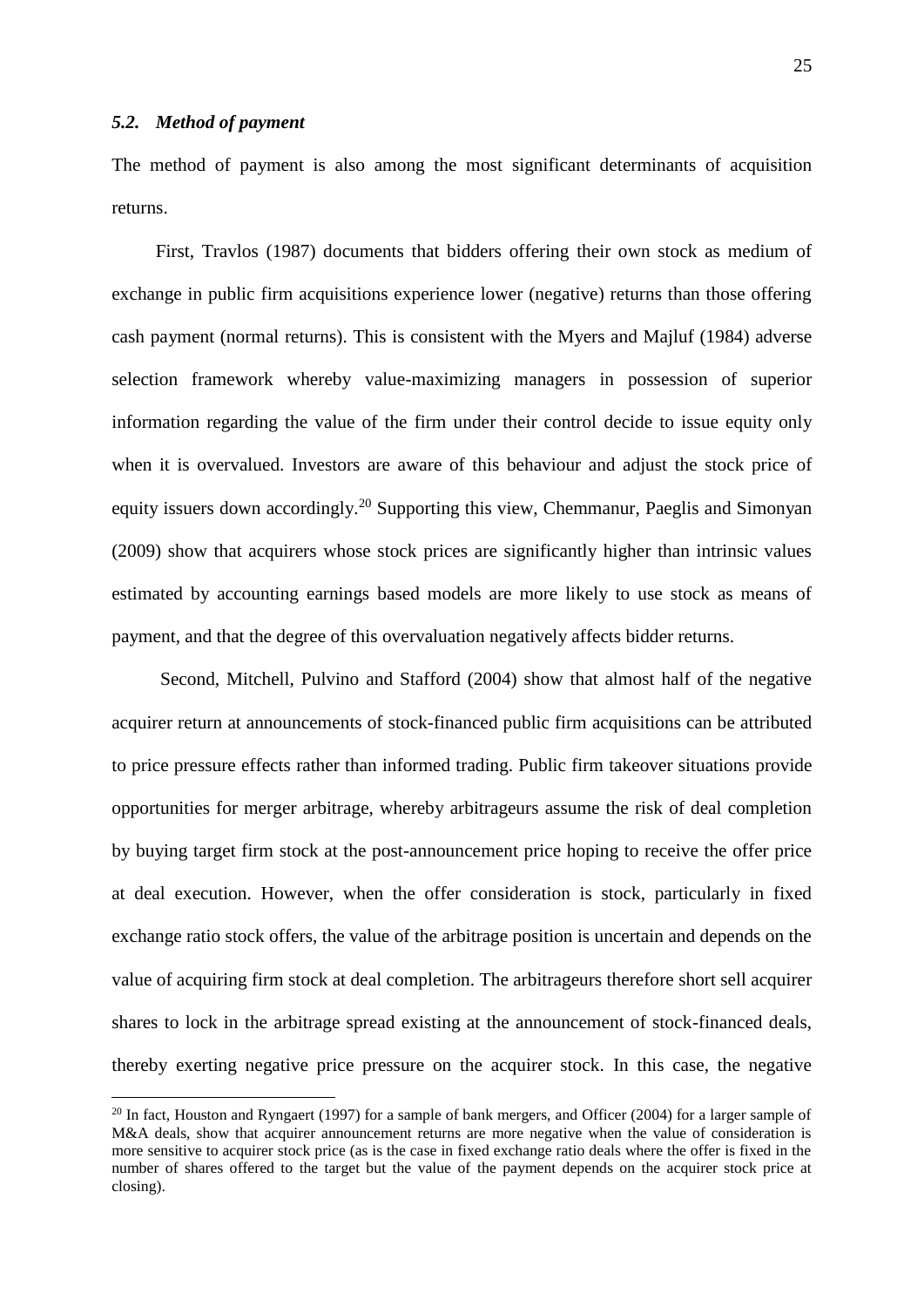announcement effect is not caused by trading on fundamentals as in the Myers and Majluf (1984) adverse selection framework.<sup>21</sup>

Target firms also gain less when the offer consideration is stock (Wansley, Lane and Yang (1983); Huang and Walkling, 1987). Higher premiums in cash offers can be explained by the fact that cash offers are usually taxable transactions, i.e., selling shareholders become liable for tax on any capital gains on the shares sold; in contrast, there is no immediate tax liability in a stock swap deal (Brown and Ryngaert, 1991). Accordingly, stock offers can entail lower premiums other things being equal. $^{22}$ 

Further, as noted above, the effects of the method of payment on bidder returns and target listing status are interrelated, as bidders paying with equity in acquisitions of non-listed firms (private and subsidiary) enjoy higher returns than those paying with cash (Chang 1998, Fuller, Netter and Stegemoller 2002), which is opposite to what is observed in listed firm acquisitions.

Finally, recent evidence by Alexandridis, Petmezas and Travlos (2010) shows that acquirers do not experience negative returns even when using stock as a method of payment in acquisitions taking place in relatively less competitive takeover markets (outside the US, UK and Canada). The authors attribute this finding to the fact that the negative signaling effect of stock financing is subsided by the lower premium offered to target firms in less competitive takeover markets.

1

 $21$  Note that the focus of this discussion is the method of payment (i.e., the mediun of exchange). Several studies also examine the *source of financing.* Holding the method of payment fixed (i.e., cash deals) Schlingemann (2004) shows that acquisitions paid for with cash that is likely to have come from prior equity issues are associated with higher bidder returns (he argues that this is due to the resolution of uncertainty regarding the use of funds), while the amount of ex-ante debt financing does not affect the returns. On the other hand, Bharadwaj and Shivdasani (2003) show that bank-debt-financed *tender offers* are associated with higher bidder returns due to the certification and monitoring effect of bank debt; Martynova and Renneboog (2007) report similar findings for European M&A deals.

<sup>&</sup>lt;sup>22</sup> Malmendier, Opp and Saidi (2011) provide an alternative explanation for why cash offers exhibit higher announcement returns for target firm shareholders. They argue that cash offers reveal positive information about target firm's stand alone value (while stock offers do not), so that part of the target firm stock price increase at the announcement reflects this revaluation.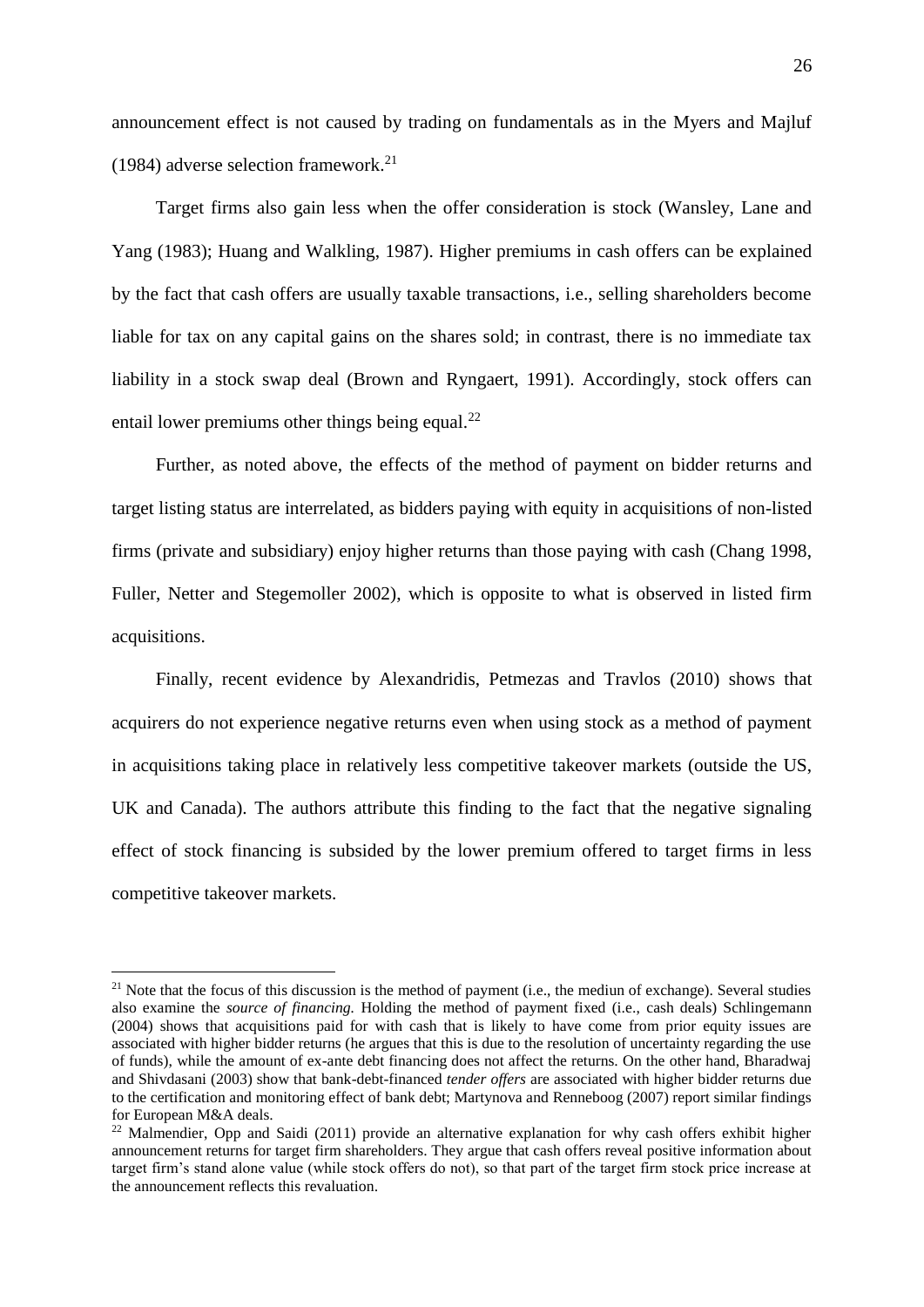### *5.3. Industry relatedness*

Industry relatedness of the target firm also affects acquisition returns. Both Matsusaka (1993) and Hubbard and Palia (1999) show that during the conglomerate merger wave of the 1960s and early 1970s in the US diversifying acquisitions were welcomed by the market with positive bidder returns. However, the former study reports that these gains are higher than those for related acquisitions, while the latter reports the opposite.

Focusing on a broader sample of M&A deals, Morck, Shleifer and Vishny (1990) provide evidence that diversifying acquisitions, defined as those where the acquirer and the target do not share the same primary 4-digit SIC code, perform worse than focused deals.<sup>23</sup> Fan and Goyal (2006) find that mergers achieving vertical integration also generate higher acquirer returns than pure diversifying deals. Further, Hoberg and Phillips (2010) report that firms using similar product description language (proxy for asset similarities and complementarities) generate higher acquisition gains. In bank mergers, DeLong (2001) documents that the most value creative deals are those that are focused in terms of both activity and geography.

Finally, Moeller and Schlingemann (2005) show that deals diversifying the acquiring firm internationally exhibit lower returns than those decreasing international diversification (see also the subsection on cross-border acquisitions below).

## *5.4. Firm size*

<u>.</u>

The size of the bidding and target firms affects acquisitions returns. Bidder (target) size is typically defined as the bidding (target) firm market capitalization some time prior to the acquisition announcement, usually four weeks (see, e.g., Fuller, Netter and Stegemoller,

<sup>&</sup>lt;sup>23</sup> Another measure of industry relatedness proposed by the authors is the correlation between monthly stock returns of the bidder and the target. Other studies have also used 3-digit or 2-digit SIC codes or Fama-French industry classifications.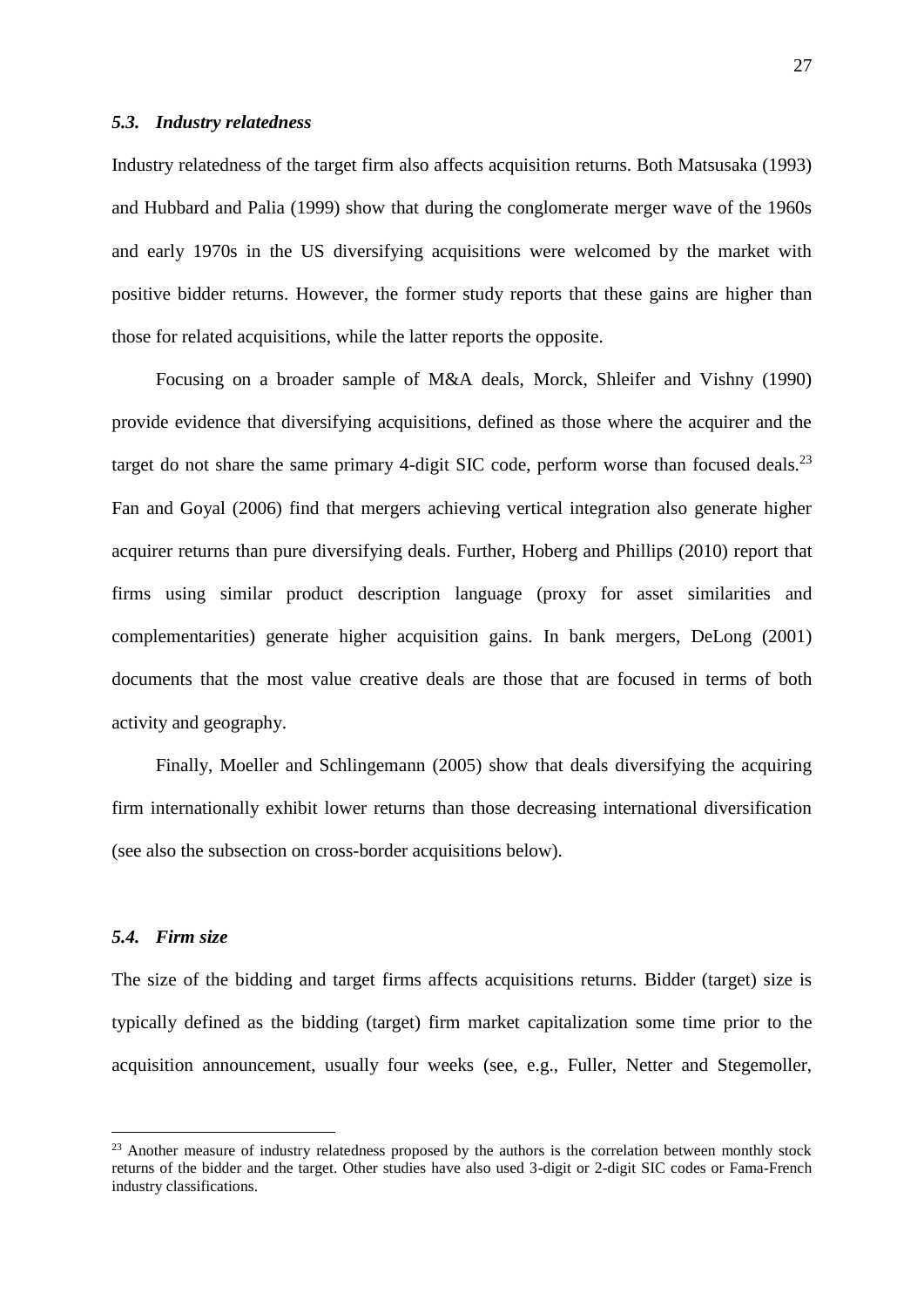2002).<sup>24</sup> Moeller, Schlingemann and Stulz (2004) provide evidence that bidder announcement returns are negatively related to bidder size. Bidder size may proxy for the severity of agency costs, as incentives of managers in small firms are better aligned with those of the shareholders. Managers in smaller firms should also be subject to closer monitoring due to higher ownership concentration as shown by Demsetz and Lehn (1985). In addition, managers of larger firms may be more prone to hubris given that these managers feel more important socially, have succeeded in growing the firm and face fewer obstacles in finding resources to finance the deal (Moeller, Schlingemann and Stulz, 2004). Schwert (2000) shows that larger targets also generate lower acquisition returns for target firm shareholders given that larger targets receive lower percentage takeover premiums.

## *5.5. Firm valuation/investment opportunities*

The valuations of the merging firms (which also proxy for growth opportunities) shape acquisition returns. Early studies adopt Tobin's Q as a measure of firm valuation. Tobin's Q is a ratio of the firm's market value of assets to their replacement cost. It is typically approximated as the book value of assets plus market value of common equity less the book value of common equity (and sometimes also less deferred taxes) divided by the book value of assets. Lang, Stulz and Walkling (1989) and Servaes (1991) show that high Q bidders enjoy higher returns. Other studies employ a close counterpart of Tobin's Q, the book-tomarket ratio (B/M) as alternative proxy for firm valuation. B/M is usually defined as the book value of equity divided by the market value of equity. Dong, Hirshleifer, Richardson and Teoh (2006) document that bidder and target short-run returns are positively associated with the book-to-market ratios of the respective firms, which comes in contrast to earlier evidence.

1

<sup>&</sup>lt;sup>24</sup> Others also use market or book value of assets.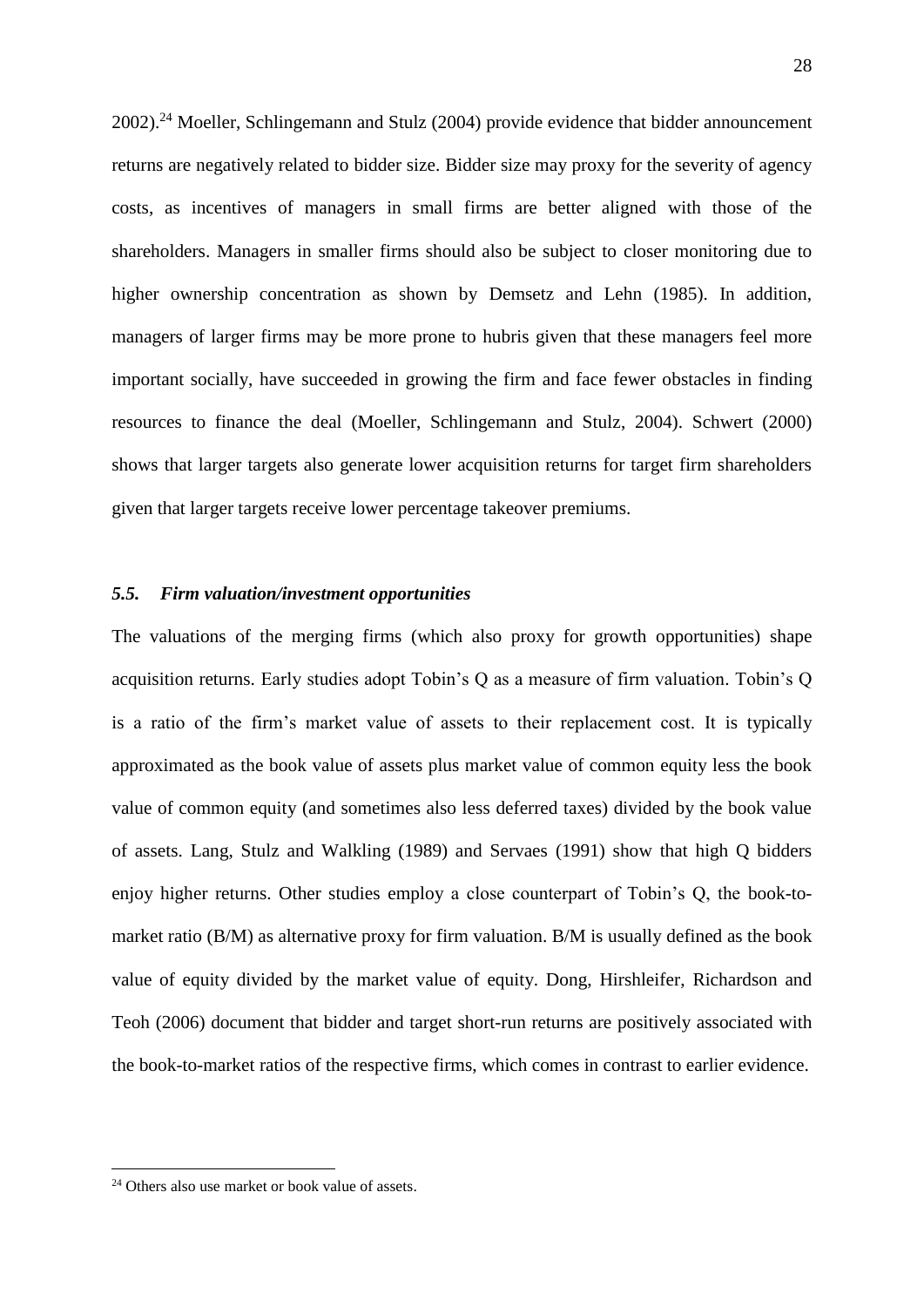### *5.6. Pre-announcement stock price run-up*

The pre-announcement stock price behavior affects acquisition returns. Bidder (target) stock price run-up is most commonly calculated as the market-adjusted buy-and-hold stock return over a certain pre-announcement trading period, such as 200 trading days ending 6 days prior to the announcement date (Moeller, Schlingemann and Stulz, 2007). Rosen (2006) establishes a negative association between bidder returns and bidder stock price run-up, but Schwert (1996) does not find such a relationship between target returns and target stock price run-up.

## *5.7. Information asymmetry*

Information asymmetry regarding the value of the merging firms affects acquisition returns. While information asymmetry is impossible to measure with precision, the most commonly used proxy is idiosyncratic stock return volatility introduced by Dierkens (1991). It is measured as the standard deviation of the daily market-adjusted stock returns (or market model residuals) over a certain time period, such as 200 trading days ending 6 days prior to the announcement of the deal. Moeller, Schlingemann and Stulz (2007) provide evidence that high information asymmetry (high sigma) bidders generate lower announcement period returns in stock-financed acquisitions. In addition, Officer, Poulsen and Stegemoller (2009) show that bidders gain more when stock is used for acquisitions of high sigma targets. Alternative proxies for information asymmetry include the number of analysts following the firm, the dispersion of analyst forecasts, mean analyst forecast error, firm age, bid-ask spread, the ratio of intangibles to total assets or the ratio of R&D expenses to sales.

## *5.8. Cross-border acquisitions*

The returns to merging firms also seem to be affected by the cross-border status of the deal. Holding the acquiring firm nation fixed (US) Doukas and Travlos (1988) show that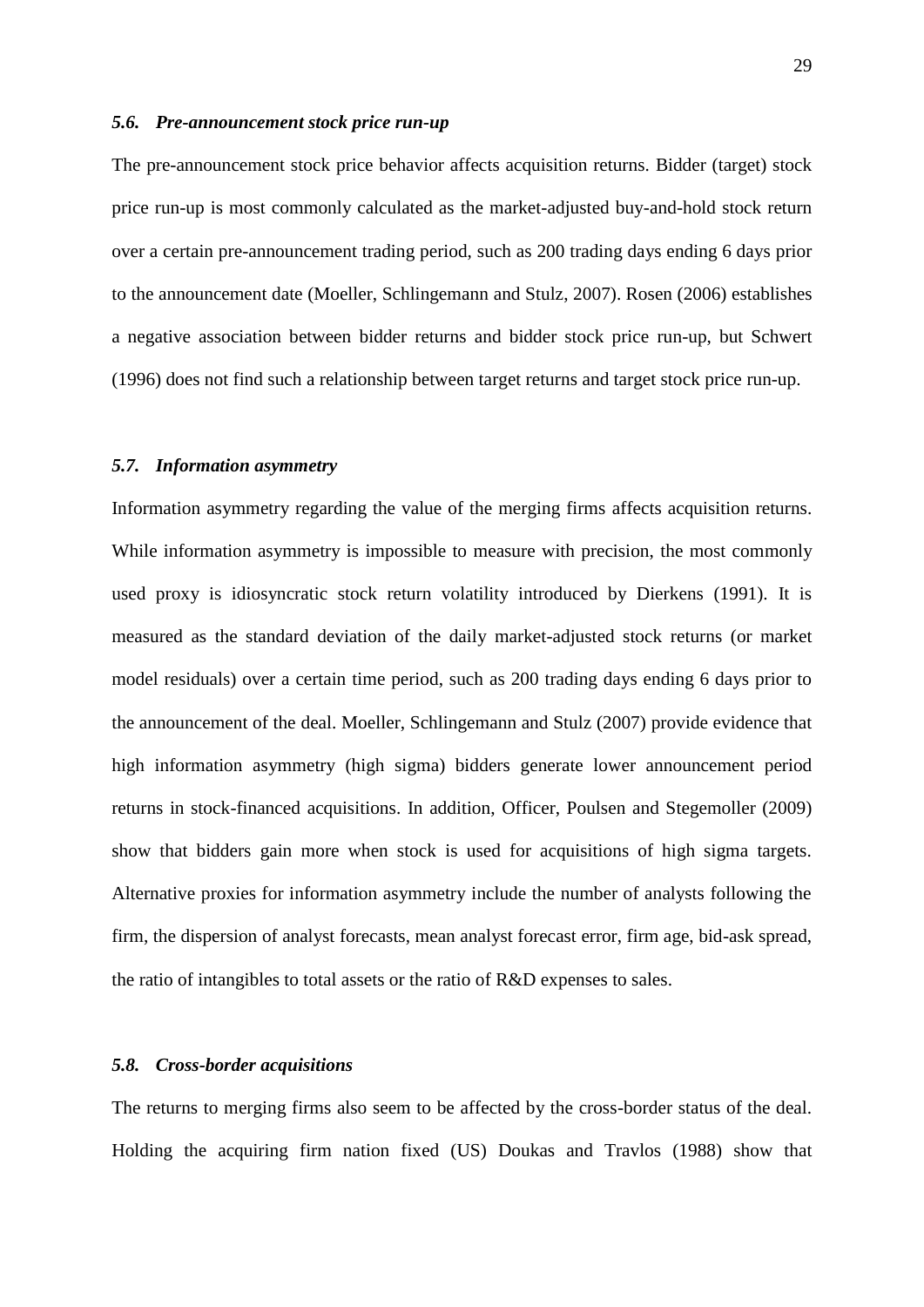multinational corporations expanding into new markets for the first time enjoy significantly positive returns. More recently, however, Moeller and Schlingemann (2005) show that crossborder acquisitions generate lower returns than domestic acquisitions for US acquirers; the same is true for UK acquirers (Conn, Cosh, Guest and Hughes, 2005). Holding the target firm country fixed (Canada), Eckbo and Thorburn (2000) show that domestic acquirers perform better than foreign (US) acquirers.

Within cross-border deals, John et al. (2010) show that acquirer returns in crossborder public firm acquisition are positive when the target firm country has low shareholder protection and negative when the target firm country has high shareholder protection (but no such effect in private firm acquisitions). They also show that acquirer returns are increasing with the quality of accounting standards but decreasing with creditor protection in the target firm nation.

On the target side, target firm shareholders gain more when they are acquired by foreign firms (Harris and Ravenscraft, 1991, Shaked, Michel and McClain, 1991). However, Cebenoyan, Papaiaonnou and Travlos (1992) argue that this is not always the case, and holds only when the foreign competition is high. Servaes and Zenner (1994) show that returns to foreign acquisitions in the US vary with the tax regimes and reforms of the 1980s, suggesting that tax considerations are important in cross-border deals.

Bris and Cabolis (2008) document that cross-border acquisitions by firms located in high investor protection regimes acquiring firms from weaker investor protection regimes leads to higher target firm returns. A similar relationship is observed for the differences in accounting standards of the merging firms. The authors argue that target gains (and thus premiums) in cross-border acquisitions represent the value of shifts in investor protection.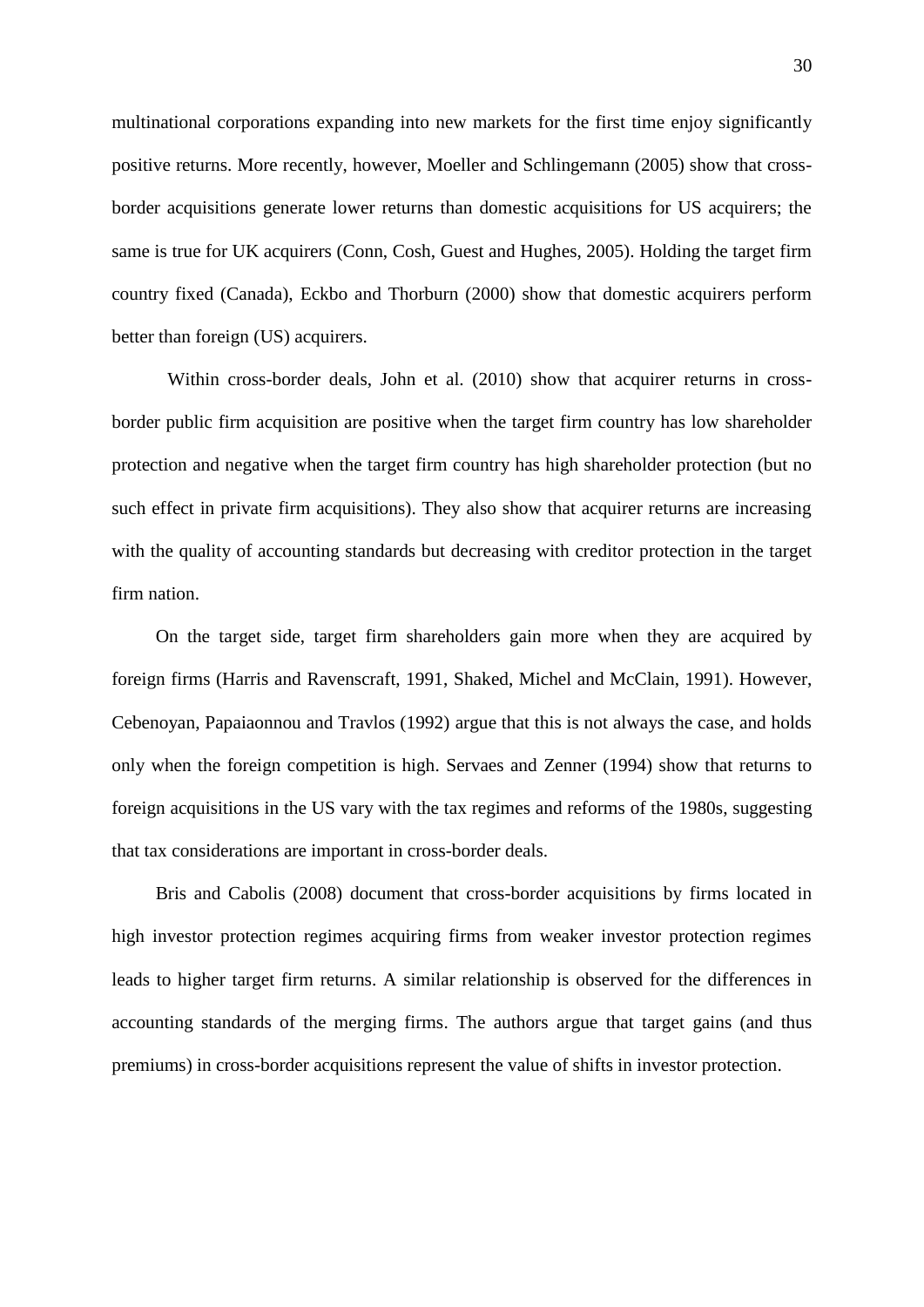## *5.9. Acquisition technique*

Acquisition technique has also been found to affect acquisition returns. Jensen and Ruback (1983) document that *tender offers* are associated with higher bidder and target announcement period returns. Tender offers are, to a large extent, cash-financed deals, while mergers are more typically stock offers. As already described above, stock-financed deals are received by the market as signals of bidder overvaluation, leading to declines in bidder stock price. Thus, returns to bidders and targets in tender offers are, on average, higher than in mergers. In addition, Boone and Mulherin (2007, 2008) study whether the use of auctions vs. negotiated deals affects the returns to the merging firms, but do not find such effects (this point is also related to takeover competition, see below).

## *5.10. Relative size of the deal*

Relative size of the deal also affects merger gains. Relative size is usually defined as the deal value divided by bidder market value four weeks prior to the acquisition announcement*.* Target market values can be used instead of deal value in public firm acquisitions. Bidder returns have been shown to decrease with the relative size of the target in public firm acquisitions; however, bidders experience higher returns as the relative deal size increases in acquisitions of privately held firms (Fuller, Netter and Stegemoller, 2002). Target firm returns exhibit a negative relationship with the relative size of the deal (Officer, 2003).

#### *5.11. Takeover Competition*

Competition for the target is also important in explaining merger gains. Intuitively, competition for the target should decrease bidder returns and increase target returns as it raises the price that the successful acquirer must pay. Empirically, it is difficult to capture such competition. While the number of bidders in a given takeover contest is an obvious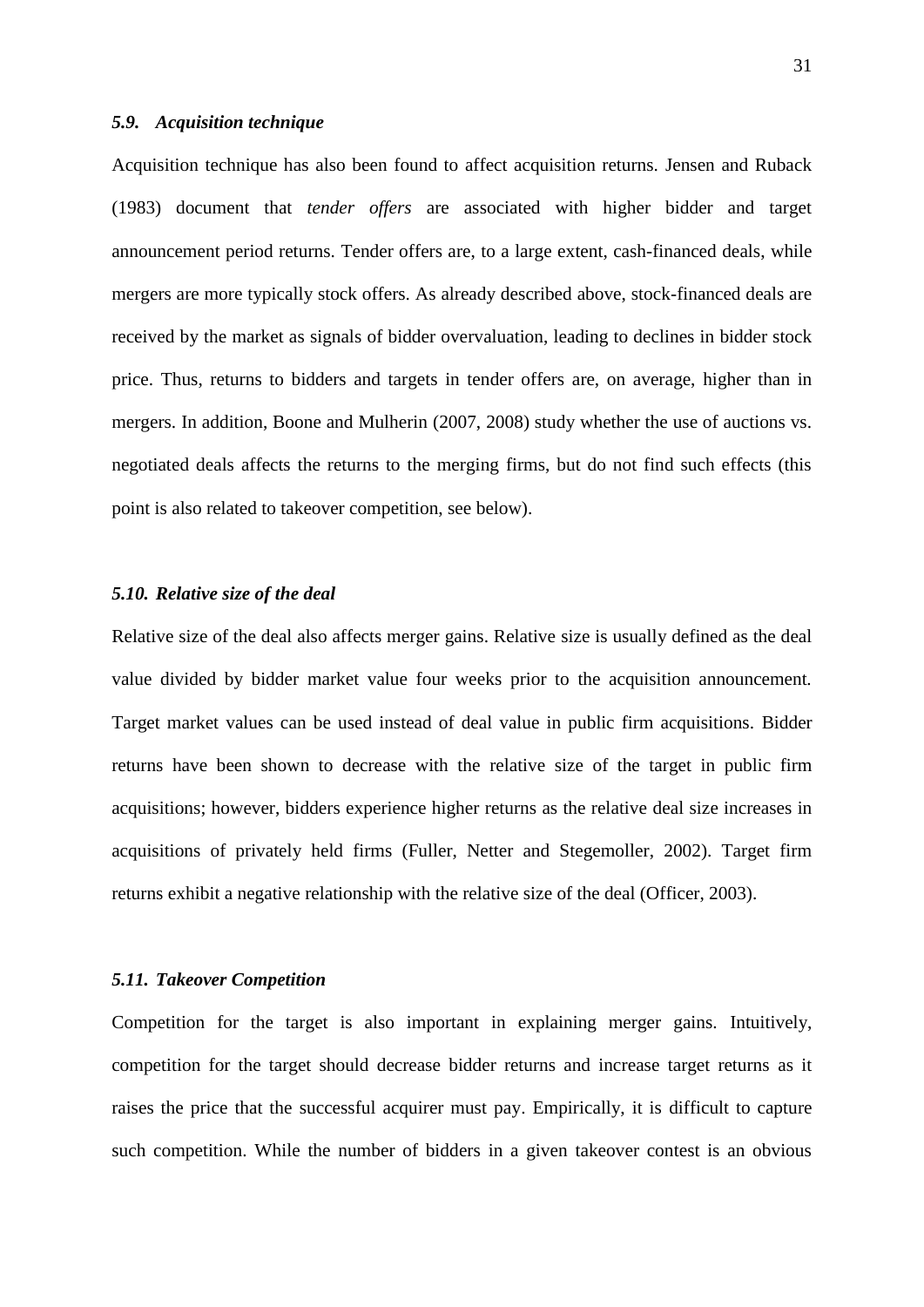candidate, it does not capture competition that the acquirer may pre-empt by offering a sufficiently high premium. Michel and Shaked (1988) show that target returns in multiple bidder contests appear to be higher but this is only detectable after the arrival of the second bid, not at the announcement of the first bid.

In addition, while multiple bidder contests are rare, suggesting that most bidders are uncontested in their pursuit of a given target, there is significant *pre-announcement* competition for the target. However, it does not appear to affect the returns to target (Boone and Mulherin, 2007) or bidding firms (Boone and Mulherin, 2008). James and Wier (1987) show that in bank mergers, where identification of potential competing bidders is relatively easy due to the nature of regulation, the returns to acquiring banks are negatively affected by potential takeover competition, while they are positively related to the availability of alternative target banks. Finally, Alexandridis, Petmezas and Travlos (2010) provide evidence that acquirers enjoy larger gains at the expense of target firms in countries with less competitive takeover markets as proxied by the percentage of public firms taken over in a given country in a given year.

## *5.12. Hostility*

The resistance of target firm managers also affects acquisition returns. Hostile deals are acquisitions pursued without the acceptance of the target firm management. Servaes (1991) documents that hostile bids are associated with relatively lower bidder returns, while Schwert (2000) finds no significant effect for the bidder, but a positive effect for the target. Takeover premiums tend to be higher in hostile deals in order to induce the selling shareholders to surrender to the predator.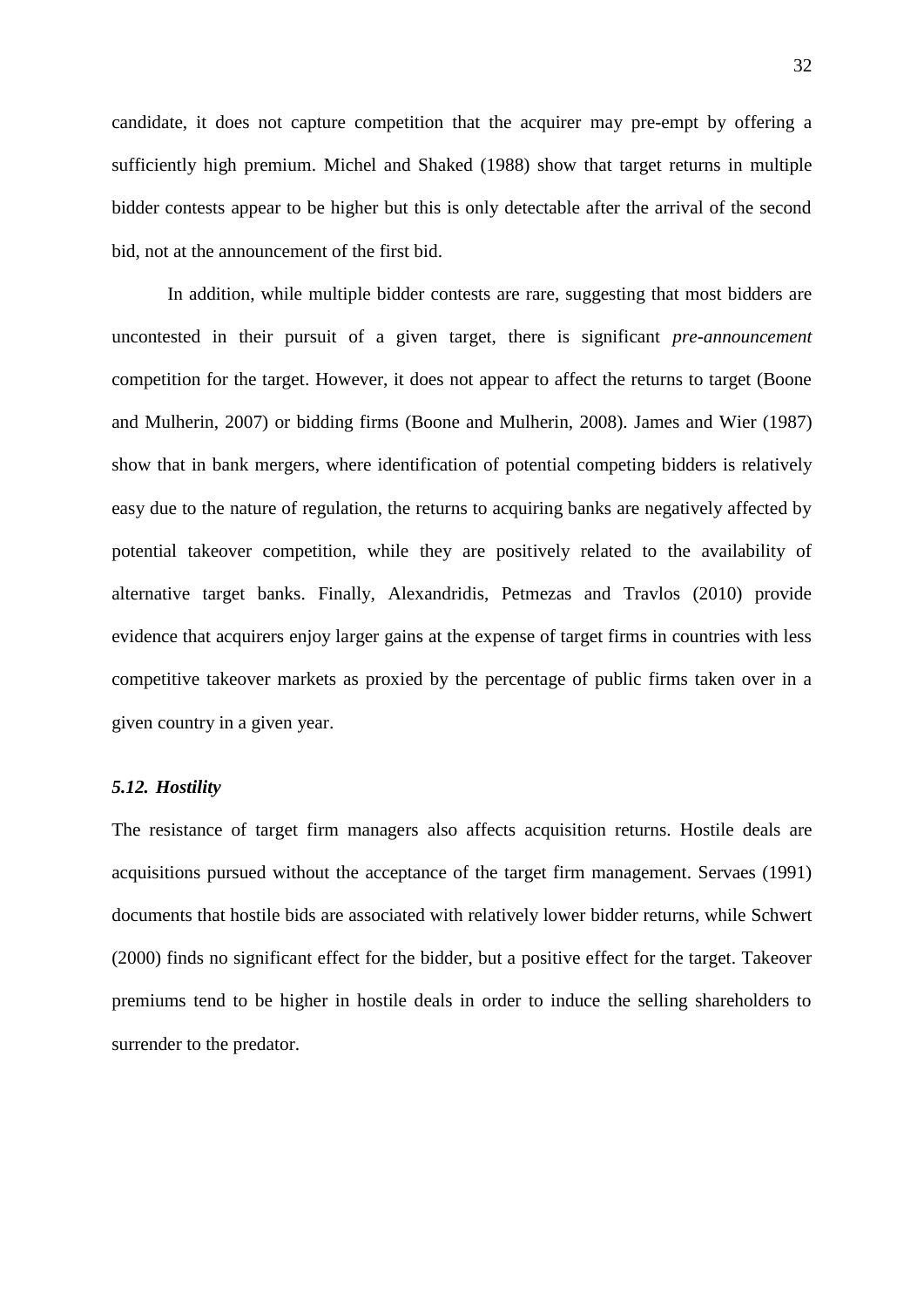## *5.13. Financial advisor reputation*

Given that most acquisitions involve financial advisors responsible for carrying out the deal, several studies examine the effect of financial advisor (investment bank) reputation on acquisition returns. McLaughlin (1992) finds acquirers using lower-tier bankers as financial advisors enjoy higher returns. On the other hand, Servaes and Zenner (1996) find no such relationship. Rau (2000) finds that top-tier advisors do not deliver better returns apart from in tender offers, and that post-acquisition returns are more negative when a large part of advisory fees is contingent on deal completion. Kale, Kini and Ryan (2003) examine tender offers and show that only the relative reputation of the merging parties' advisors has a positive effect on bidder returns. Most recently, Golubov, Petmezas and Travlos (2012b) show that top-tier advisors are associated with higher bidder returns but only in public firm acquisitions, arguing that the publicity of listed firm takeover situations creates the exposure required for the reputation forces to come in effect.

#### *5.14. Other factors*

As noted above, this is necessarily an incomplete list of determinants of takeover-related gains. We have only attempted to summarize the most prominent variables that are found to be important in many studies. Others have also established that factors influencing returns to merger announcements range from leverage (Maloney, McCormick and Mitchell, 1993), accounting conservatism (Francis and Martin, 2010) and target firm investor inertia (Baker, Coval, and Stein, 2007) to stock market valuations (Bouwman, Fuller and Nain, 2009), merger market sentiment (Rosen, 2006) and whether target firm CEOs receive unscheduled stock option grants during merger negotiations (Fich, Cai and Tran, 2011). As the research goes forward, many new determinants of M&A-related gains will be uncovered.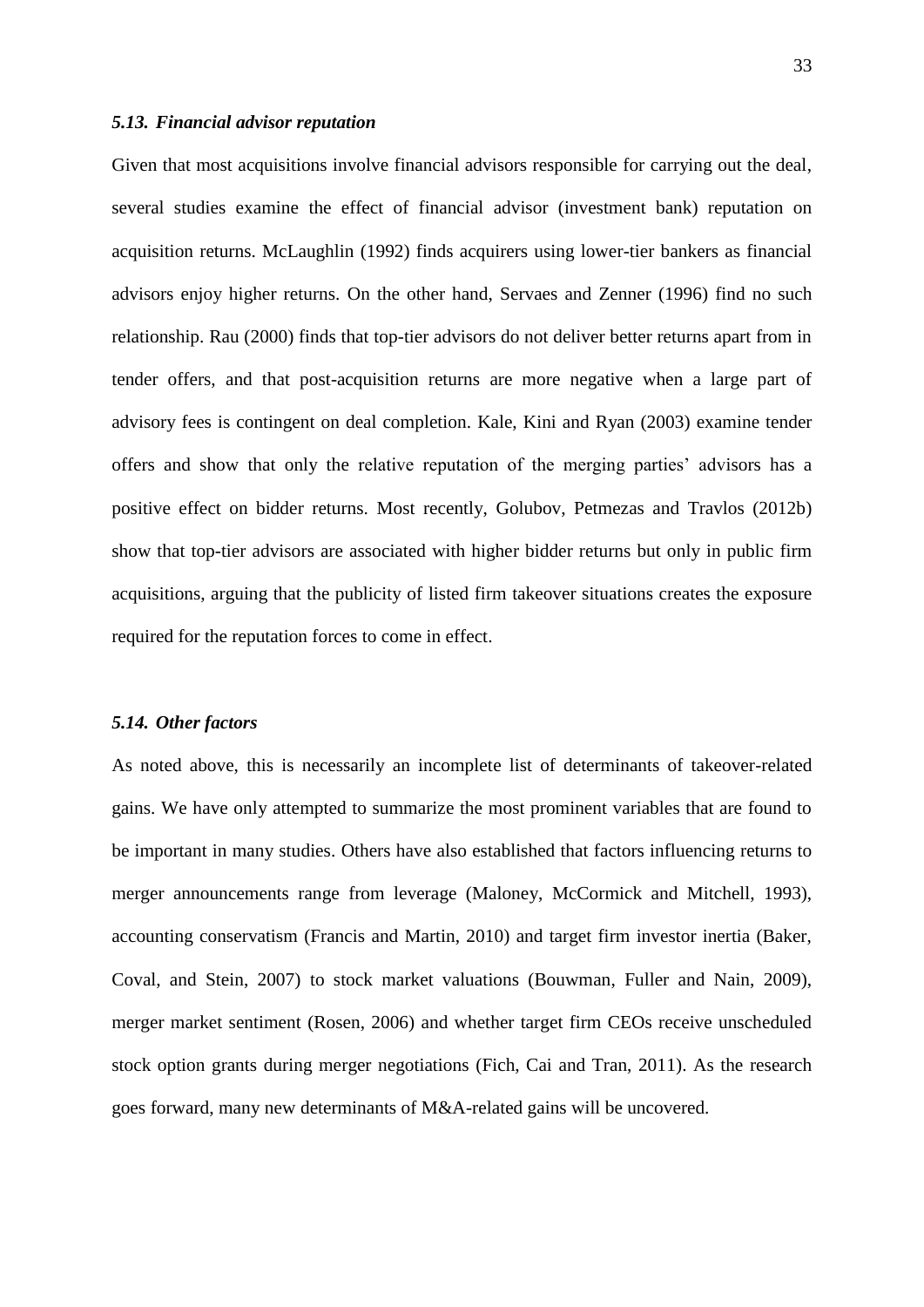## *6. Other M&A-related empirical research*

While the wealth effects of M&As and their determinants are the most popular lines of inquiry within empirical M&A research (hence our focus in this chapter), they are by no means the only ones. Other phenomena associated with M&A deals have also received considerable attention in the literature. Most notably they are (without going into details of the findings): the choice of payment method (e.g. Martin, 1996; Ghosh and Ruland, 1988; Amihud, Lev and Travlos, 1990; Faccio and Masulis, 2005; Chemmanur, Paeglis and Simonyan, 2009), determinants of deal completion (e.g. Hoffmeister and Dyl, 1981; Walkling 1985; Samuelson and Rosenthal, 1986; Officer, 2003), questions pertaining to merger arbitrage (e.g. Brown and Raymond, 1986, Larcker and Lys, 1987; Baker and Savaşoglu, 2002; Mitchell and Pulvino, 2001; Jindra and Walkling, 2004; Hsieh and Walkling, 2005; Officer, 2007b), and prediction of takeover targets (e.g. Palepu, 1986; Mitchell and Lehn, 1990; Ambrose and Megginson, 1992; Brar, Giamouridis and Liodakis, 2009).

There also seem to be fruitful research avenues on the intersection of M&A and asset pricing. For instance, there is evidence that exposure to takeovers affects stock returns (Cremers, Nair and John, 2009), and that stock prices themselves affect takeover likelihoods (Edmans, Goldstein and Jiang, 2011).

## *7. Managerial implications*

What can we as a society learn and gain from the wealth of studies on M&A transactions? What should managers keep in mind when carrying out their acquisition plans? What should board members remember when they approve deals? What should shareholders expect when they invest? Here we briefly outline some of the most prominent practical implications.

M&A are complex events, no wonder that many acquisitions fail to create value for acquirers, and some even destroy significant value. If one focuses on this general finding one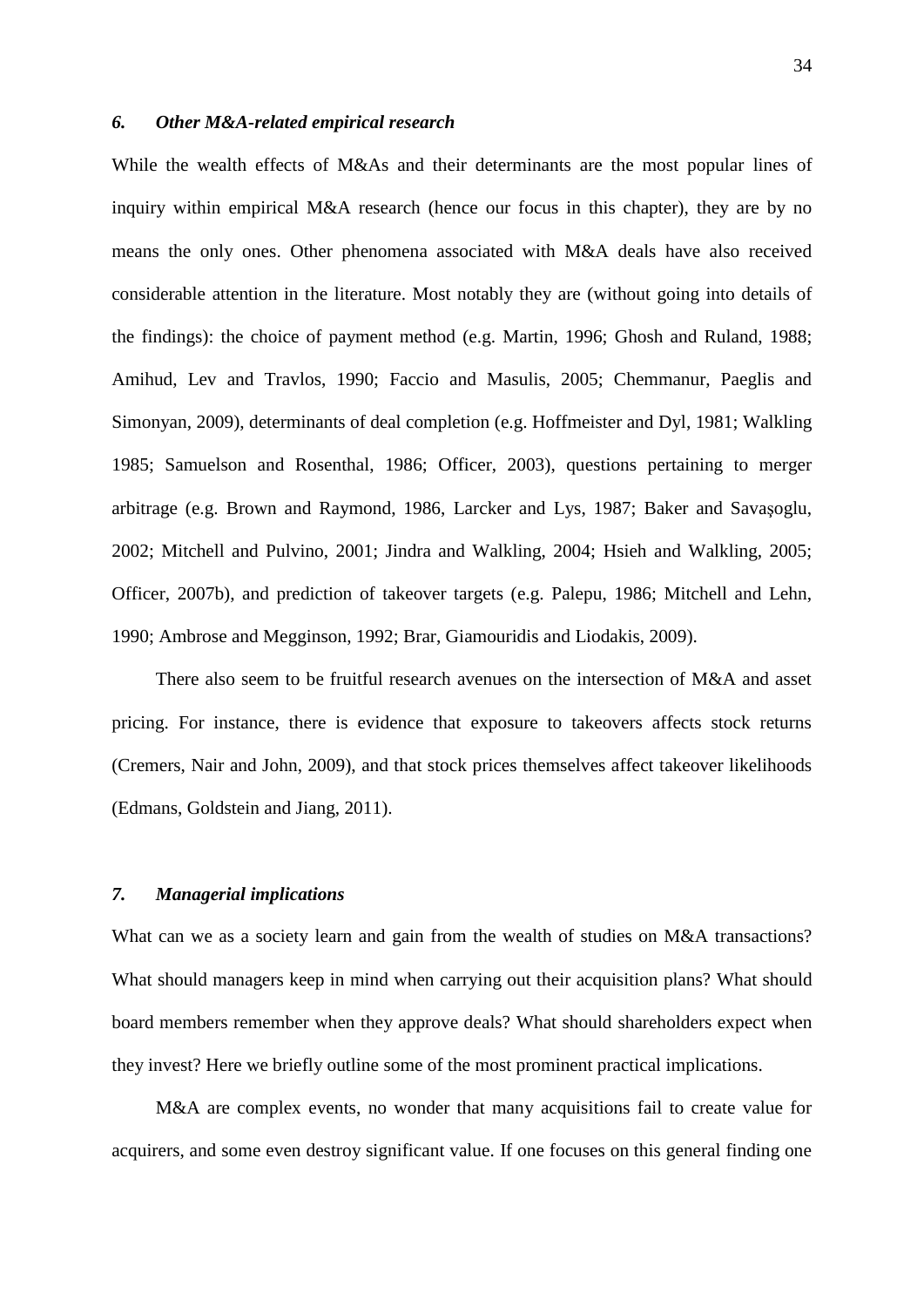may wonder why are managers even allowed to pursue these deals at this scale? The "M&A does not pay" conclusion is somewhat premature as it is based on the overall average. There is wide variation around this average. In fact, Moeller, Schlingemann and Stulz (2005) show that while during the 1998-2001 period in the US acquisitions destroyed value on average, this overall loss is caused by a small number of large-loss deals. When one purges the sample of these unfortunate transactions, the overall bidding activity appears to be value creative.<sup>25</sup> The truth is there are firms that succeed in creating substantial wealth through acquisitions. How do they do it?

Perhaps the most important thing is motivation. The right motive for acquisitions should be the pursuit of synergies, not personal gain for managers. The market appears to be able to see through agency-motivated managers and punish them by depressing the firms' share prices. And even when the managers truly believe they are about to create value from another acquisition, they should bear in mind that they often tend to be overly optimistic and overestimate their abilities.<sup>26</sup> Again, the markets appear to sense these situations and respond accordingly. In light of this, it is reassuring that the synergy motive seems to be the driving force behind most deals; however, deals motivated by agency conflicts or hubris are also part of the M&A arena (see Berkovitch and Narayanan, 1993 and Seth, Song and Pettit, 2000).

Another crucial issue is that acquirers often overpay for their targets, so that more than the created synergy is given away to the target firm shareholders, leaving the acquirer worse off even in well-motivated deals (Eccles, Lanes and Wilson, 1999). Other frequently cited reasons for M&A failure include poor business fit between the merging firms, undue influence from unscrupulous investment bankers or other advisors, and difficulties in postmerger integration arising from managerial power struggle and personnel tensions.

<u>.</u>

<sup>&</sup>lt;sup>25</sup> In fact, Moeller, Schlingemann and Stulz (2005) note that these large loss deals were conducted by rather overvalued bidders, so that the wealth destruction they document could be attributed to revaluation of bidder stand alone values.

 $^{26}$  An example from the day-to-day world illustrates this point well: Almost all people believe that their driving skills are above average, which is simply impossible.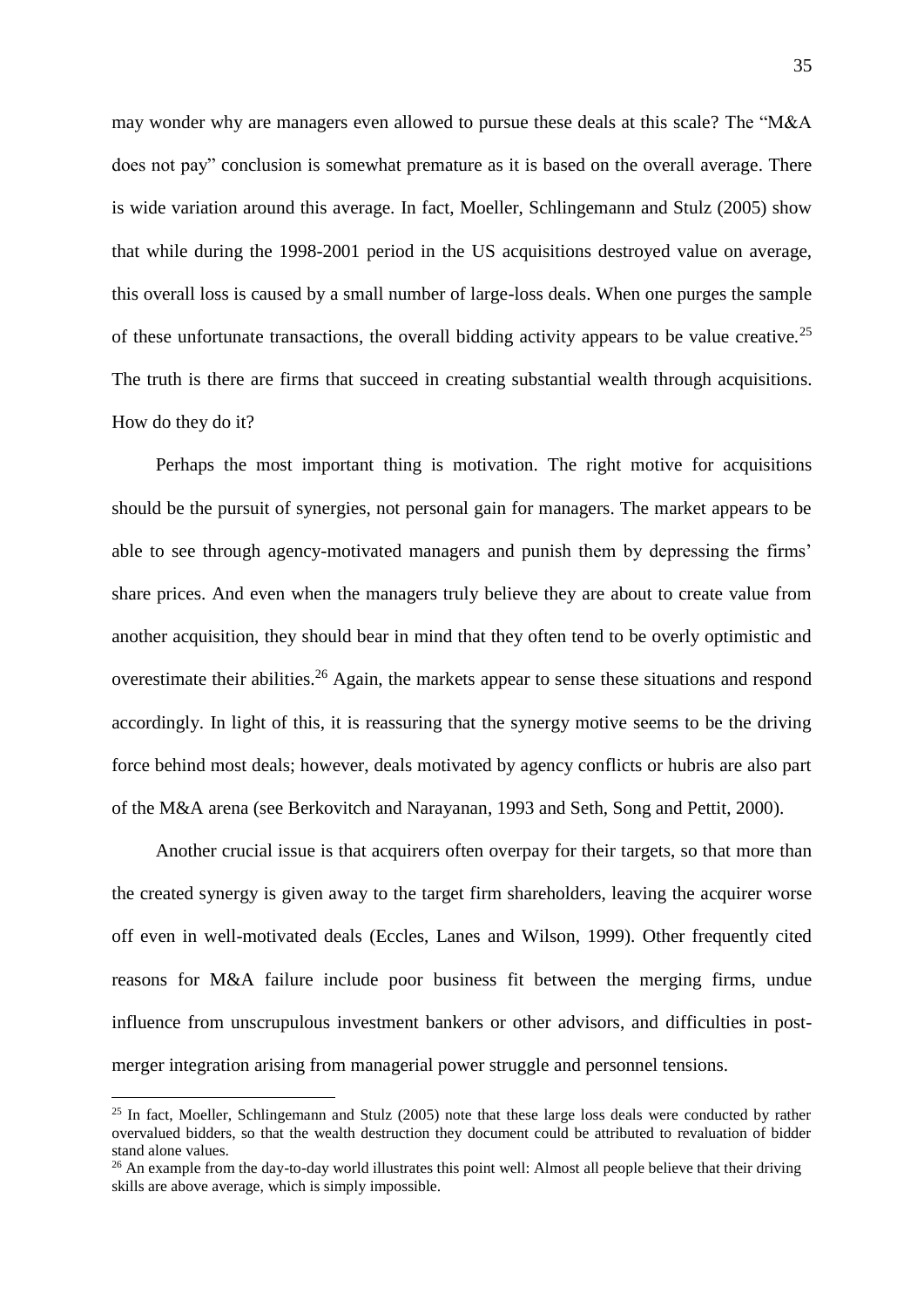But of course, all of these issues should bear thought once the firm has made a thorough review of its strategic alternatives in light of its industry developments and a conclusion that M&A is the way forward has been reached. While M&A is a powerful tool for rapid growth and value creation (though not always), it is not the only one.

# *8. Conclusion*

Empirical M&A research is vast and growing. We have attempted to summarize some of the most prominent results in this literature, relating them to the pertinent academic theory, and pointing out possible managerial implications of these findings. As the empirical literature on the M&A activity exploded during the last three decades, largely due to the availability of machine-readable transaction databases, academics have made considerable progress in their understanding of this complex activity. However, much is still to be discovered. For instance, the overwhelming majority of existing evidence pertains to the US takeover market, with some advances into Canadian and European (mostly UK) settings. As the M&A activity becomes more global, many interesting tests exploiting the different institutional characteristics of various countries become amenable to researchers. And even for the wellresearched markets, our understanding of M&As will improve as new and finer data become available. Meanwhile, M&As continue to be an integral part of the business world, a hotly debated issue for board members and policy makers, and a fruitful area for further research.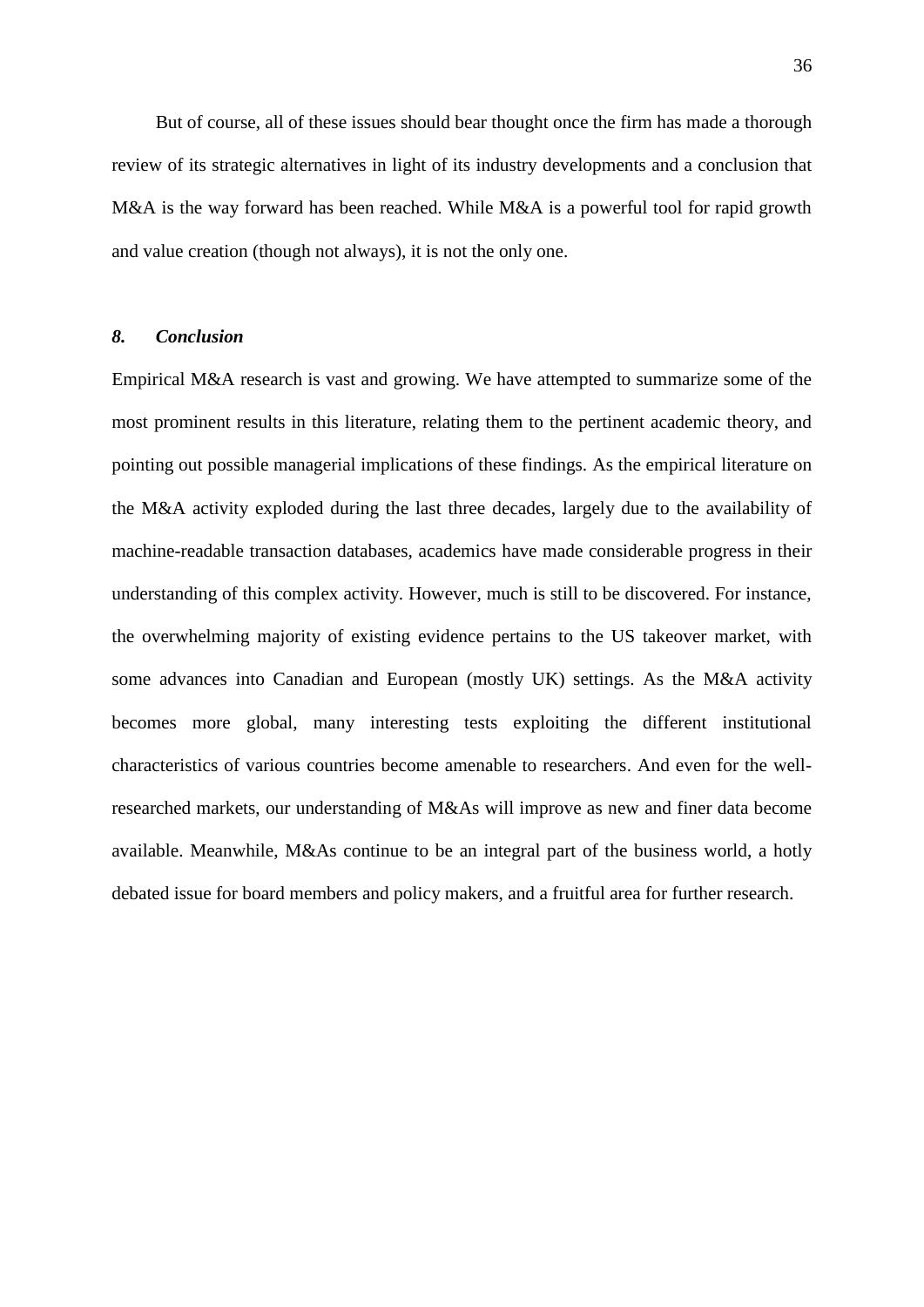## **References**

Agrawal, A., J.F. Jaffe and G.N. Mandelker (1992), 'The post-merger performance of acquiring firms: A re-examination of an anomaly', *Journal of Finance*, **47**, 1605-1622.

Alexandridis, G., C. Mavrovitis and N.G. Travlos (2012), 'How have M&As changed? Evidence from the sixth merger wave', *European Journal of Finance,* **18**, 663-688.

Alexandridis, G., D. Petmezas and N.G. Travlos (2010), 'Gains from M&As around the world: New evidence', *Financial Management*, **39**, 1671-1695.

Ambrose, B.W. and W.L. Megginson (1992), 'The role of asset structure, ownership structure, and takeover defenses in determining acquisition likelihood', *Journal of Financial & Quantitative Analysis*, **27**, 575-589.

Amihud, Y. and B. Lev (1981), 'Risk reduction as a managerial motive for conglomerate mergers', *Bell Journal of Economics*, **12**, 605-617.

Amihud, Y., B. Lev and N.G. Travlos (1990), 'Corporate control and the choice of investment financing: The case of corporate acquisitions', *Journal of Finance*, **45**, 603-616.

Andrade, G., M. Mitchell and E. Stafford (2001), 'New evidence and perspectives on mergers', *Journal of Economic Perspectives*, **15**, 103-120.

Andrade, G. and E. Stafford (2004), 'Investigating the economic role of mergers', *Journal of Corporate Finance*, **10**, 1-36.

Asquith, P. (1983), 'Merger bids, uncertainty, and stockholder returns', *Journal of Financial Economics,* **11**, 51-83.

Asquith, P. and E.H. Kim (1982), 'The impact of merger bids on the participating firm's security holders', *Journal of Finance*, **37**, 1209-1228.

Baker, M., J. Coval and J.C. Stein (2007), 'Corporate financing decisions when investors take the path of least resistance', *Journal of Financial Economics*, **84**, 266-298.

Baker, M. and S. Savaşoglu (2002), 'Limited arbitrage in mergers and acquisitions', *Journal of Financial Economics*, **64**, 91-115.

Barber, B.M. and J.D. Lyon (1996), 'Detecting abnormal operating performance: The empirical power and specification of test statistics' *Journal of Financial Economics*, **41**, 359- 399.

Barber, B. M. and J.D. Lyon (1997), 'Detecting long-run abnormal stock returns: The empirical power and specification of test statistics', *Journal of Financial Economics*, **43**, 341–372.

Bauguess, S.W., S.B. Moeller, F.P. Schlingemann and C.J. Zutter (2009), 'Ownership structure and target returns', *Journal of Corporate Finance*, **15**, 48-65.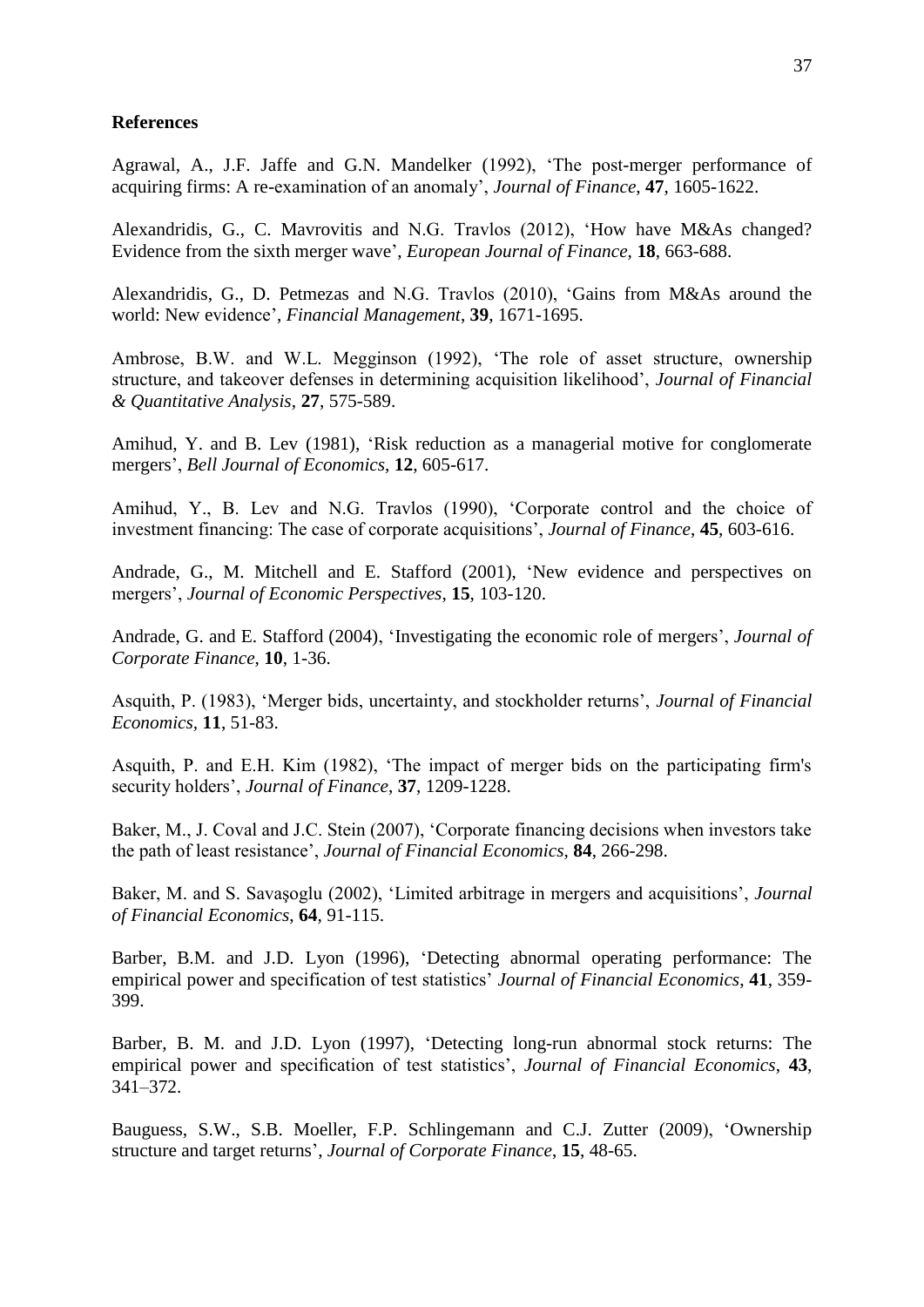Bauguess, S.W and M. Stegemoller (2008), 'Protective governance choices and the value of acquisition activity', *Journal of Corporate Finance*, **14**, 550-566.

Berkovitch, E. and M.P. Narayanan (1993), 'Motives for takeovers: An empirical investigation, *Journal of Financial & Quantitative Analysis*, **28**, 347-362.

Bessembinder, H., K.M. Kahle, W.F. Maxwell and D. Xu (2009), 'Measuring abnormal bond performance', *Review of Financial Studies*, **22**, 4219-4258.

Betton Sandra, Eckbo B.E. and Thorburn Karin S. (2008),'Corporate Takeovers', in B.E. Eckbo (ed), *Handbook of Corporate Finance: Empirical Corporate Finance* (vol. 2), Amsterdam, The Netherlands: Elsevier/North-Holland, pp. 291–429.

Bhagat, S., M. Dong, D. Hirshleifer and R. Noah (2005), 'Do tender offers create value? New methods and evidence', *Journal of Financial Economics*, **76**, 3-60.

Bharadwaj, A. and A. Shivdasani (2003), 'Valuation effects of bank financing in acquisitions', *Journal of Financial Economics*, **67**, 113-148.

Billett, M.T., T.-H.D. King and D.C. Mauer (2004), 'Bondholder wealth effects in mergers and acquisitions: New evidence from the 1980s and 1990s', *Journal of Finance*, **59**, 107-135.

Billett, M.T. and Y. Qian (2008), 'Are overconfident CEOs born or made? Evidence of selfattribution bias from frequent acquirers', *Management Science*, **54**, 1037-1051.

Boone, A.L. and J.H. Mulherin (2007), 'How are firms sold?' *Journal of Finance*, **62,** 847- 875.

Boone, A.L., and J.H Mulherin (2008), 'Do auctions induce a winner's curse? New evidence from the corporate takeover market', *Journal of Financial Economics*, **89**, 1-19.

Bouwman, C.H.S., K. Fuller and A.S. Nain (2009), 'Market valuation and acquisition quality: Empirical evidence', *Review of Financial Studies,* **22**, 633-679.

Bradley, M., A. Desai and E.H. Kim (1988), 'Synergistic gains from corporate acquisitions and their division between the stockholders of target and acquiring firms', *Journal of Financial Economics*, **21**, 3–40.

Brar, G., D. Giamouridis and M. Liodakis (2009), 'Predicting European takeover targets, *European Financial Management*, **15**, 430-450.

Bris, A. and C. Cabolis (2008), 'The value of investor protection: evidence from cross-border mergers', *Review of Financial Studies*, **21**, 2605-2648.

Brown, K.C. and M.V. Raymond (1986), 'Risk arbitrage and the prediction of successful corporate takeovers', *Financial Management*, **15**, 54-63.

Brown, D.T. and M.D. Ryngaert (1991), 'The mode of acquisition in takeovers: Taxes and asymmetric information', *Journal of Finance*, **46**, 653-669.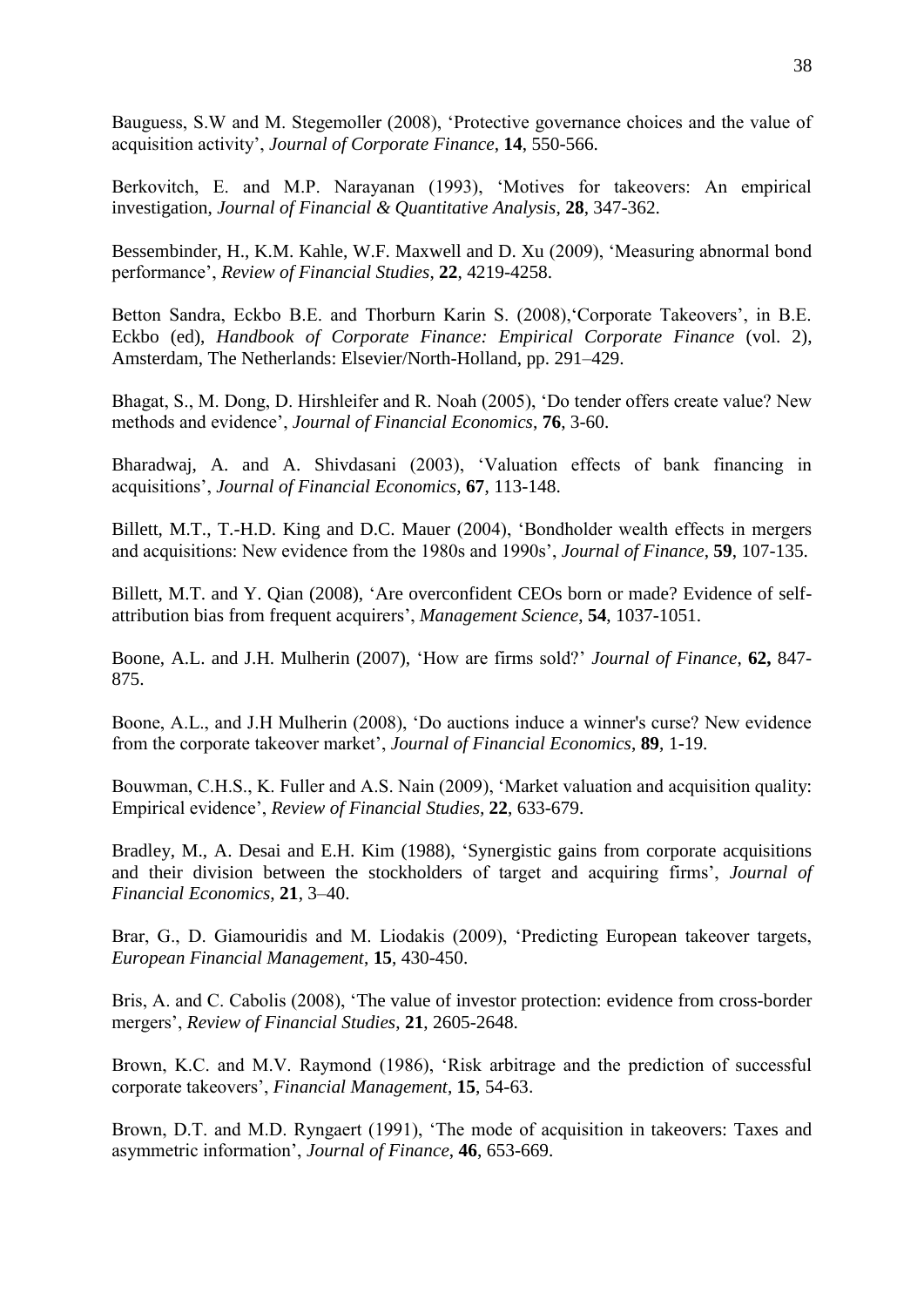Brown, S.J. and J.B. Warner (1980), 'Measuring security price performance', *Journal of Financial Economics*, **8**, 205-258.

Brown, S.J. and J.B. Warner (1985), ['Using daily stock returns: The case of event studies'](http://www.kelley.iu.edu/clundbla/brownwarner85.pdf), *Journal of Financial Economics*, **14**, 3-31.

Byrd, J.W. and K.A. Hickman (1992), 'Do outside directors monitor managers?', *Journal of Financial Economics*, **32**, 195-221.

Cai, J., M.H. Song and R.A. Walking (2011), 'Anticipation, acquisitions and bidder returns: Industry shocks and the transfer of information across rivals', *Review of Financial Studies*, **24**, 1-44.

Cebenoyan, A.S, G.J. Papaioannou and N.G. Travlos (1992), 'Foreign takeover activity in the U.S. and wealth effects for target firm shareholders', *Financial Management*, **21**, 58-68.

Chang, S. (1998), 'Takeovers of privately held targets, methods of payment, and bidder returns', *Journal of Finance*, **53**, 773-784.

Chemmanur, T.J., I. Paeglis and K. Simonyan (2009), 'The medium of exchange in acquisitions: Does the private information of both acquirer and target matter?', *Journal of Corporate Finance*, **15**, 523-542.

Conn, R.L., A. Cosh, P.M. Guest and A. Hughes (2005), 'The impact on UK acquirers of domestic, cross-border, public and private acquisitions', *Journal of Business Finance & Accounting*, **32**, 815-870.

Cremers, M.K.J., V.B. Nair and K. John (2009), 'Takeovers and the cross-section of returns', *Review of Financial Studies,* **22**, 1409-1445.

Datta, S., M. Iskandar-Datta and K. Raman (2001), 'Executive compensation and corporate acquisition decisions', *Journal of Finance*, **56**, 2299-2336.

DeLong, G.L. (2001), 'Stockholder gains from focusing versus diversifying bank mergers', *Journal of Financial Economics*, **59**, 221-252.

Demsetz, H. and K. Lehn (1985), 'The structure of corporate ownership: Causes and consequences', *Journal of Political Economy*, **93**, 1155-1177.

Dennis, D.K. and J.J. McConnell (1986), 'Corporate mergers and security returns', *Journal of Financial Economics*, **16**, 143-187.

Devos, E., P.-R. Kadapakkam and S. Krishnamurthy (2009), 'How do mergers create value? A comparison of taxes, market power, and efficiency improvements as explanations for synergies', *Review of Financial Studies*, **22**, 1179-1211.

Dierkens, N. (1991), 'Information asymmetry and equity issues', *Journal of Financial and Quantitative Analysis*, **26**, 181-199.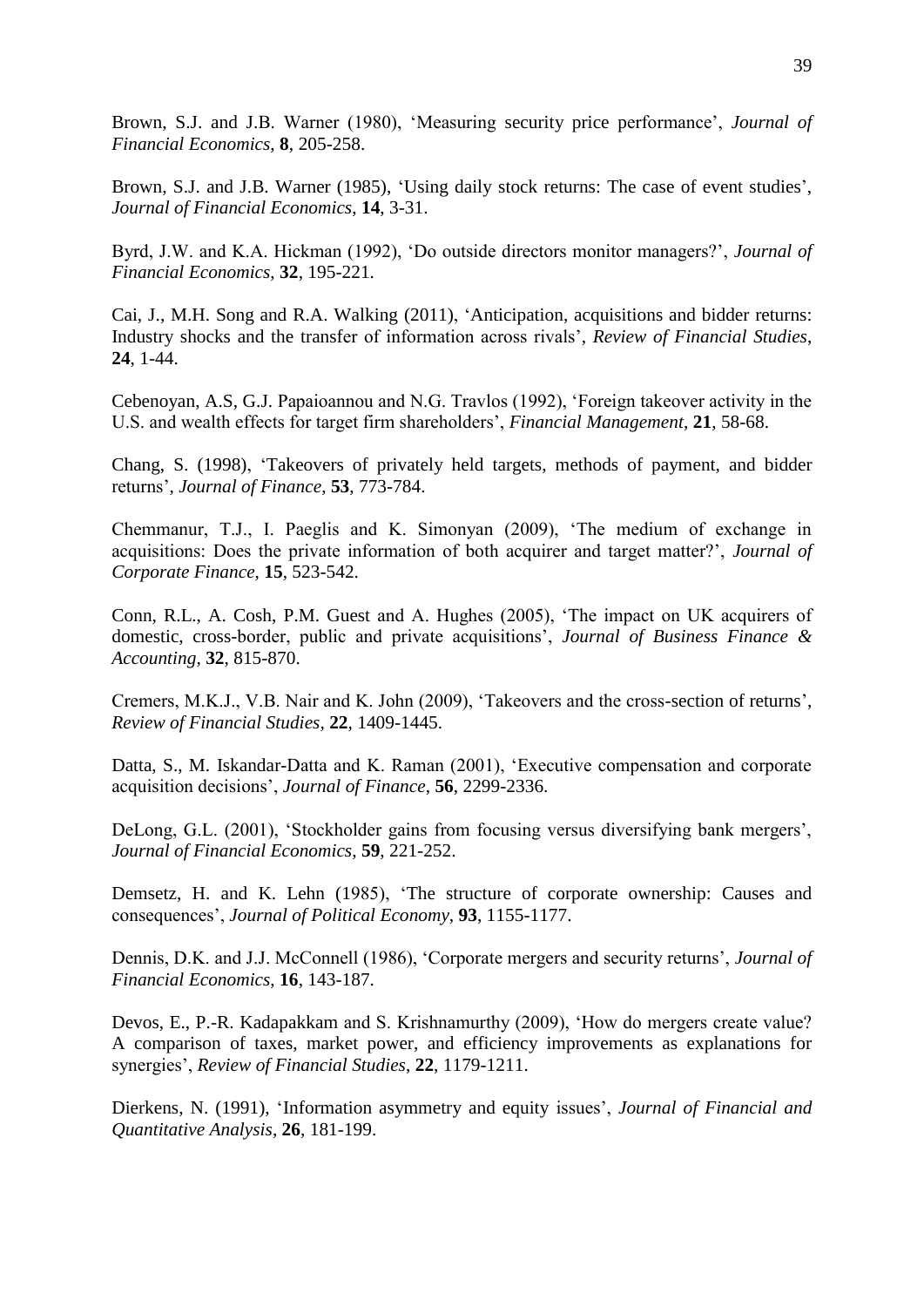Dong, M., D. Hirshleifer, S. Richardson and S.H. Teoh (2006), ['Does investor misvaluation](http://ideas.repec.org/a/bla/jfinan/v61y2006i2p725-762.html)  [drive the takeover](http://ideas.repec.org/a/bla/jfinan/v61y2006i2p725-762.html) market?', *[Journal of Finance](http://ideas.repec.org/s/bla/jfinan.html)*, **61**, 725-762.

Doukas, J.A. and D. Petmezas (2007), 'Acquisitions, overconfident managers and selfattribution bias', *European Financial Management*, **13** (3), 531-577. Doukas, J. and N.G. Travlos (1988), 'The effect of corporate multinationalism on shareholders' wealth: Evidence from international acquisitions', *Journal of Finance*, **43** (5), 1161-1175.

Draper, P. and K. Paudyal (2006), 'Acquisitions: Private versus public', *European Financial Management*, **12**, 57-80.

Eccles, R.G., K.L. Lanes and T.C. Wilson (1999), 'Are you paying too much for that acquisition?', *Harvard Business Review*, **77** (4), 136-146.

Eckbo, B.E. and K.S. Thorburn (2000), 'Gains to bidder firms revisited: Domestic and foreign acquisitions in Canada', *Journal of Financial & Quantitative Analysis*, **35**, 1-25.

Edmans, A., I. Goldstein and W. Jiang (2011), 'The real effects of financial markets: The impact of prices on takeovers', *Journal of Finance*, **67**, 933-971.

Eger, C.E. (1983), 'An empirical test of the redistribution effect in pure exchange mergers', *Journal of Financial & Quantitative Analysis*, **18**, 547-572.

Faccio, M. and R.W. Masulis (2005), 'The choice of payment method in European mergers and acquisitions', *Journal of Finance*, **60**, 1345-1388.

Faccio, M., J.J. McConnell and D. Stolin (2006), 'Returns to acquirers of listed and unlisted targets', *Journal of Financial and Quantitative Analysis,* **41**, 197-220.

Fan, J.P.H. and V.K. Goyal (2006), 'On the patterns and wealth effects of vertical mergers', *Journal of Business*, **79**, 877-902.

Fich, E.M., J. Cai and A.L. Tran (2011), 'Stock option grants to target CEOs during private merger negotiations', *Journal of Financial Economics*, **101**, 413-430.

Francis, J.R. and X. Martin (2010), 'Acquisition profitability and timely loss recognition', *Journal of Accounting & Economics*, **49**, 161-178.

Franks, J.R., R.S. Harris and S. Titman (1991), 'The post-merger share-price performance of acquiring firms', *Journal of Financial Economics,* **29**, 81-96.

Fuller, K., J. Netter and M. Stegemoller (2002) 'What do returns to acquiring firms tell us? Evidence from Firms That Make Many Acquisitions', *Journal of Finance*, **57** (4), 1763-1793.

Ghosh, A. (2001), 'Does operating performance really improve following corporate acquisitions?', *Journal of Corporate Finance*, **7**, 151–178.

Ghosh, A. and W. Ruland (1998), 'Managerial ownership, the method of payment for acquisitions, and executive job retention', *Journal of Finance*, **53**, 785-798.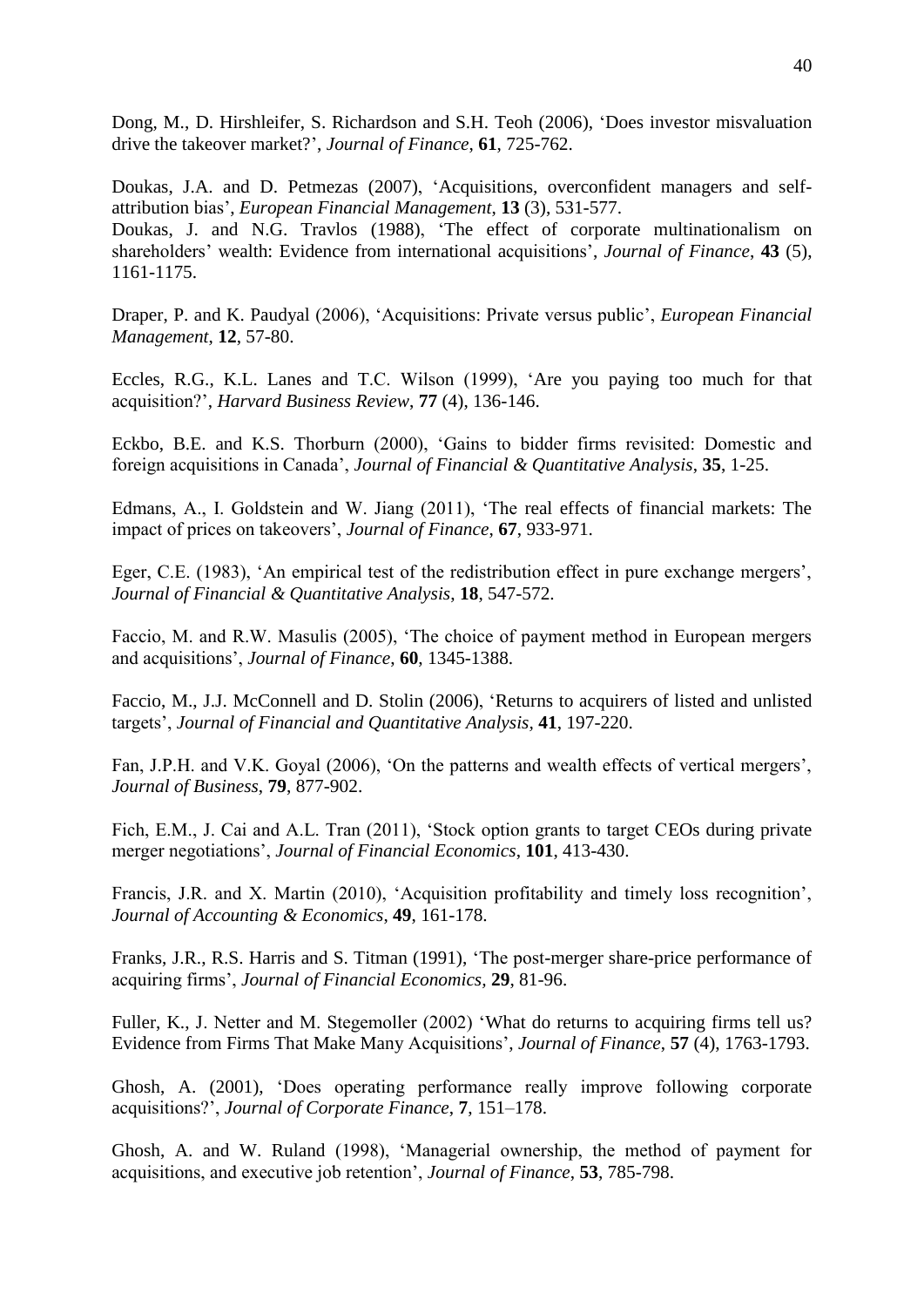Golubov, A., D. Petmezas and N.G. Travlos (2012a), 'Do stock-financed M&As destroy value? New methods and evidence', *Working Paper*, (Cass Business School, Surrey Business School and ALBA Graduate Business School).

Golubov, A., D. Petmezas and N.G. Travlos (2012b), 'When it pays to pay your investment banker: New evidence on the role of financial advisors in M&As', *Journal of Finance,* **67**, 271-312.

Gort, M. (1969), 'An economic disturbance theory of mergers', *Quarterly Journal of Economics,* **83**, 624-642.

Harford, J. (1999), 'Corporate cash reserves and acquisitions', *Journal of Finance*, **54**, 1969- 1997.

Harford, J. (2005), 'What drives merger waves?', *Journal of Financial Economics*, **77**, 529- 560.

Harris, R.S. and D. Ravenscraft (1991), 'The role of acquisitions in foreign direct investment: Evidence from the U.S. stock market', *Journal of Finance*, **46**, 825-844.

Hayn, C. (1989), 'Tax attributes as determinants of shareholder gains in corporate acquisitions', *Journal of Financial Economics*, **23**, 121–153.

Hayward, M.L.A. and D.C. Hambrick (1997), 'Explaining the premiums paid in large acquisitions: evidence of CEO hubris', *Administrative Science Quarterly*, **42**, 103-127.

Healy, P., K. Palepu and R. Ruback (1992), 'Does corporate performance improve after mergers?', *Journal of Financial Economics*, **31**, 135–175.

Heron, R. and E. Lie (2002), 'Operating performance and the method of payment in takeovers', *Journal of Financial & Quantitative Analysis*, **37**, 137-155.

Hoberg, G. and G. Phillips (2010), 'Product market synergies and competition in mergers and acquisitions: A text-based analysis', *Review of Financial Studies,* **23**, 3773-3811.

Hoffmeister, J.R. and E.A. Dyl (1981), 'Predicting outcomes of cash tender offers', *Financial Management*, **10**, 50-58.

Houston, J.F., C.M. James and M.D. Ryngaert (2001), 'Where do merger gains come from? Bank mergers from the perspective of insiders and outsiders', *Journal of Financial Economics,* **60**, 285-331.

Houston, J.F. and M.D. Ryngaert (1997), 'Equity issuance and adverse selection: A direct test using conditional stock offers', *Journal of Finance*, **52**, 197-219.

Hsieh, J. and R.A. Walkling (2005), 'Determinants and implications of arbitrage holdings in acquisitions', *Journal of Financial Economics*, **77**, 605-648.

Hubbard, R.G. and D. Palia (1995), 'Benefits of control, managerial ownership, and the stock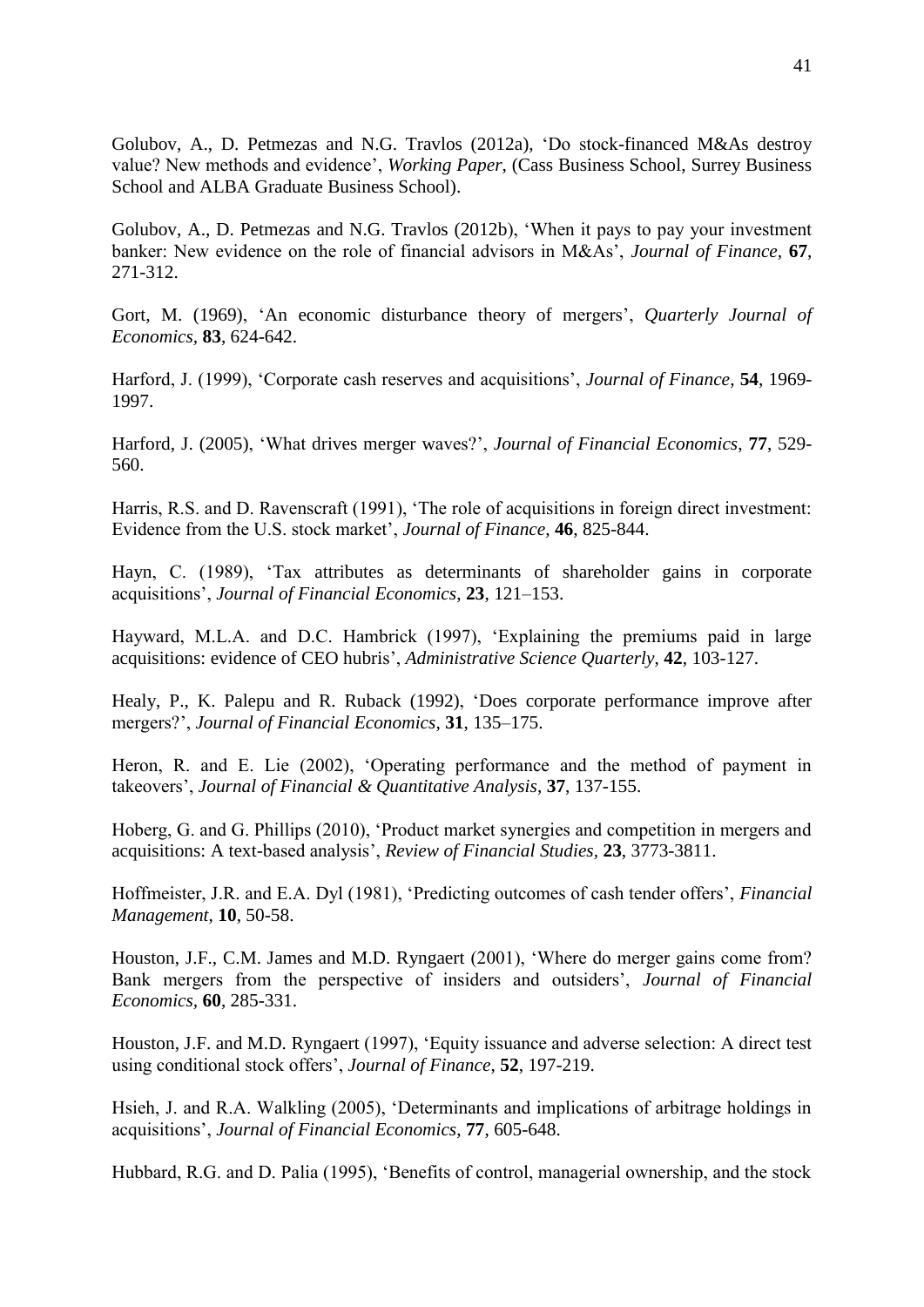returns of acquiring firms', *RAND Journal of Economics*, **26**, 782-792.

Hubbard, R.G. and D. Palia (1999), 'A reexamination of the conglomerate merger wave in the 1960s: An internal capital markets view', *Journal of Finance*, **54**, 1131-1152.

Huang, Y. and R.A. Walkling (1987), 'Target abnormal returns associated with acquisition announcements' *Journal of Financial Economics*, **19**, 329-349.

James, C.M. and P. Wier (1987), 'Returns to acquirers and competition in the acquisition market: The case of banking', *Journal of Political Economy*, **95**, 355.

Jarell, G.A., J.A. Brickley and J.M. Netter (1988), 'The market for corporate control: The empirical evidence since 1980', *Journal of Economic Perspectives*, **2**, 49-68.

Jensen, M.C. (1986), 'Agency costs of free cash flow, corporate finance and takeovers', *American Economic Review*, **76**, 357–398.

Jensen, M.C. (1993), 'The modern industrial revolution, exit, and the failure of internal control systems', *Journal of Finance*, **48**, 831-880.

Jensen, M.C. and R.S. Ruback (1983), 'The market for corporate control: The scientific evidence', *Journal of Financial Economics,* **11**, 5-50.

Jindra, J. and R.A. Walkling (2004), 'Speculation spreads and the market pricing of proposed acquisitions', *Journal of Corporate Finance*, **10**, 495-526.

John, K., S. Freund, D. Nguyen and G.K. Vasudevan (2010), 'Investor protection and crossborder acquisitions of private and public targets', *Journal of Corporate Finance*, **16**, 259-275.

Kale, J.R., O. Kini and H.E. Ryan (2003), 'Financial advisors and shareholder wealth gains in corporate takeovers', *Journal of Financial and Quantitative Analysis*, **38**, 475-501.

Kim, E.H and J.J. McConnell (1977), 'Corporate mergers and the co-insurance of corporate debt, *Journal of Finance*, **32**, 349-365.

Kolasinsiki A.C and X. Li (2013), 'Can strong boards and trading their own firm's stock help CEOs make better decisions? Evidence from acquisitions by overconfident CEOs', *Journal of Financial and Quantitative Analysis*, forthcoming

Kothari, S.P. and J.B. Warner (1997), 'Measuring long-horizon security price performance', *Journal of Financial Economics*, **43**, 301–339.

Kothari, S.P. and Warner Jerold B. (2007), 'Econometrics of Event Studies', in B.E. Eckbo (ed), *Handbook of Corporate Finance: Empirical Corporate Finance* (Elsevier/North-Holland, Amsterdam), pp. 3-36.

Lang, L.H.P, R.M. Stulz and R.A. Walking (1989), 'Managerial performance, Tobin's q, and the Gains from successful tender offers', *Journal of Financial Economics*, **24**, 137–154.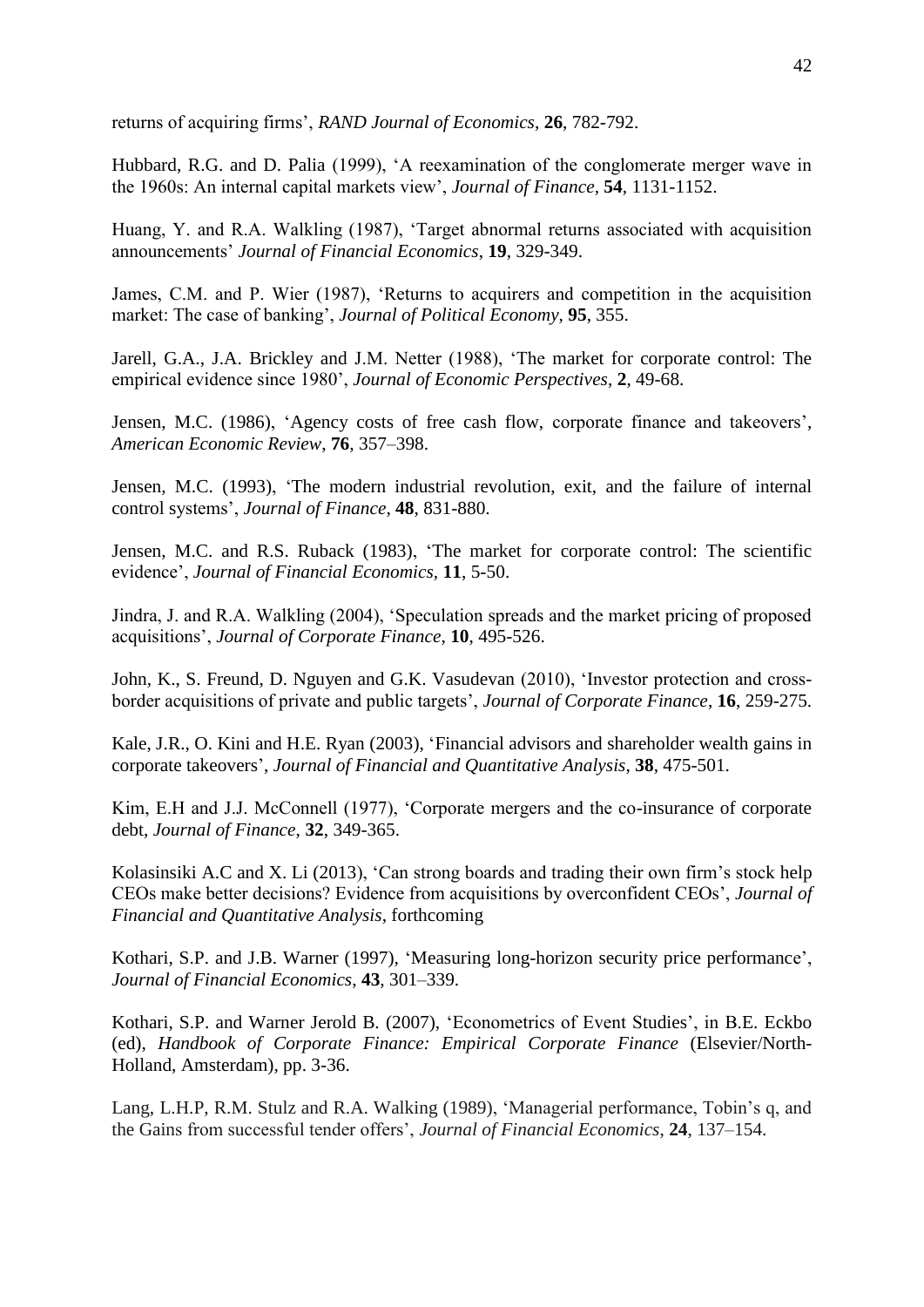Lang, L.H.P., R.M. Stulz and R.A. Walkling (1991), 'A test of the free cash flow hypothesis: The case of bidder returns', *Journal of Financial Economics*, **29**, 315-336.

Larcker, D.F. and T. Lys (1987), 'An empirical analysis of the incentives to engage in costly information acquisition: The case of risk arbitrage', *Journal of Financial Economics*, **18**, 111-126.

Lewellen, W., C. Loderer and A. Rosenfeld (1985), 'Merger decisions and executive stock ownership in acquiring firms', *Journal f Accounting and Economics*, **7**, 209-231. Lin, C., M.S. Officer and H. Zou (2011), 'Directors' and officers' liability insurance and acquisition outcomes', *Journal of Financial Economics*, **102**, 507-525.

Lipton, M. (2006), 'Merger waves in the  $19<sup>th</sup>$ ,  $20<sup>th</sup>$  and  $21<sup>st</sup>$  centuries', The Davies Lecture, Osgoode Hall Law School, York University, available at [http://osgoode.yorku.ca/media2.nsf/58912001c091cdc8852569300055bbf9/1e37719232517f](http://osgoode.yorku.ca/media2.nsf/58912001c091cdc8852569300055bbf9/1e37719232517fd0852571ef00701385/$FILE/Merger%20Waves_Toronto_Lipton.pdf) [d0852571ef00701385/\\$FILE/Merger%20Waves\\_Toronto\\_Lipton.pdf](http://osgoode.yorku.ca/media2.nsf/58912001c091cdc8852569300055bbf9/1e37719232517fd0852571ef00701385/$FILE/Merger%20Waves_Toronto_Lipton.pdf) 

Loderer, C. and K. Martin (1992), 'Postacquisition performance of acquiring firms', *Financial Management*, **21**, 69-79.

Loughran, T., and A.M. Vijh (1997), 'Do long-term shareholders benefit from corporate acquisitions?', *Journal of Finance*, **52**, 1765-1790.

Lyon, J.D., B. Barber and C. Tsai (1999), 'Improved methods for tests of long-run abnormal stock returns', *Journal of Finance*, **54**, 165-201.

Maksimovic, Vojislav and Phillips, Gordon (2007), 'Conglomerate Firms and Internal Capital Markets', in B.E. Eckbo (ed), *Handbook of Corporate Finance: Empirical Corporate Finance* (Elsevier/North-Holland, Amsterdam), pp. 423-479.

Malatesta, P.H. (1983), 'The wealth effect of merger activity and the objective functions of merging firms', *Journal of Financial Economics,* **11**, 155-181.

Malmendier, U., M.M. Opp and F. Saidi (2011), 'Cash is King: Revaluation and the medium of exchange in merger bids', *Working Paper* (UC Berkeley and New York University).

Malmendier, U. and G. Tate (2008), 'Who makes acquisitions? CEO overconfidence and the market's reaction', *Journal of Financial Economics*, **89**, 20-43.

Maloney, M.T., R.E. McCormick and M.L. Mitchell (1993), 'Managerial decision making and capital structure', *Journal of Business*, **66**, 189-217.

Manzon, Jr., G.B., D.J Sharp and N.G. Travlos (1994), 'An empirical study of the consequences of U.S. tax rules for international acquisitions by U.S. firms', *Journal of Finance*, **49**, 1893-1904.

Martin, K.J. (1996), 'The method of payment in corporate acquisitions, investment opportunities, and management ownership', *Journal of Finance*, **51**, 1227-1246.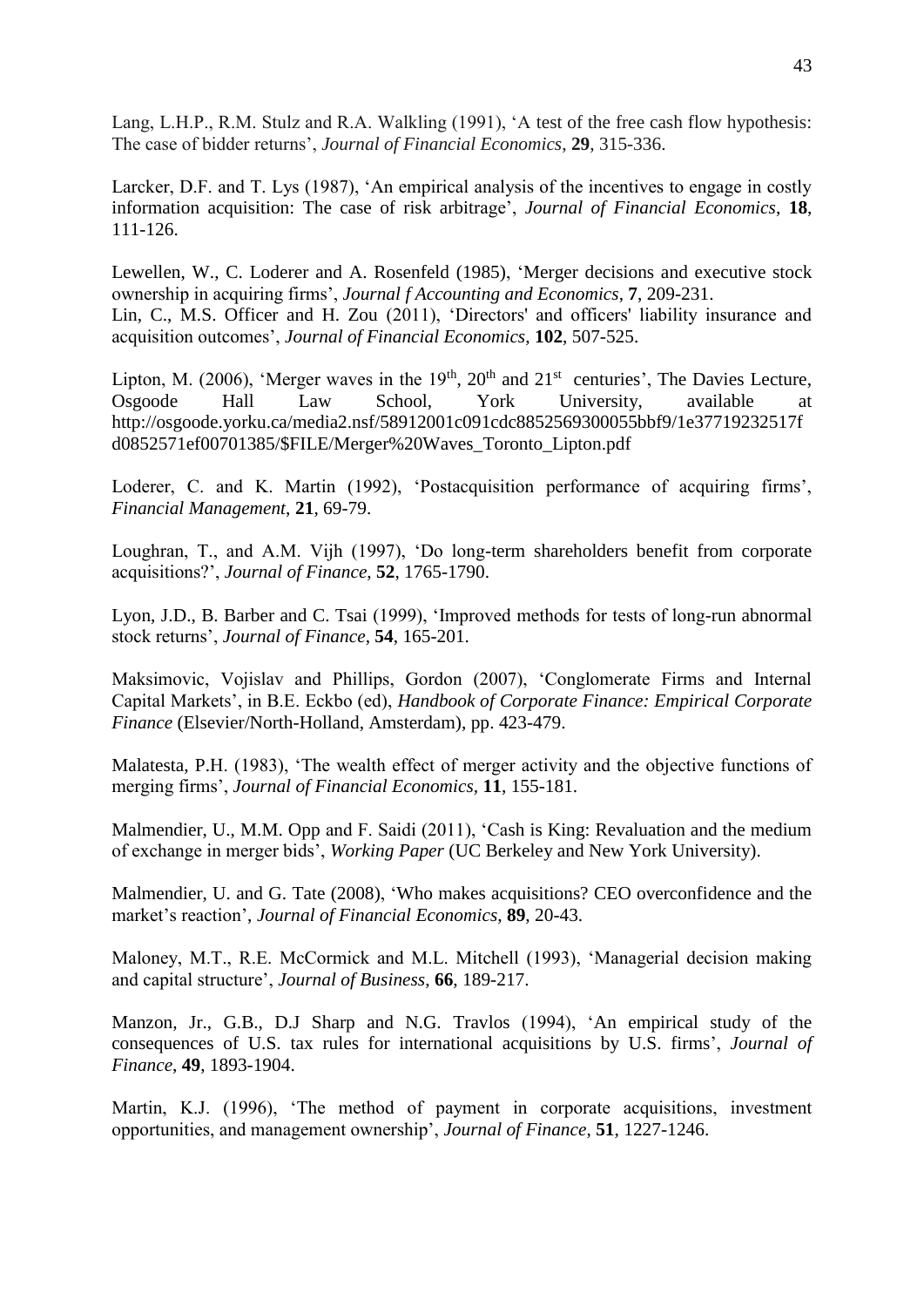Martin, K.J. and J.J. McConnell (1991), 'Corporate performance, corporate takeovers, and management turnover', *Journal of Finance*, **46**, 671-687.

Martynova, M. and L. Renneboog (2009), 'What determines the financing decision in corporate takeovers: Cost of capital, agency problems, or the means of payment?', *Journal of Corporate Finance*, **15**, 290-315.

Masulis, R.W., C. Wang and F. Xie (2007), 'Corporate governance and acquirer returns', *Journal of Finance*, **62**, 1851-1889.

Matsusaka, J.G. (1993), 'Takeover motives during the conglomerate merger wave', *RAND Journal of Economics*, **24**, 357-379.

Maquieira, C.P., W.L. Megginson and L. Nail (1998), 'Wealth creation versus wealth redistributions in pure stock-for-stock mergers', *Journal of Financial Economics*, **48**, 3-33.

McLaughlin, R.M. (1992), 'Does the form of compensation matter?', *Journal of Financial Economics*, **32**, 223-260.

Michel, A. and I. Shaked (1988), 'Corporate takeovers: Excess returns and the multiple bidding phenomena', *Journal of Business Finance & Accounting*, **15**, 263-273.

Minnick, K., H. Unal and L. Yang (2011), 'Pay for performance? CEO compensation and acquirer returns in BHCs', *Review of Financial Studies,* **24**, 439-472.

Mitchell, M.L. and K. Lehn (1990), 'Do bad bidders become good targets?', *Journal of Political Economy*, **98**, 372-398.

Mitchell, M.L. and J.H. Mulherin (1996), 'The impact of industry shocks on takeover and restructuring activity', *Journal of Financial Economics,* **41**, 193-229.

Mitchell, M.L and T. Pulvino (2001), 'Characteristics of risk and return in risk arbitrage', *Journal of Finance*, **56**, 2135-2175.

Mitchell, M.L., T. Pulvino and E. Stafford (2004), 'Price pressure around mergers', *Journal of Finance*, **59**, 31-63.

Mitchell, M.L. and E. Stafford (2000), 'Managerial decisions and long-term stock price performance', *Journal of Business,* **73**, 287-329.

Moeller, S.B. and F.P. Schlingemann (2005), 'Global diversification and bidder gains: A comparison between cross-border and domestic acquisitions', *Journal of Banking & Finance,* **29**, 533-564.

Moeller, S.B., F.P. Schlingemann and R.M. Stulz (2004), 'Firm size and the gains from acquisitions', *Journal of Financial Economics*, **73**, 201–228.

Moeller, S.B., F.P. Schlingemann and R.M. Stulz (2005), 'Wealth destruction on a massive scale? A study of acquiring-firm returns in the recent merger wave', *Journal of Finance*, **60** (2), 757-782.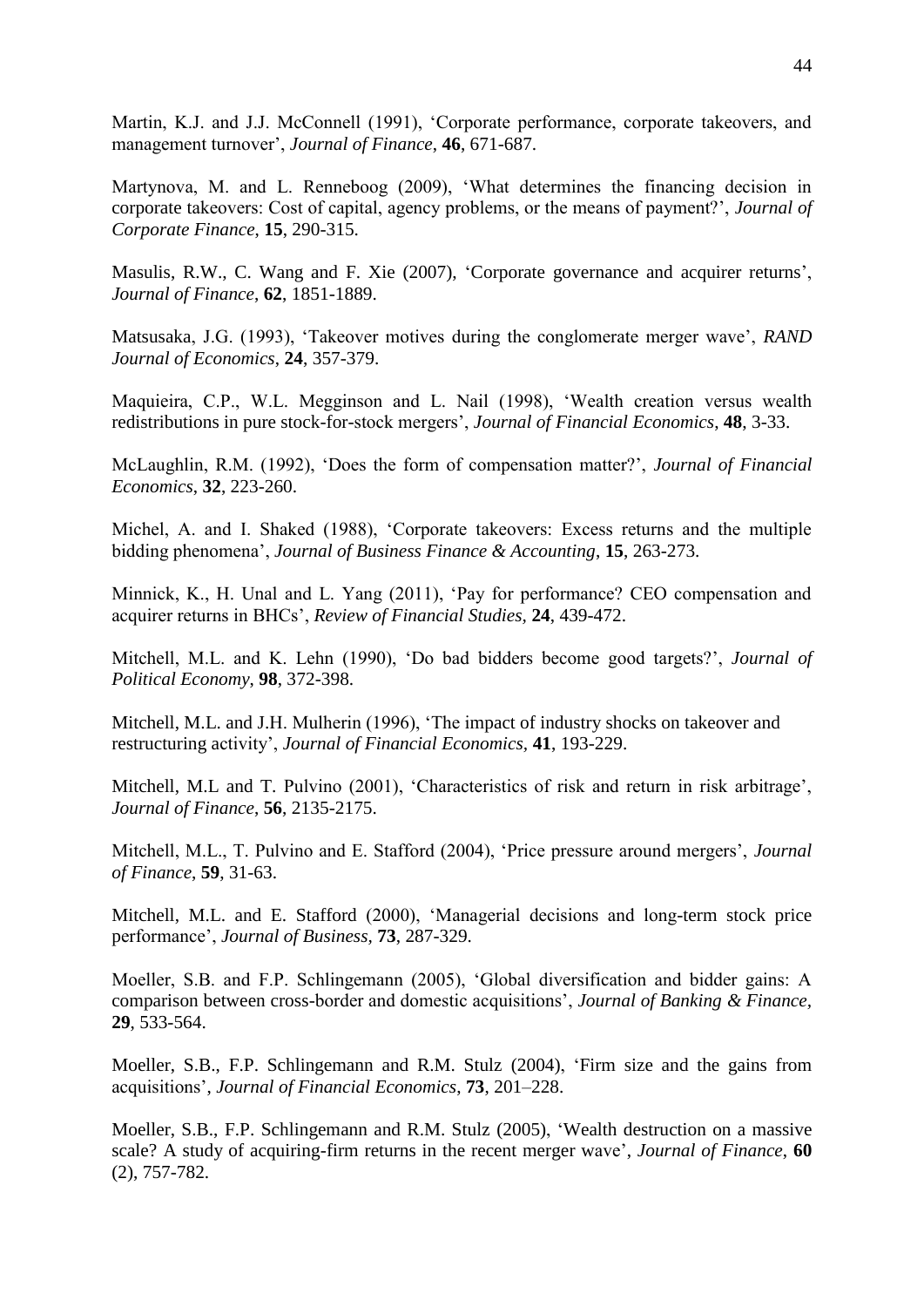Moeller, S.B., F.P. Schlingemann and R.M. Stulz (2007), 'How do diversity of opinion and information asymmetry affect acquirer returns?', *Review of Financial Studies*, **20**, 2047-2078.

Morck, R., A. Shleifer and R. Vishny (1990), 'Do managerial objectives drive bad acquisitions?', *Journal of Finance*, **45**, 31-48.

Mulherin, J.H. and A.L. Boone (2000), 'Comparing acquisitions and divestitures', *Journal of Corporate Finance*, **6**, 117-139.

Myers, S.C. and N.S. Majluf (1984), 'Corporate financing and investment decisions when firms have information the investors do not have', *Journal of Financial Economics*, **13**, 187- 221.

Officer, M.S. (2003), 'Termination fees in mergers and acquisitions', *Journal of Financial Economics*, **69**, 431-467.

Officer, M.S. (2004), 'Collars and renegotiation in mergers and acquisitions', *Journal of Finance*, **59**, 2719-2743.

Officer, M.S. (2007a), 'The price of corporate liquidity: Acquisition discounts for unlisted targets', *Journal of Financial Economics*, **83**, 571-598.

Officer, M.S. (2007b), 'Are performance based arbitrage effects detectable? Evidence from merger arbitrage', *Journal of Corporate Finance*, **13**, 793-812.

Officer, M.S., A. Poulsen and M. Stegemoller (2009), 'Target-firm information asymmetry and acquirer returns', *Review of Finance*, **13**, 467-493.

Palepu, K.G. (1986), 'Predicting takeover targets: A methodological and empirical analysis', *Journal of Accounting & Economics*, **8**, 3-35.

Powell, R.G. and A.W. Stark (2005), 'Does operating performance increase post-takeover for uk takeovers? A comparison of performance measures and benchmarks', *Journal of Corporate Finance,* **11**, 293-317.

Rau, R.P. (2000), 'Investment bank market share, contingent fee payments, and the performance of acquiring firms', *Journal of Financial Economics*, **56**, 293-324.

Rau, R.P. and T. Vermaelen (1998), 'Glamour, value and the post-acquisition performance of acquiring firms', *Journal of Financial Economics*, **49**, 223-253.

Rhodes–Kropf, M., D.T. Robinson and S. Viswanathan (2005), 'Valuation waves and merger activity: The empirical evidence', *Journal of Financial Economics*, **77**, 561-603.

Rhodes-Kropf, M. and S. Viswanathan (2004), 'Market valuation and merger waves', *Journal of Finance*, **59**, 2685-2718.

Roll, R. (1986), 'The hubris hypothesis of corporate takeovers', *Journal of Business*, **59**, 197- 216.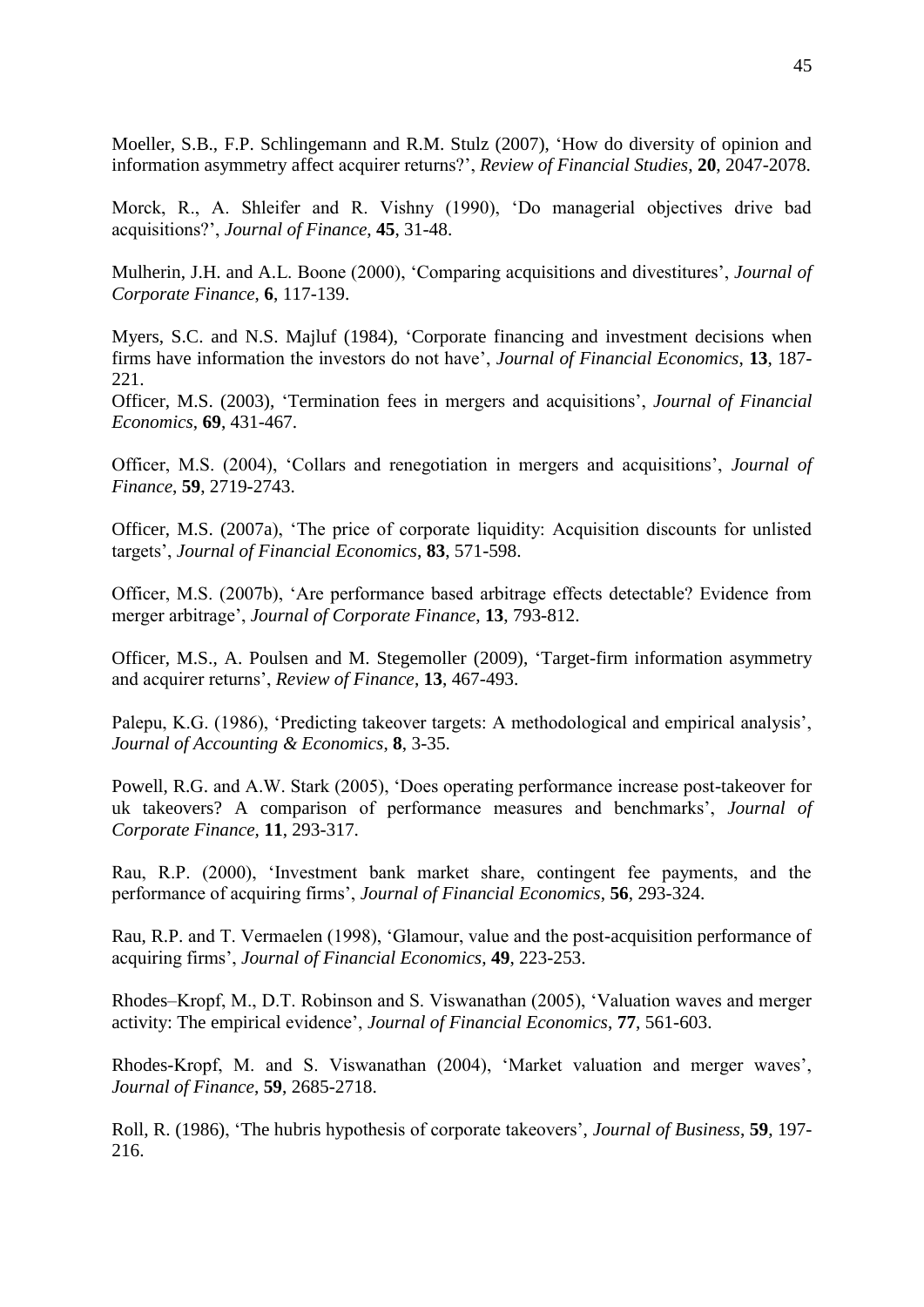Rosen, R.J. (2006), 'Merger momentum and investor sentiment: The stock market reaction to merger announcements', *Journal of Business*, **79**, 987-1017.

Samuelson, W. and L. Rosenthal (1986), 'Price movements as indicators of tender offer success', *Journal of Finance*, **41**, 481-499.

Savor, P.G. and Q. Lu (2009), 'Do stock mergers create value for acquirers?', *Journal of Finance*, **64**, 1061-1097.

Schlingemann, F.P. (2004), 'Financing decisions and bidder gains', *Journal of Corporate Finance*, **10**, 683-701.

Scholes, M.S. and M.A. Wolfson (1990), 'The effects of changes in tax laws on corporate reorganization activity', *Journal of Business*, **63**, S141-S164.

Schwert, G.W. (1996), 'Markup pricing in mergers and acquisitions', *Journal of Financial Economics*, **41**, 153-192.

Schwert, G.W. (2000), 'Hostility in takeovers: In the eyes of the beholder?', *Journal of Finance*, **55**, 2599-2640.

Servaes, H. (1991), 'Tobin's Q and the gains from takeovers', *Journal of Finance*, **46**, 409- 419.

Servaes, H. and M. Zenner (1994), 'Taxes and the returns to foreign acquisitions in the United States', *Financial Management*, **23**, 42-56.

Servaes, H. and M. Zenner (1996), 'The role of investment banks in acquisitions', *Review of Financial Studies,* **9**, 787-815.

Seth, A. (1990a), 'Sources of value creation in acquisitions: an empirical investigation', *Strategic Management Journal*, **11**, 431-446.

Seth, A. (1990b), 'Value creation in acquisitions: a reexamination of performance issues', *Strategic Management Journal*, **11**, 99-115.

Seth, A., K.P. Song and R. Pettit (2000), 'Synergy, managerialism or hubris? An empirical examination of motives for foreign acquisitions of US firms', *Journal of International Business Studies*, **31** (3), 387-405.

Shaked, I., A. Michel and D. McClain (1991), 'The foreign acquirer bonanza: Myth or reality?', *Journal of Business Finance & Accounting*, **18**, 431-447.

Sharma, D.S and J. Ho (2002), 'The impact of acquisitions on operating performance: Some Australian evidence' *Journal of Business Finance & Accounting*, **29** (1/2), 155- 200.

Shleifer, A. and R.W. Vishny (2003), 'Stock market driven acquisitions', *Journal of Financial Economics*, **70**, 295–311.